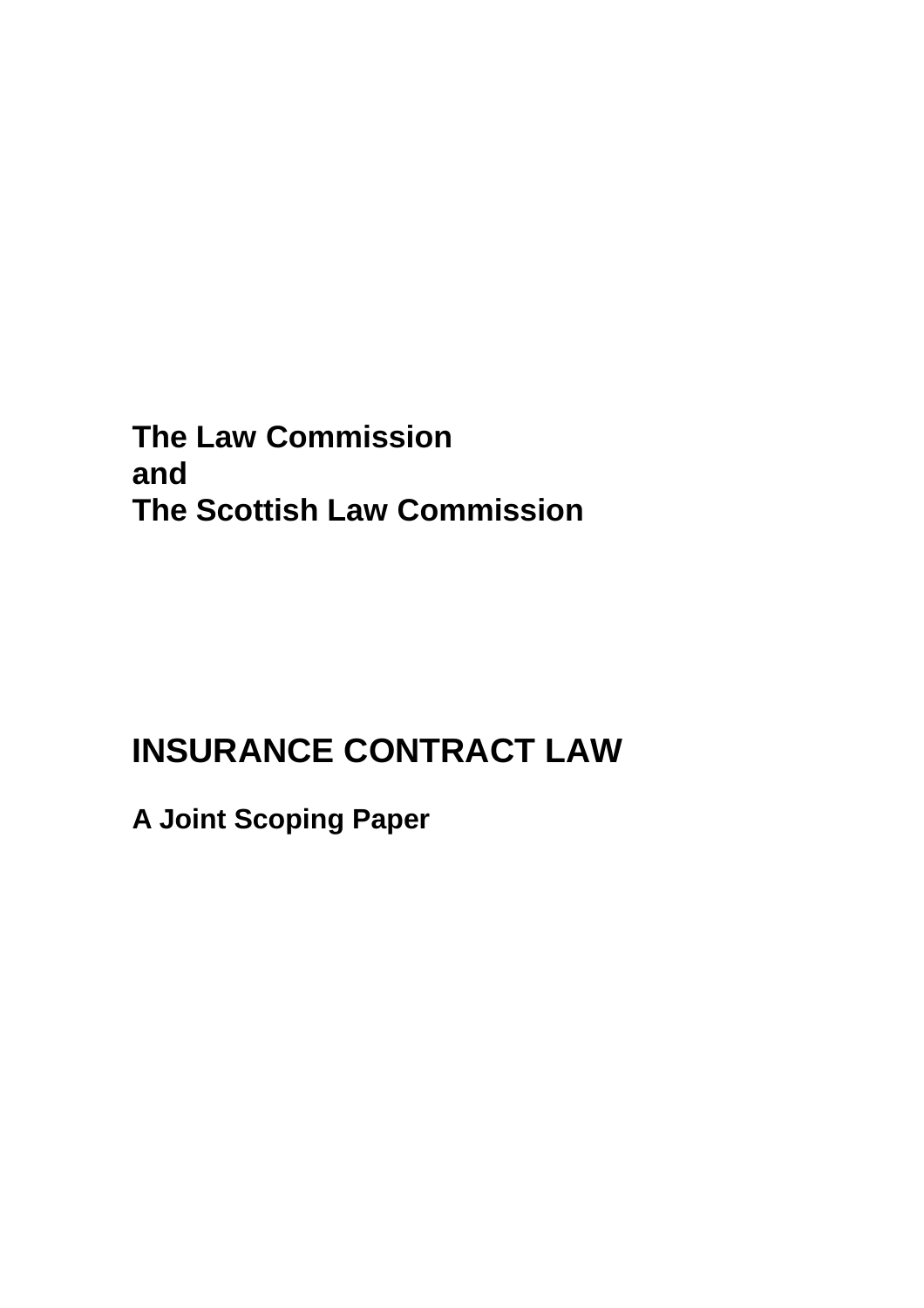The Law Commission and the Scottish Law Commission were set up by the Law Commissions Act 1965 for the purpose of promoting the reform of the law.

The Law Commissioners are:

The Honourable Mr Justice Toulson, *Chairman* Professor Hugh Beale QC, FBA Stuart Bridge Dr Jeremy Horder Professor Martin Partington<sup>1</sup> CBE Kenneth Parker<sup>2</sup> QC

The Chief Executive of the Law Commission is Steve Humphreys and the offices are at Conquest House, 37-38 John Street, Theobalds Road, London WC1N 2BQ.

The Scottish Law Commissioners are:

The Honourable Lord Eassie, *Chairman* Professor Gerard Maher QC Professor Joseph Thomson Colin Tyre QC

The Chief Executive of the Scottish Law Commission is Michael Lugton and the offices are at 140 Causewayside, Edinburgh EH9 1PR.

The terms of this scoping paper were agreed on 21 December 2005 by the Scottish Law Commissioners and by the Commercial and Common Law Team of the English Law Commission.

The closing date for responses is **19 April 2006**. A response form can be found in Part 4 of the scoping paper, or may be downloaded from:

http://www.lawcom.gov.uk/insurance\_contract.htm

Completed forms and other correspondence may be sent

#### **By post to:**

Peter Tyldesley Law Commission Conquest House 37-38 John Street Theobalds Road London WC1N 2BQ

**By email to:** peter.tyldesley@lawcommission.gsi.gov.uk

Tel: 020-7453-1201

It would be helpful if, where possible, comments sent by post could also be sent on disk, or by email to the above address, in any commonly used format.

Responses will be treated as public documents in accordance with the Freedom of Information Act 2000, and may be made available to third parties.

#### **The text of this paper is available on the Internet at:**

http://www.lawcom.gov.uk/insurance\_contract.htm http://www.scotlawcom.gov.uk/downloads/cp\_insurance.pdf

- 1 Until 31 December 2005.
- $2^2$  With effect from 1 January 2006.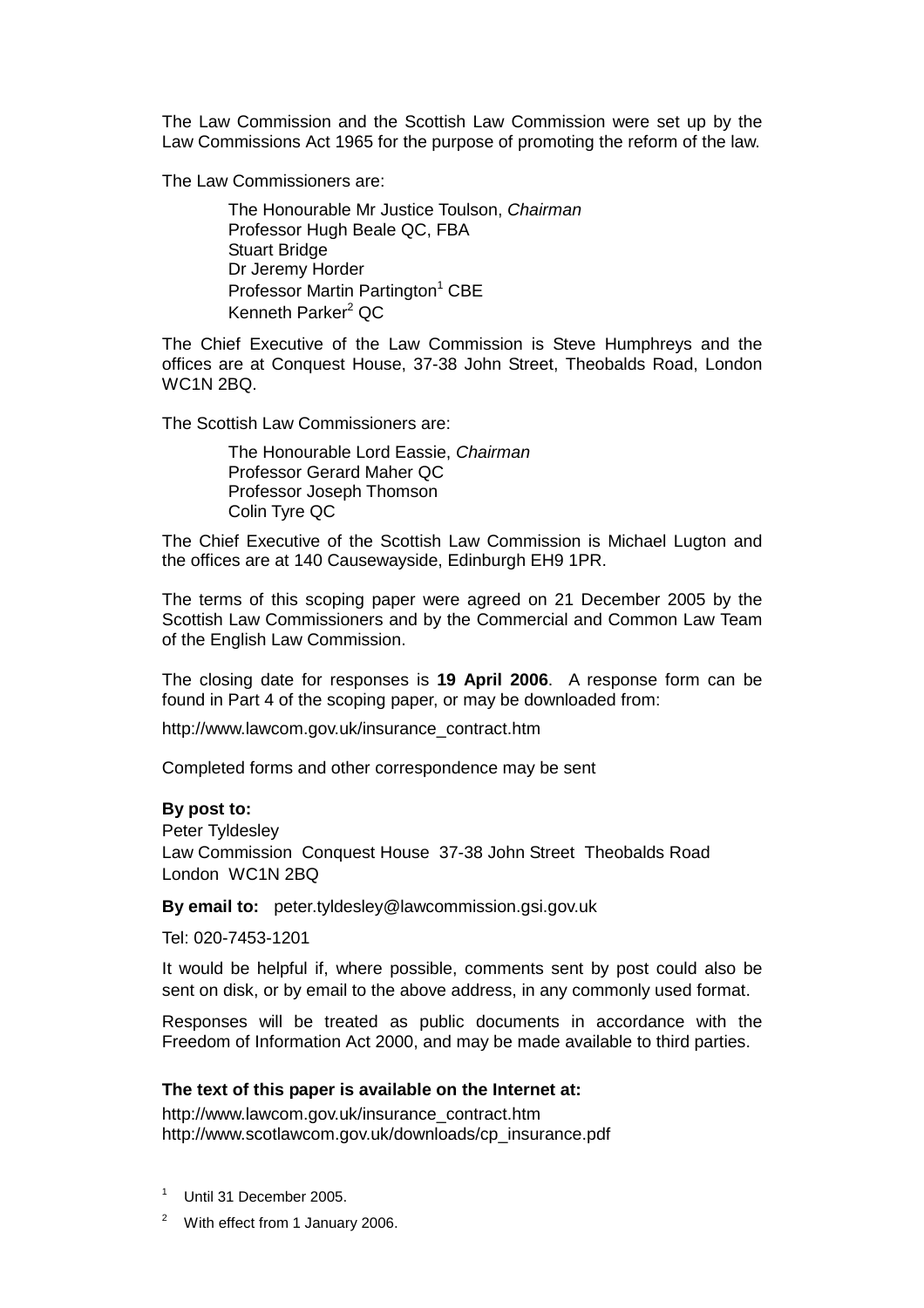### **LAW COMMISSION AND SCOTTISH LAW COMMISSION**

### **INSURANCE CONTRACT LAW**

### **A JOINT SCOPING PAPER**

### **CONTENTS**

| <b>PART 1: INTRODUCTION</b>              | 3                |
|------------------------------------------|------------------|
| Categories of policyholder               | 5                |
| Arguments against reform                 | 5                |
| Consumer cases                           | $6\phantom{1}$   |
| <b>MLB</b> policyholders                 | $\,6$            |
| Negotiating tools                        | $\overline{7}$   |
| Certainty                                | $\overline{7}$   |
| Europe                                   | $\overline{7}$   |
| <b>PART 2: POSSIBLE AREAS FOR REVIEW</b> | $\boldsymbol{9}$ |
| Insurable interest                       | $9\,$            |
| A definition of insurance                | 10               |
| Agency and insurance                     | 11               |
| Non-disclosure                           | 11               |
| Other issues                             | 12               |
| Subrogation                              | 13               |
| "Worthless" policies                     | 14               |
| Joint policyholders                      | 15               |
| "Contract Certainty"                     | 16               |
| Post-contractual good faith              | 16               |
| Fraud                                    | 17               |
| Repeals                                  | 18               |
| Marine Insurance Act 1906, section 22    | 18               |
| Marine Insurance Act 1906, section 53    | 19               |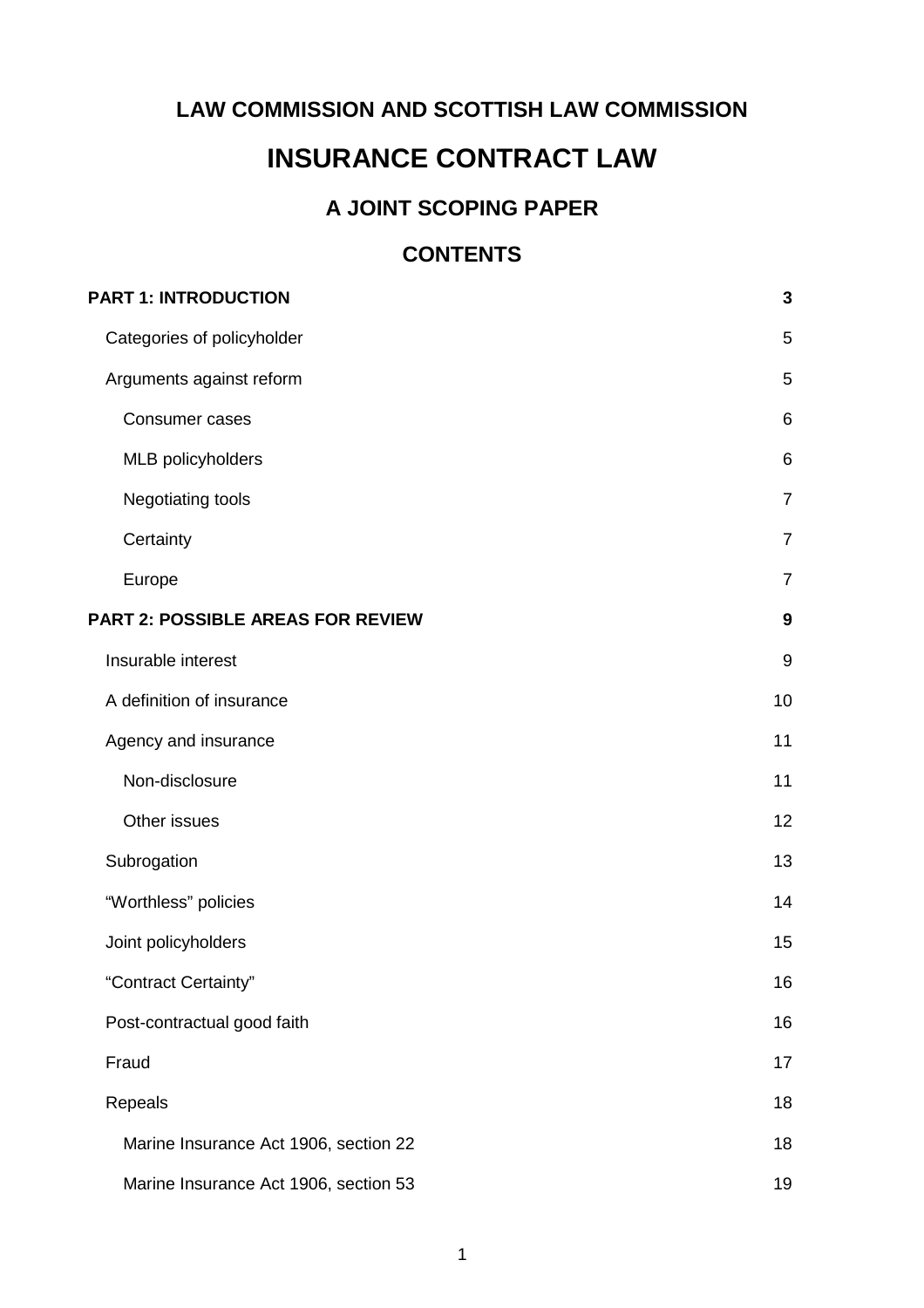| Marine Insurance Act 1788                                | 19 |  |
|----------------------------------------------------------|----|--|
| Fires Prevention (Metropolis) Act 1774, section 83       | 19 |  |
| Unjustifiable Delay                                      | 20 |  |
| Reinsurance                                              | 23 |  |
| Other issues                                             | 23 |  |
| <b>PART 3: STATUTORY CODES</b>                           | 24 |  |
| <b>PART 4: QUESTIONS</b>                                 | 26 |  |
|                                                          |    |  |
| APPENDIX A: NON-DISCLOSURE, MISREPRESENTATION AND BREACH |    |  |

| <u>AFFENDIA A. NON-DISCLOSURE, MISREFRESEN I ATION AND BREACH</u><br>OF WARRANTY | 32 |
|----------------------------------------------------------------------------------|----|
| <b>APPENDIX B: INSURABLE INTEREST</b>                                            | 41 |
| <b>APPENDIX C: POSSIBLE APPEALS</b>                                              | 44 |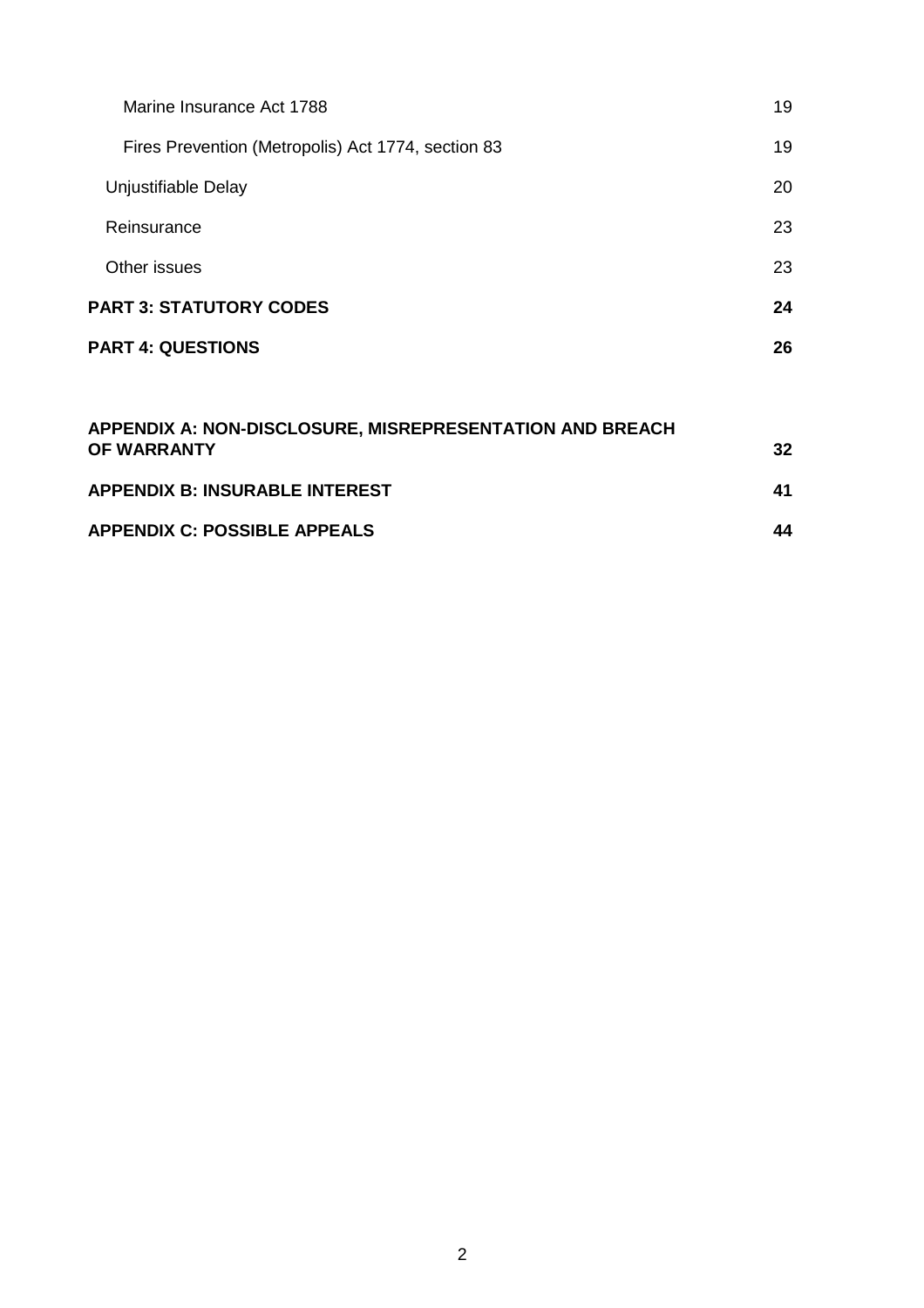## **PART 1 INTRODUCTION**

- 1.1 The English and Scottish Law Commissions are setting up a joint review of insurance contract law. We would very much welcome your views on its scope.
- 1.2 In its Ninth Programme, the English Law Commission said it would set up this joint project to examine at least two key areas of insurance contract law: non-disclosure (which will necessarily include misrepresentation) and breach of warranty. It said we would consult on whether there is a need to review other areas such as the law on insurable interest and on joint policies. No decision has yet been made as to whether other areas should be reviewed.
- 1.3 We would like to know whether you feel there are areas that we should review, and whether you think a statutory insurance code is desirable. In Part 4 of this paper we have asked you to list those areas you think we should review, and to rank them in order of importance. Your responses will be considered by the Commissioners before they determine the scope of this project in the light of the resources available to us.
- 1.4 Our current intention is that any reforms we may ultimately recommend will be intended to apply to England, Wales and Scotland.<sup>1</sup> Insurance contract law in Scotland is broadly similar to that in England and Wales. There are, however, some important differences. For example, in Scotland a policyholder may be able to claim losses caused by an insurer's unjustifiable delay in settling a claim, whereas in England this is not possible for the reasons we give in paragraph 2.64. There is also a different test for materiality in life insurance cases in Scotland<sup>2</sup>
- 1.5 The English Law Commission last considered insurance contract law in 1980, when it looked at non-disclosure and breach of warranty. Its conclusion then was that the law was "undoubtedly in need of reform" and that such reform had been "too long delayed".<sup>3</sup> Reform was also urged in a report published by the National Consumer Council in 1997,<sup>4</sup> which considered a wider range of issues, including subrogation. The recommendations in these reports have not been implemented.

- <sup>2</sup> *Life Association of Scotland v Foster* (1873) 11 M 351.
- Insurance Law, Non-Disclosure and Breach of Warranty (1980) Law Com No 104.
- <sup>4</sup> National Consumer Council, *Insurance Law Reform: the consumer case for review of insurance law* (May 1997).

<sup>&</sup>lt;sup>1</sup> The Law Reform Advisory Committee of Northern Ireland has asked us to keep it informed of developments.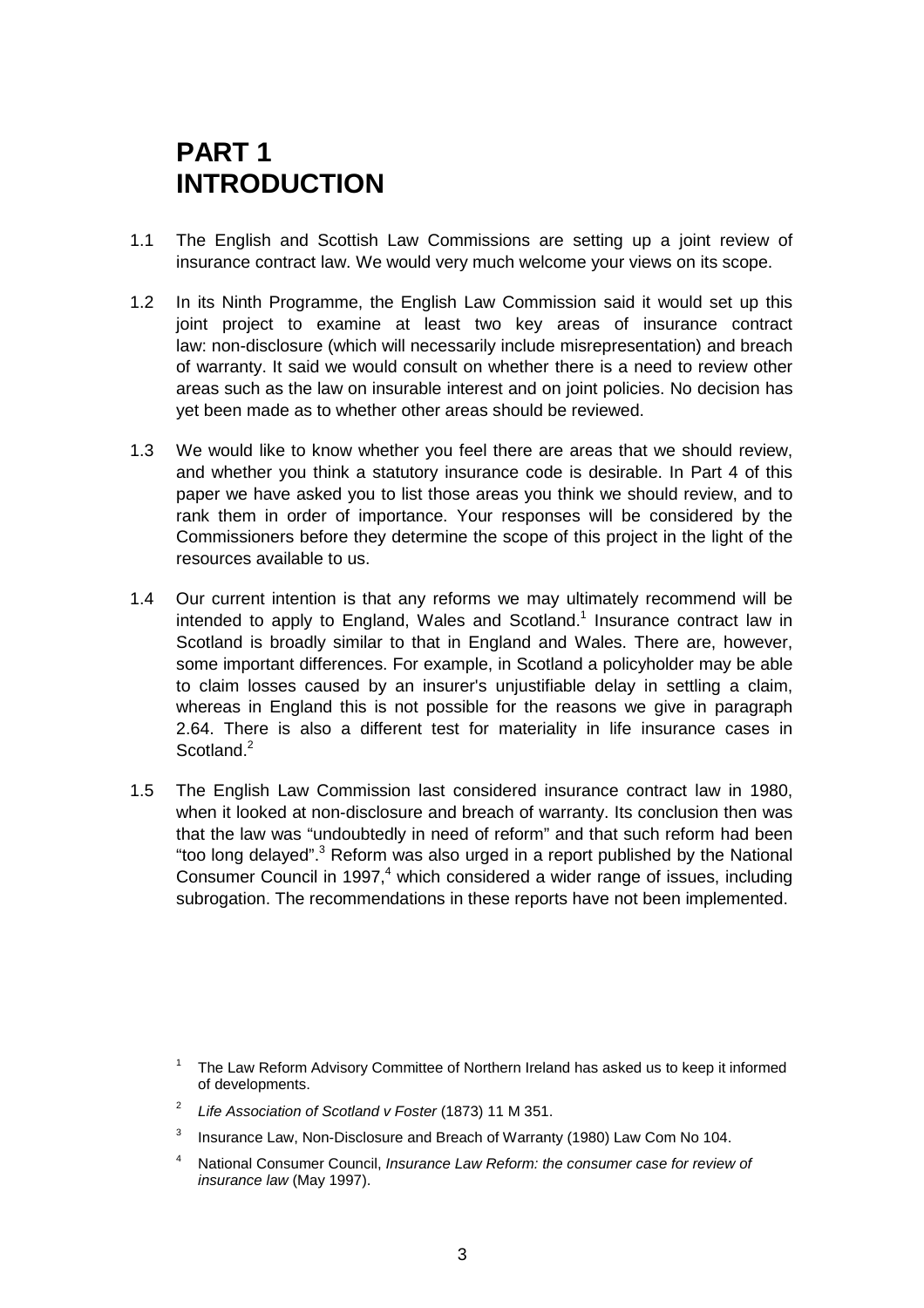- 1.6 A major factor in our decision to return to this area was the publication of a report by the British Insurance Law Association ("BILA") in 2002.<sup>5</sup> This report was prepared by a sub-committee with an impressive breadth of membership academics, brokers, insurers, lawyers, loss adjusters, a self-regulatory body and trade associations. It included the text of lectures given by two senior members of the judiciary, and a foreword contributed by a third. BILA declared itself "satisfied that there is a need for reform" and put forward detailed proposals for change.
- 1.7 The review will have three stages. First, with this paper we are consulting on the scope of the project. Secondly, we will consult on the perceived problems within that scope, and possible solutions. Thirdly, we will prepare a final report and, if necessary, a draft Bill. We very much hope that all those with an interest in insurance contract law will become actively involved in the consultation processes, either individually or collectively through representative organisations. We have already met a wide range of organisations and individuals, and later in this paper we refer to some of the views that have been expressed to us.
- 1.8 The review will cover the law as it affects long-term and general insurance contracts. Both branches of the insurance industry have urged us to recognise the differences in the way they do business and, where appropriate, to reflect these differences in our proposals. In our next consultation paper, we will invite submissions on these issues.
- 1.9 It has also been suggested to us that some weaknesses in the law would be best addressed by statutory or self regulation rather than insurance contract law reform. Where appropriate, we will consider recommending a regulatory response. See, for example, the discussion of contract certainty in paragraph 2.36. However, we do not accept the arguments of one consultee who suggested that extensive rules from the Financial Services Authority ("FSA") and the mechanisms for change already in place were an adequate substitute for a review of the law.
- 1.10 For the remainder of Part 1 of this paper, we discuss some preliminary issues. In Part 2 we give some examples of areas other than non-disclosure and breach of warranty that might be included in the review, and ask for your views. We discuss the advantages and disadvantages of statutory codes in Part 3, and ask whether you think we should seek to produce such codes for insurance contract law. In Part 4 we list, for convenience, the nineteen questions we have asked. We set out in Appendix A the reasons that we concluded that non-disclosure and breach of warranty should be considered within the review. In Appendix B we explore some of the issues relating to insurable interest, and in Appendix C we give the text of those statutory provisions which it has been suggested could usefully be reformed.
- 1.11 The period of consultation on scope will end on 19 April 2006.

<sup>5</sup> British Insurance Law Association, *Insurance Contract Law Reform* (September 2002).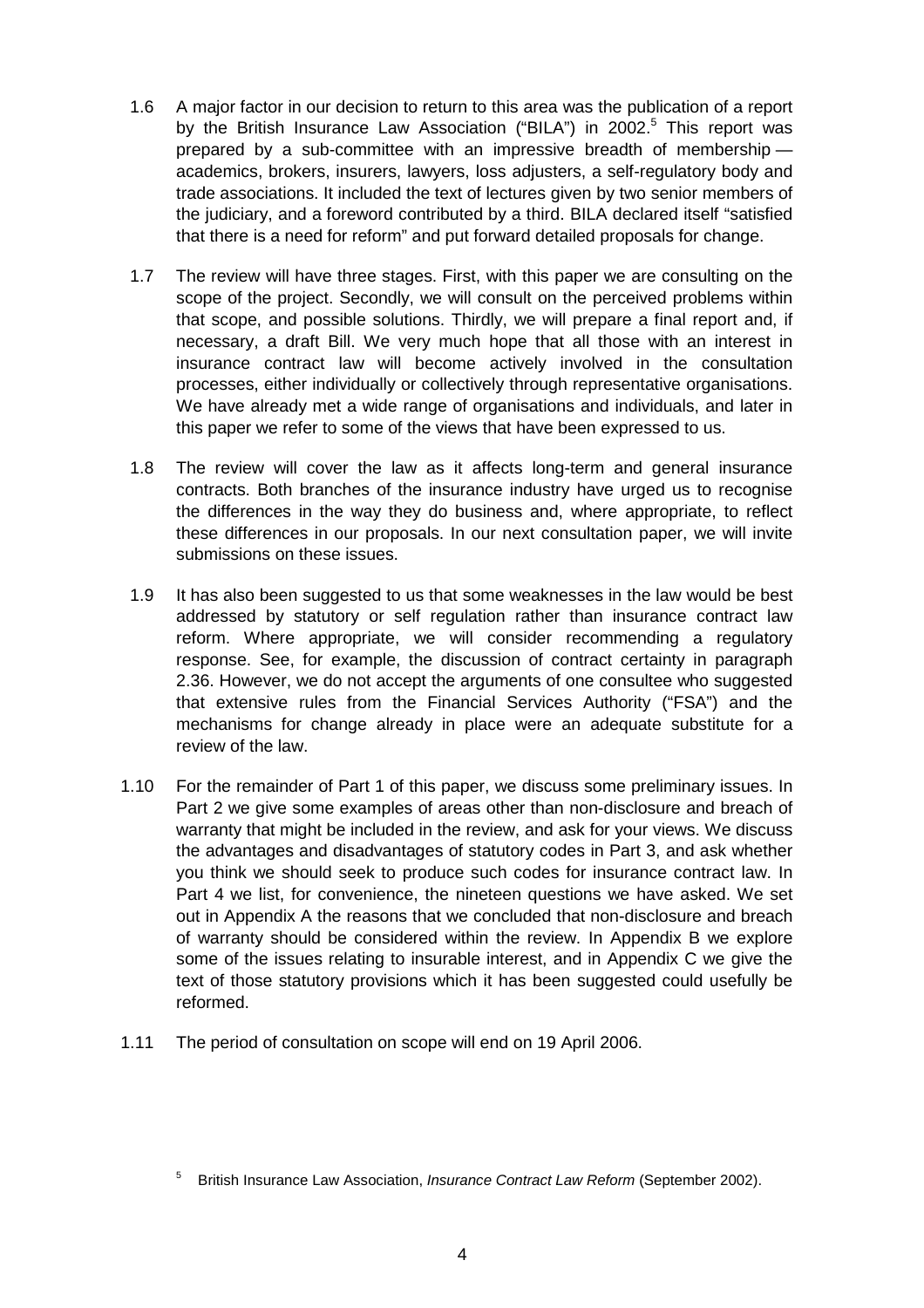#### **CATEGORIES OF POLICYHOLDER**

1.12 In this paper we use the abbreviation "CSB" to refer to consumers and small businesses, and the abbreviation "MLB" to refer to medium and large businesses. We draw this distinction because the typical small business lacks specialist knowledge of insurance, may not have the resources to seek outside advice and does not have the bargaining power to agree special terms. Small businesses apparently face broadly the same problems as consumers. We note that the Financial Ombudsman Service ("FOS") is able to consider complaints from small businesses as well as consumers. It defines a small business as one with an annual turnover of less than £1 million. The questions of whether small businesses should be dealt with in the same way as consumers, and what should constitute a small business for this purpose, will be raised in our next consultation paper.

#### **ARGUMENTS AGAINST REFORM**

- 1.13 Most people to whom we have spoken support a measure of reform, though there are significant differences of opinion as to the extent and nature of change that is desirable. We are aware that there are some who oppose any consideration of reform. Here we set out the objections they raise. We do so not because we intend to reopen the question of whether we should review insurance contract law at all, but because you may find it useful to consider the points made, and our responses, when suggesting which areas you believe should be within the review.
- 1.14 Few of those who argued against reform did so on the basis that the current state of the law is satisfactory. Instead, the suggestion most commonly put to us was that the need to address any potential unfairness in the law was removed or outweighed by one or more of the following factors:
	- (1) The strict law is not in practice applied in consumer cases because of the existence of voluntary codes, the rules of the FSA and the service offered by the FOS.
	- (2) MLB policyholders usually have access to professional advice and their bargaining power may be equal to that of insurers.
	- (3) Some of the legal remedies may seem draconian, but it is important that they remain available to insurers as a negotiating tool. This is particularly so when fraud is suspected but cannot be proven.
	- (4) The current law offers a degree of certainty reform is a leap into the unknown, and may have unanticipated and undesirable consequences.
	- (5) Given various European initiatives, domestic reform should be deferred.
- 1.15 We explain below why we do not believe that these factors present a compelling case to avoid or defer review of the law.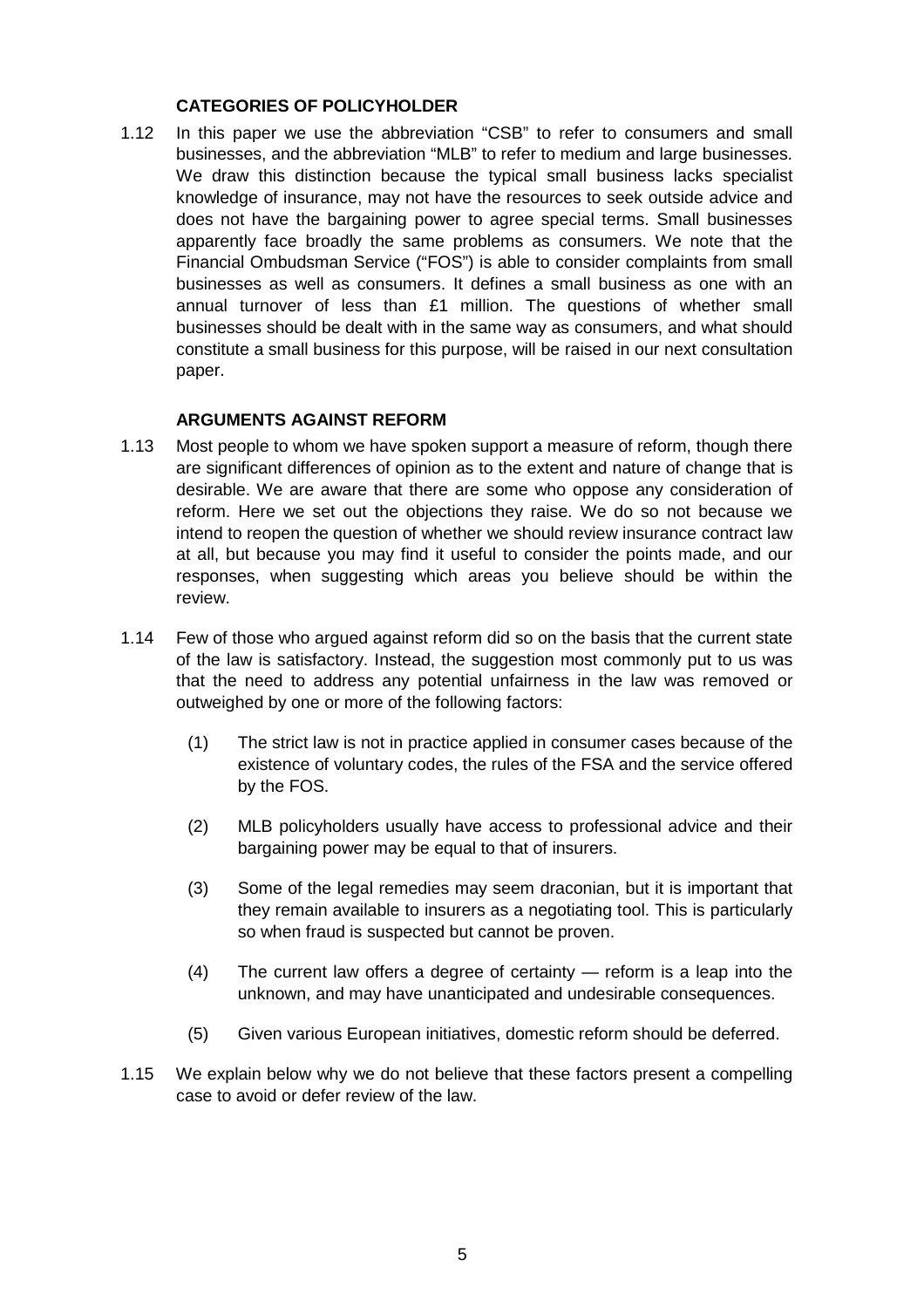#### **Consumer cases**

- 1.16 Where the law gives rise to problems, CSB policyholders are entitled to refer disputes to the FOS. The Ombudsmen take account of regulatory rules and guidance and good industry practice, as well as the law, in making decisions that are fair and reasonable in all the circumstances. These rules and practices include the conduct of business rules issued by the FSA. Ombudsmen may also make use of certain statements of practice published by the Association of British Insurers ("ABI"), under which insurers agreed not to enforce all of their strict legal rights against consumers. Most significantly, a statutory "fair and reasonable" discretion has been used by the Ombudsmen to develop an alternative approach to the law in resolving disputes.
- 1.17 We are struck by the views expressed by one Ombudsman who felt that the FOS should not be regarded as a substitute for law reform. His view was that the fact that most CSB disputes are not now heard in the courts may impede the development of the common law, and make reform more rather than less necessary. The present position is increasingly incoherent, with a growing gulf between apparently unsatisfactory law on the one hand and a patchwork of codes, rules and Ombudsmen principles on the other. We are also conscious that certain policyholders — including some in vulnerable classes — are less likely than others to make use of the service offered by the Ombudsmen. Furthermore, there are limits on the Ombudsmen's jurisdiction and authority. Our concern is that CSB policyholders may, as a result, face the full rigour of the law. MLB policyholders do not, in any event, have access to the service offered by the Ombudsmen.

#### **MLB policyholders**

- 1.18 It has been suggested to us that the law should remain unchanged for MLBs, since they are capable of looking after their own interests. We accept that many MLBs have access to expert advice — in some cases in-house as well as external. Additionally, the larger the business, the more likely it is that it will be able to influence the terms of any policies it effects. One consultee told us, for example, that when placing substantial risks on behalf of his firm, he simply refuses to have warranties in any policy.
- 1.19 However, the fact remains that for the typical MLB, insurance is merely an ancillary matter to its business. It is not an area in which it specialises.<sup>6</sup> Expert advice may ensure that businesses are aware of the potential pitfalls, but it cannot remove any unfairness inherent in the current law. Many MLBs are not of a size that will enable them to bargain effectively with insurers. Furthermore, any such ability may be adversely affected by matters outside the control of the MLB — for example, large losses in the previous policy year.
- 1.20 In our view, therefore, MLBs should not be excluded from the scope of the review.

<sup>6</sup> One exception is reinsurance — see para 2.70.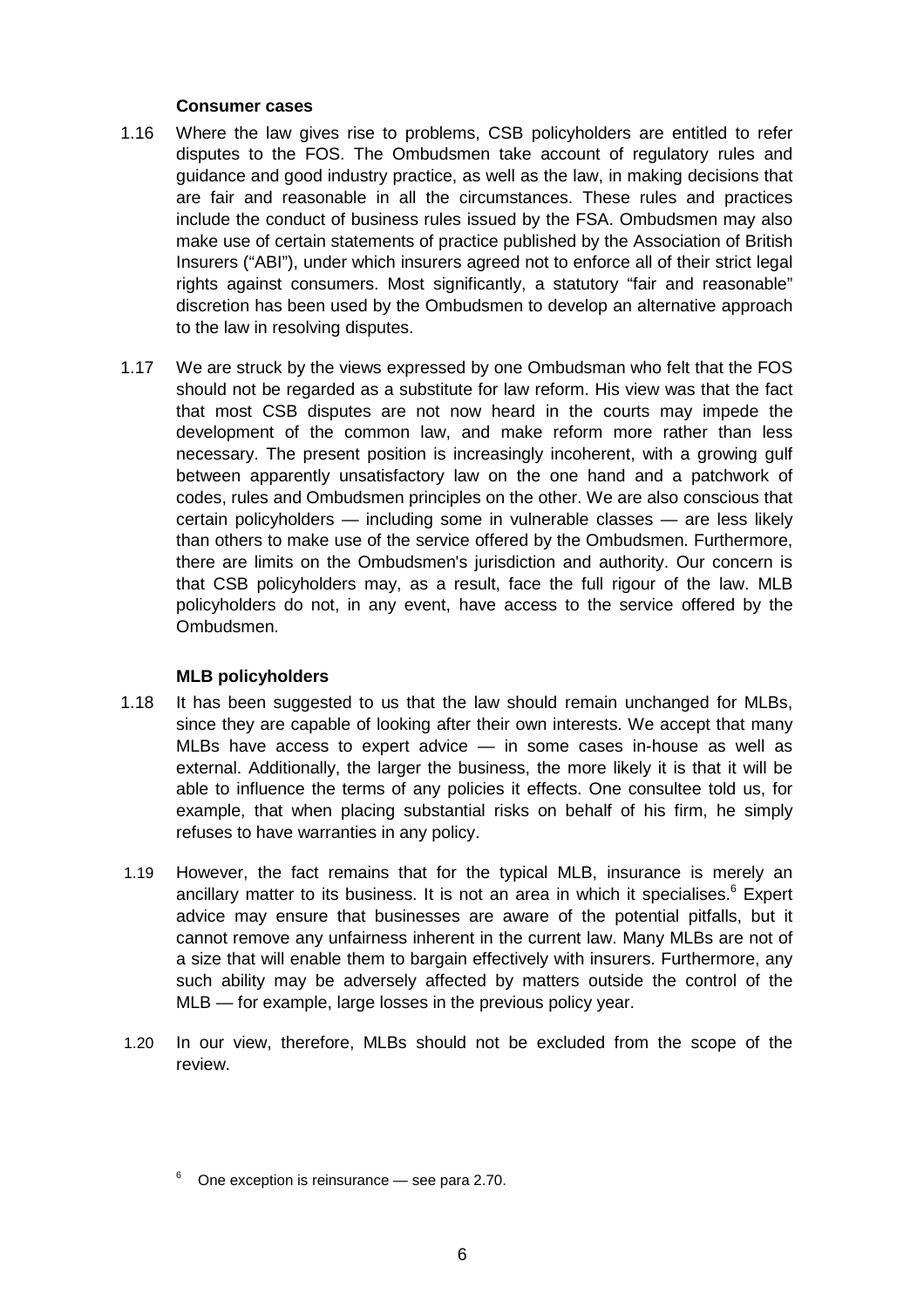#### **Negotiating tools**

- 1.21 It has been suggested to us by industry consultees that an insurer may reserve its position on a technical defence, whilst negotiating to settle a claim. The reasoning given is that a policyholder will be more open to reasonable negotiation when the alternative is to face the full rigour of harsh law. We are not in a position to say whether such tactics are common practice or exceptional. However, in either event, we are not sure that it is an appropriate stance for an insurer to take. In Appendix A we explain how the current law entitles an insurer to avoid a policy — that is, set it aside from outset — for an entirely innocent non-disclosure that has no connection with any loss that has occurred. Allowing an insurer in such circumstances to dangle a Damoclean sword of avoidance over a policyholder creates an undesirable imbalance of power between the parties.
- 1.22 We have also been told that one argument for retaining harsh remedies for, say, innocent non-disclosure, is that fraud can be extremely difficult to prove. Fraud is, we accept, a significant concern for insurers, and we address the issue in paragraphs 2.43 to 2.48. However, we are concerned by the implication that an insurer should be free to choose whether or not to make use of a harsh remedy, based on its subjective perceptions of the honesty of the policyholder. There is an obvious potential for injustice if the insurer's suspicions are not in fact correct. In any event, it is not appropriate for an insurer to have the right, in effect, to decide whether the claim should be rejected on the ground of fraud that has not been proven.

#### **Certainty**

1.23 As we outline in Part 2 and Appendix A, we do not believe that the current law has an acceptable level of certainty, even in respect of fundamental concepts such as utmost good faith. We appreciate that the industry has concerns that any reform carries the risk of unforeseen consequences. In our view, this risk can be minimised if all interested parties engage with the consultation process. We are encouraged by the co-operation and support that we have already received. Additionally, we have the advantage of being able to consider the success or otherwise of reforms which have already been implemented in jurisdictions such as Australia.

#### **Europe**

1.24 There are European initiatives that may eventually have some influence on insurance contract law. In particular, we are aware of the work being conducted by the Restatement of European Insurance Contract Law Project Group ("the Innsbruck Group"), $7$  which is drafting the rules for the Common Frame of Reference on Insurance Contract Law. These rules could form the basis for a European Directive or possibly a "26th regime" optional contract law instrument. Our attention has also been drawn to the Opinion of the European Economic and Social Committee on "The European Insurance Contract" adopted on 15 December 2004.

http://www.restatement.info/ (last visited 20 December 2005).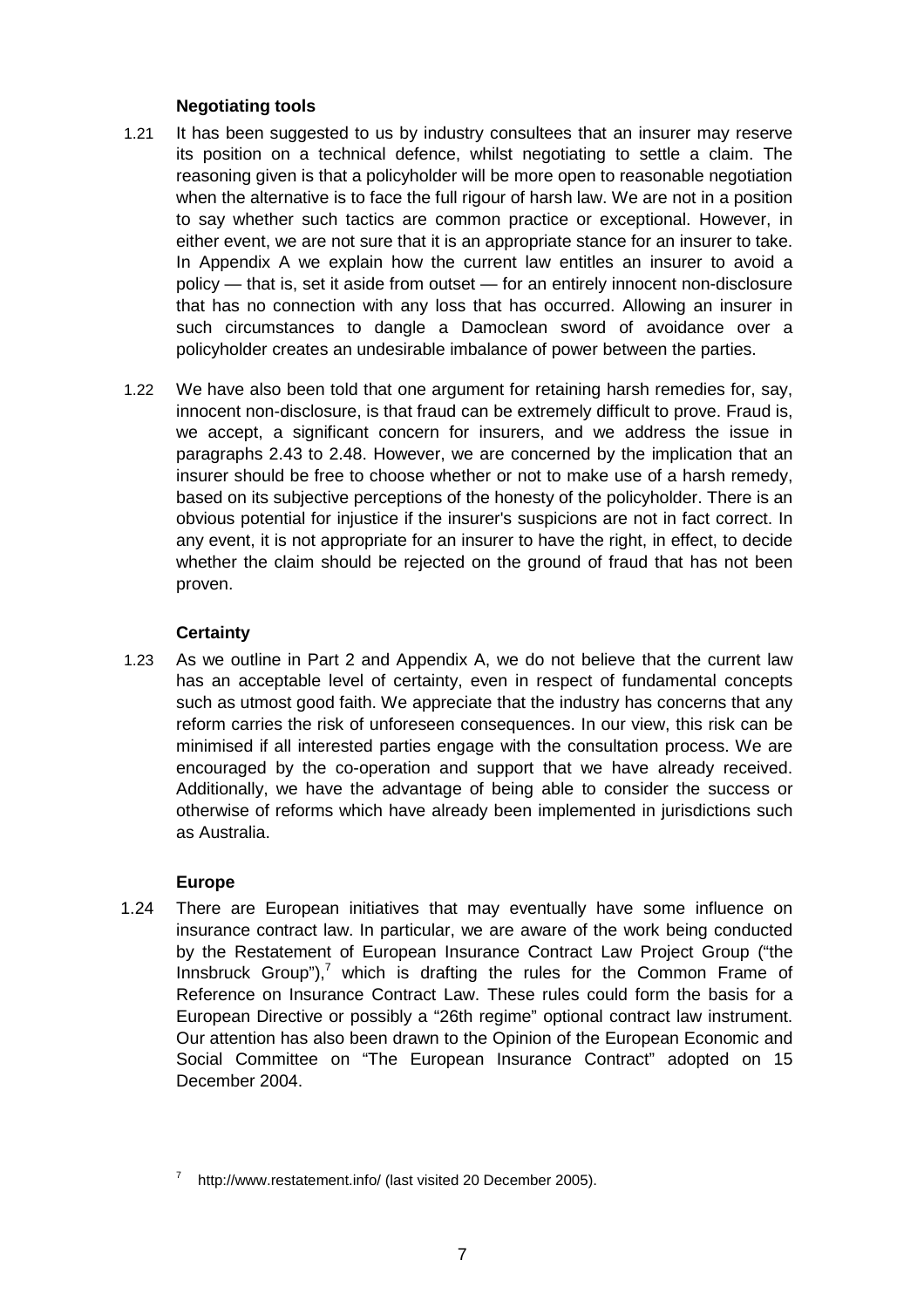1.25 Despite these developments, most of those to whom we have spoken nevertheless regard harmonisation of insurance contract law as a distant prospect. Several consultees commented that there would be more chance of influencing the outcome of harmonisation if domestic reform had already taken place. The reason given was our current insurance contract law is both unfair and unusual, so that any suggestion it should form the basis of a harmonised regime is unlikely to be successful. In these circumstances, we will be monitoring European developments, but do not see any reason to delay the current review.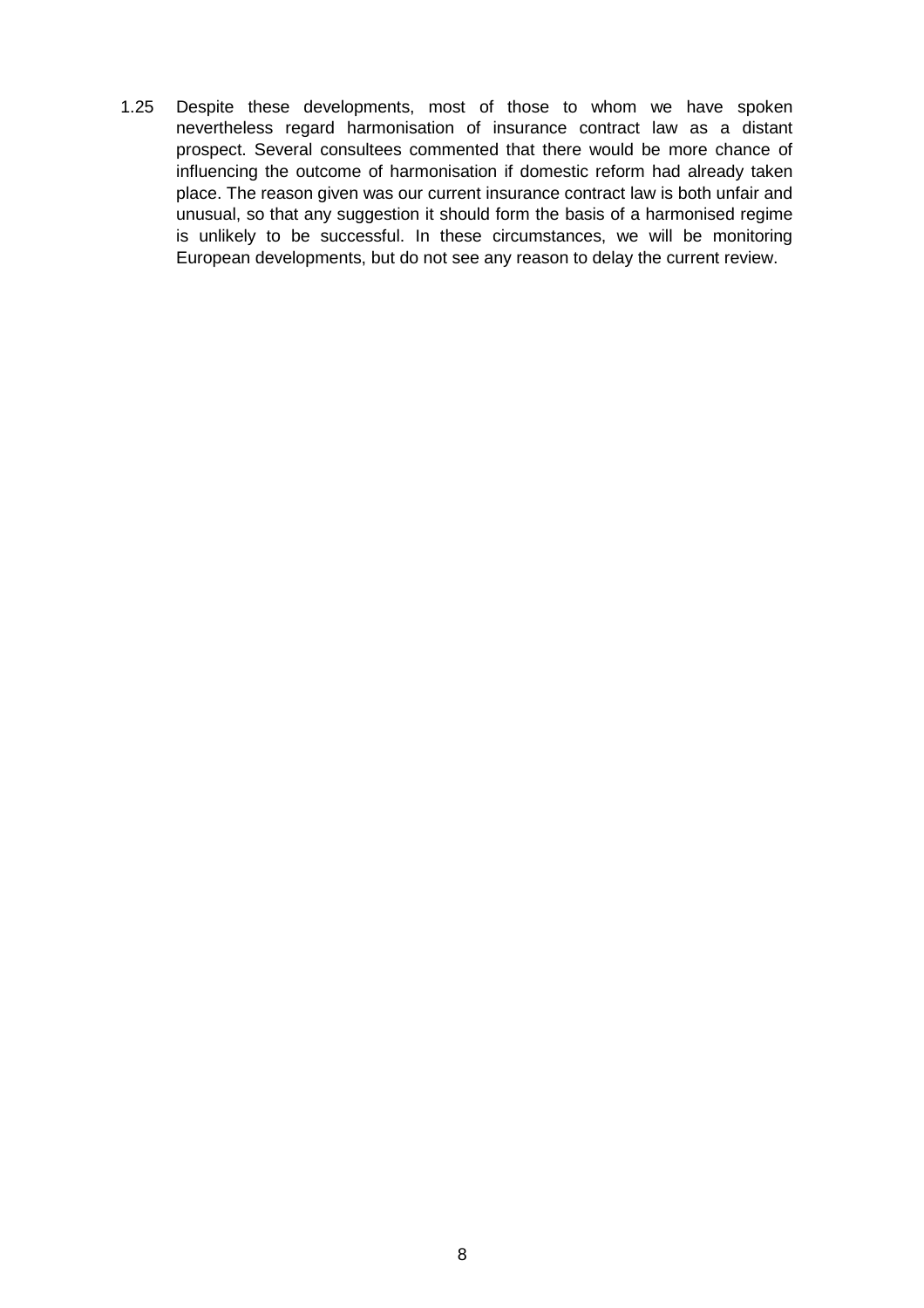## **PART 2 POSSIBLE AREAS FOR REVIEW**

2.1 In this part of the paper we give some examples of areas of insurance contract law — besides non-disclosure and breach of warranty — where reform may be desirable. We ask in each case for your opinion as to whether the matter should be included within the review. As these are merely examples, we conclude this part of the paper with an invitation for you to list any other areas that you feel should be reviewed.

#### **INSURABLE INTEREST**

- 2.2 The doctrine of insurable interest restricts the availability of valid insurance to those who can show a particular type of interest in the life, property or liability to be insured. This is a complex area of law, which relies heavily on old case law and archaic statutes, notably the Life Assurance Act 1774. We give further details in Appendix B.
- 2.3 There appear to be two objectives behind the development of the doctrine:
	- (1) The prevention of gambling under the guise of insurance.<sup>1</sup>
	- (2) The deterrence of moral hazard.
- 2.4 Preventing gambling under the guise of insurance may still be a strong argument for retaining restrictions on the ability to insure. From a regulatory perspective, it may be thought desirable to separate those who are using insurance to order their affairs prudently from those who are merely gambling. A doctrine of insurable interest is probably a more effective and convenient way of enforcing such a separation than through, say, a statutory definition of insurance.
- 2.5 In our early discussions, some of those in the insurance industry supported the retention of a requirement of insurable interest to deter moral hazard. Their concern is that if insurance were to be available without restriction it could act as an incentive to crime. For example, if it were possible to insure the life of a stranger, a person might be tempted to do so, and then obtain payment by bringing about that stranger's death. A contrary view is given by one academic:

It is submitted that the requirement of insurable interest, whether as strict as that required by English law or not, does not appear to serve its purpose; and that, in principle, people should be allowed to insure other people or their property…. If A, for reasons which A knows best, values B's life enough to pay premiums, why not let A do so? Why not trust people? Why not trust the police, who will be the first to look at A if B dies suddenly, and society at large to see that B is safe from  $A<sup>2</sup>$ 

<sup>1</sup> See R Merkin, "Gambling by Insurance – A Study of the Life Assurance Act 1774" (1980) 9 *Anglo-American Law Review* 331.

<sup>&</sup>lt;sup>2</sup> M A Clarke. *Policies and Perceptions of Insurance Law in the Twenty-First Century* (2005) p 38.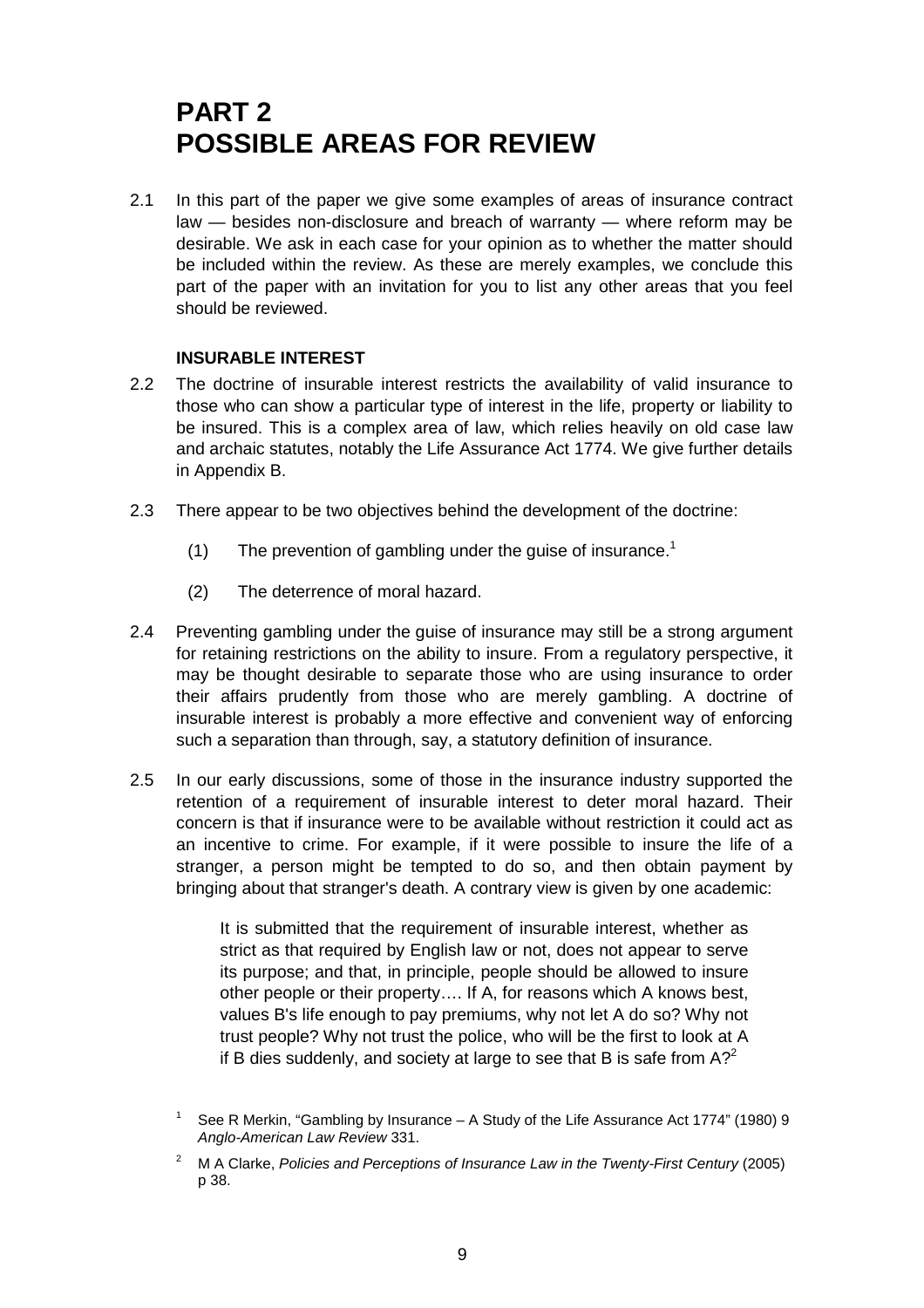- 2.6 Even those arguing that the requirement of insurable interest should be retained have agreed with three broad criticisms of the existing law:
	- (1) The law is inaccessible and uncertain. In establishing the legal position it is necessary to consider a range of old cases and statutes. These sources may be unclear — for example, there is still doubt as to whether the Life Assurance Act 1774 applies to indemnity as well as contingency insurances.
	- (2) The law is unduly restrictive. For example, spouses may insure each other's lives. Cohabitees, however, do not gain such a right merely as consequence of cohabitation.
	- (3) The law lacks coherence. It has been developed piecemeal and there are anomalies and omissions.
- 2.7 Although there was general agreement that the law in this area is unsatisfactory, some consultees argued that reform should not be a high priority. Several stated that the law is in some respects simply ignored in practice; another suggested that points on insurable interest are only taken by insurers where fraud is suspected. These seem to us to be arguments for rather than against reviewing the area.
- 2.8 Practical issues were also raised. A consultee pointed out that there is a problem with parents insuring cars which are really for the use of their children, in an attempt to reduce the premiums charged. He suggested it would be undesirable if any reform of the law on insurable interest were to undermine the message that such actions are unacceptable.
- 2.9 If we are to look at insurable interest, we believe we should do so across all types of insurance and all categories of policyholder. In addition, we are conscious that there are two other areas which may achieve part of the objectives of insurable interest and which will therefore need to be given at least some consideration. First, the principle of indemnity, which operates to prevent a claim being successful if a loss has not been suffered. Secondly, the definition of insurance, which could restrict insurers' ability to offer cover where there is no interest.

#### 2.10 **Do you agree that insurable interest should be included in the review?**

#### **A DEFINITION OF INSURANCE**

2.11 There is currently no statutory definition of insurance. No doubt there would be difficulties in arriving at a satisfactory exhaustive definition, and we are aware that there may also be some disadvantages in attempting to do so:

> The danger of definitions is that, being sharply inclusive, they may also be damagingly exclusive. Unrestrained by definition the courts can accommodate new products, perhaps new kinds of investment or financial reinsurance.<sup>3</sup>

<sup>3</sup> M A Clarke, *The Law of Insurance Contracts* (4th ed 2002) p 1.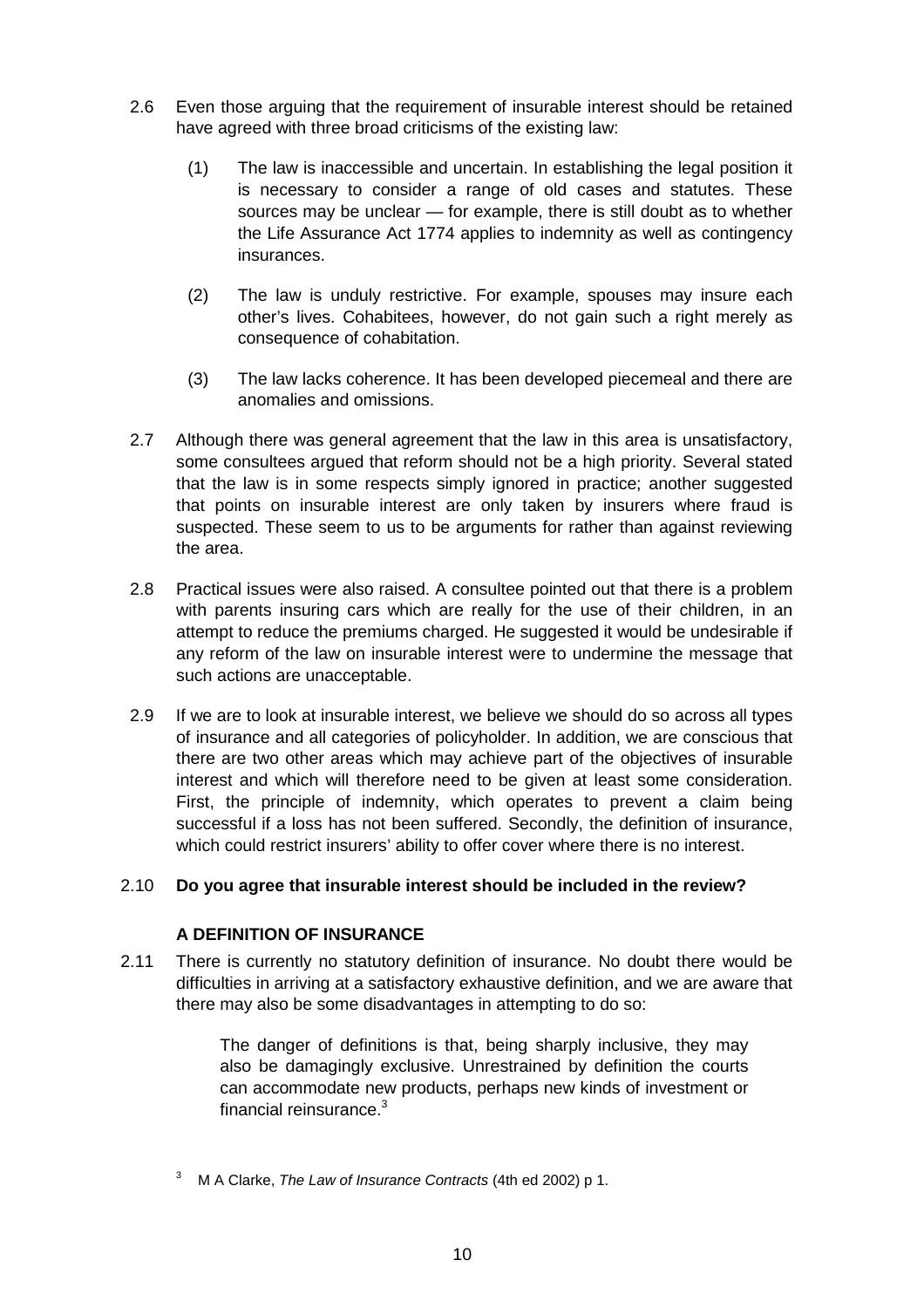2.12 Nonetheless, several consultees have suggested that this is an area that could usefully be reviewed. Different motivations appear to be in play. One consultee was keen to expand the definition of insurance so that insurers could become involved in new lines of business. A second wanted to address the blurring of the boundary between insurance and other means of financial risk transfer, and a third simply wanted firm edges to the regulatory boundary. A fourth felt it was unfortunate that firms were currently able to arrange their business in such a way as to bring it inside or outside the regulatory boundary as they wished. He felt that consumers might not realise that certain warranty contracts were not insurance policies, and that if problems arose they would not be able to refer complaints to the FOS.

#### 2.13 **Should we consider introducing a statutory definition of insurance?**

#### **AGENCY AND INSURANCE**

2.14 It is common for an intermediary to be involved in insurance transactions — for example, a prospective policyholder may seek advice from an insurance broker. For some purposes, including those outlined below, the status of the intermediary is crucial in deciding the legal outcome. However, the applicant may not appreciate the importance it bears. Furthermore, there is clearly the potential for confusion, particularly given that an intermediary may wear different hats during the course of a transaction. When dealing with an application for motor insurance, for example, a broker may act as agent of the applicant in obtaining quotations, then switch to being agent of the insurer in issuing a cover note.

#### **Non-disclosure**

2.15 On occasion, an applicant for insurance will disclose material facts to an intermediary that the intermediary fails to pass on to the insurer. The question then arises — has the applicant met the obligation of disclosure? If the intermediary was acting as agent of the insurer, the obligation of disclosure is met, regardless of whether the insurer ever receives the information. If, however, the intermediary was acting as agent of the applicant at the relevant time, the answer must be no: telling one's agent is no better than telling oneself. Given that a breach of the duty of disclosure may subsequently allow an insurer to avoid a policy and refuse to pay any claim, it is perhaps not surprising that the situation has been the subject of criticism in the courts.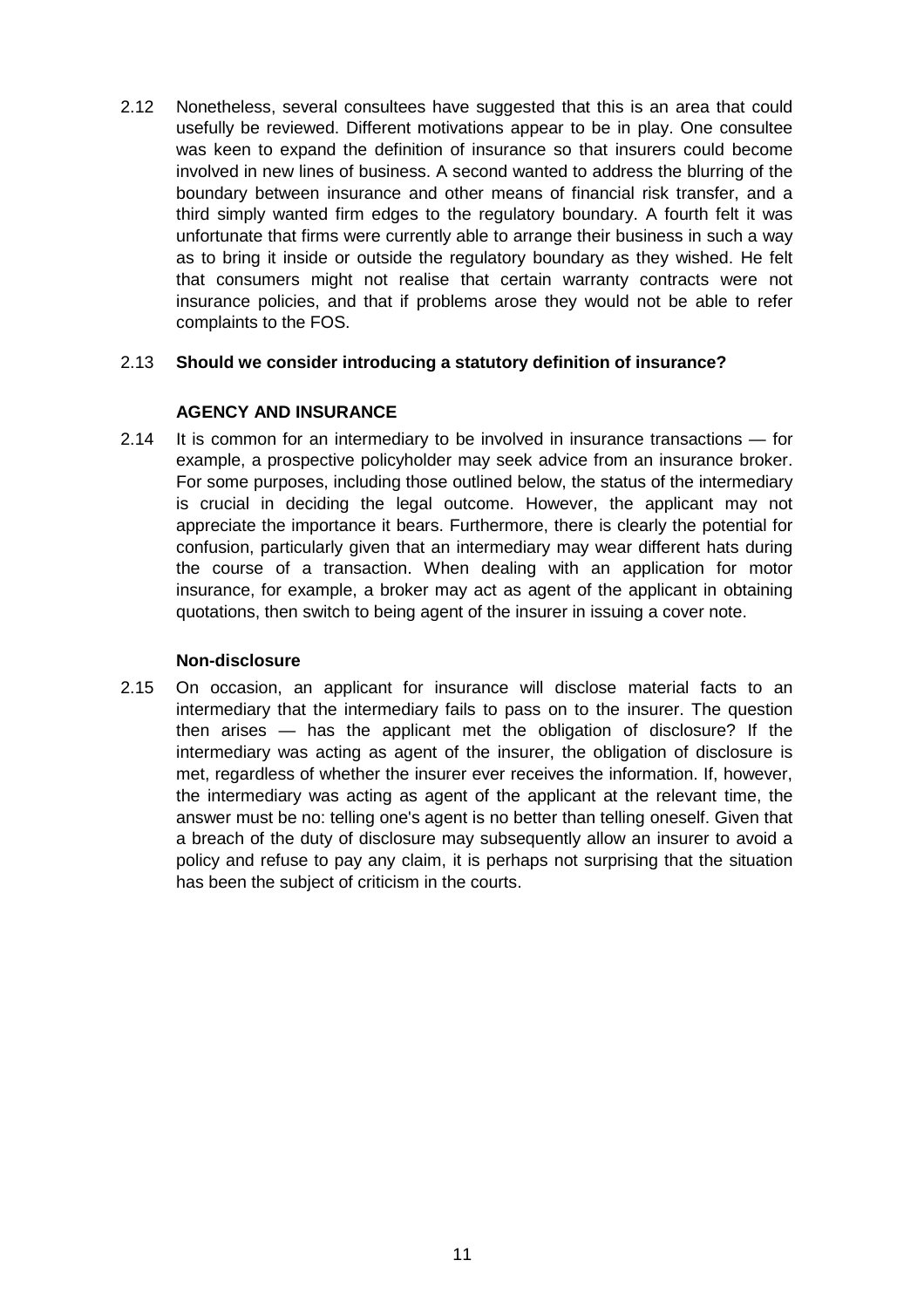#### **Case Study 1<sup>4</sup>**

Mr Roberts insured a hotel through a Lloyd's broker. The hotel operated a discotheque, which the broker was shown when he inspected the premises. Following a fire, Mr Roberts made a claim for £70,000. Underwriters sought to avoid the contract on the ground of non-disclosure of the discotheque.

Hodgson J found that the information had been waived, but criticised the defence raised by underwriters.

*If the insurers' contention is correct, this Plaintiff is yet another victim of the insurance industry. He made the fullest disclosure to the broker; like the majority of laymen he probably thought that that was enough and that the broker was the agent of the insurers by whom he was remunerated by way of commission; that mistake was one which, unhappily, is all too common, and all too often used by insurers to escape liability.<sup>5</sup>*

His comments were supported by Purchas LJ in the Court of Appeal: *To the person unacquainted with the insurance industry it may seem a remarkable state of the law that someone who describes himself as a Lloyd's broker who is remunerated by the insurance industry and who presents proposal forms and suggested policies on their behalf should not be the safe recipient of full disclosure; but that is undoubtedly the position in law as it stands at the moment. If I may say so, Mr Justice Hodgson's strictures on this matter are more than justified. Perhaps it is a matter which might attract the attention at an appropriate moment of the Law Commission.6*

2.16 Following this case, the Insurance Ombudsman indicated that pending legislation he would, in appropriate cases, hold insurers responsible for the defaults of intermediaries.7

#### **Other issues**

- 2.17 It has been suggested to us that there are other aspects of agency in insurance that we could usefully consider. For example, we understand that there are concerns over conflicts of interest generally, and over the involvement of intermediaries in the claims process. Difficulties may arise where a premium is paid to an intermediary but is not then passed to the insurer, and there is the broader question of who should bear the risk of fraud by the intermediary. In a review of this area we would, of course, need to consider the effect of any relevant rules issued by the FSA.
	- <sup>4</sup> *Roberts v Plaisted* [1989] 2 Lloyd's Rep 341.
	- <sup>5</sup> Unreported, but quoted in the Court of Appeal *Roberts v Plaisted* [1989] 2 Lloyd's Rep 341, 343.
	- <sup>6</sup> *Roberts v Plaisted* [1989] 2 Lloyd's Rep 341, 345.
	- <sup>7</sup> Insurance Ombudsman, *Annual Report* (1989) paras 2.13 to 2.15.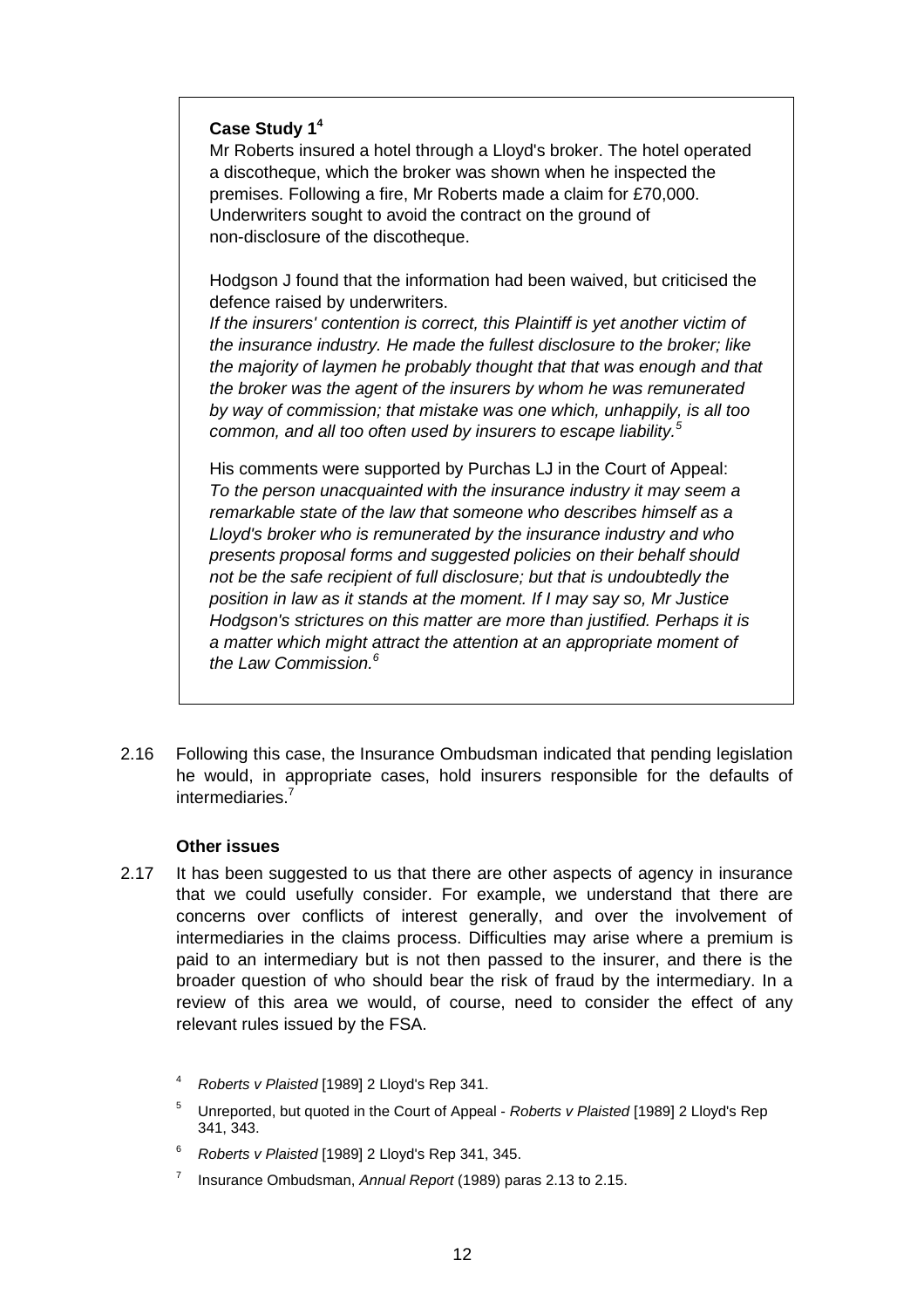#### 2.18 **Do you agree that we should consider the law of agency insofar as it relates to insurance?**

#### **SUBROGATION**

- 2.19 Where an insurer indemnifies a policyholder in respect of a loss, it has a common law right of subrogation. This means that the insurer may stand in the shoes of the policyholder and pursue a recovery from a negligent third party. The action is brought in the name of the policyholder but for the benefit of the insurer.
- 2.20 This is, for example, common practice in motor insurance. If a policyholder claims under a comprehensive policy for damage caused by another driver, the insurer will pay out under the policy. Proceedings may then be brought against the negligent driver in the name of the policyholder.
- 2.21 Subrogation can benefit policyholders. If the insurer makes a recovery, a policyholder may retain rights to a "no-claims discount". Less directly, the level of recoveries may affect premium rates — though whether the effect is significant may be doubted.<sup>8</sup> There are, however, circumstances in which pursuing a right of subrogation may be undesirable.

#### **Case Study 2<sup>9</sup>**

Mr Lister and his son worked for Romford Ice and Cold Storage Co Ltd. Whilst reversing a lorry in the course of his employment, the son through his negligent driving injured the father. The father claimed against Romford Ice and was ultimately awarded £1,600. Romford Ice was insured against this liability, and made a claim. Having settled the claim, the insurer brought a subrogated action against the son — in the name of Romford Ice — to recover its outlay.

By a majority, the House of Lords held that it was entitled to do so.

- 2.22 The insurance industry subsequently accepted that it was not appropriate to pursue recoveries against negligent fellow-employees and entered into a voluntary agreement — known as the "Lister v Romford Ice Agreement" — not to enforce its rights in such circumstances.
- 2.23 Mortgage Indemnity Guarantee policies ("MIGs") provide another example of how subrogation has arguably unfortunate effects. If house purchasers wish to borrow more than a certain percentage of the value of a property, a MIG may be sold to cover the risk that there will be a shortfall if repossession proves necessary. When house prices slumped in the 1990s, many properties were repossessed and sold. Where MIGs were in place, insurers paid the shortfalls to the lender. Borrowers assumed that was the end of the matter.

<sup>8</sup> M A Clarke, *Policies and Perceptions of Insurance Law in the Twenty-First Century* (2005) p 290.

<sup>9</sup> *Lister v Romford Ice & Cold Storage Co Ltd* [1957] AC 555*.*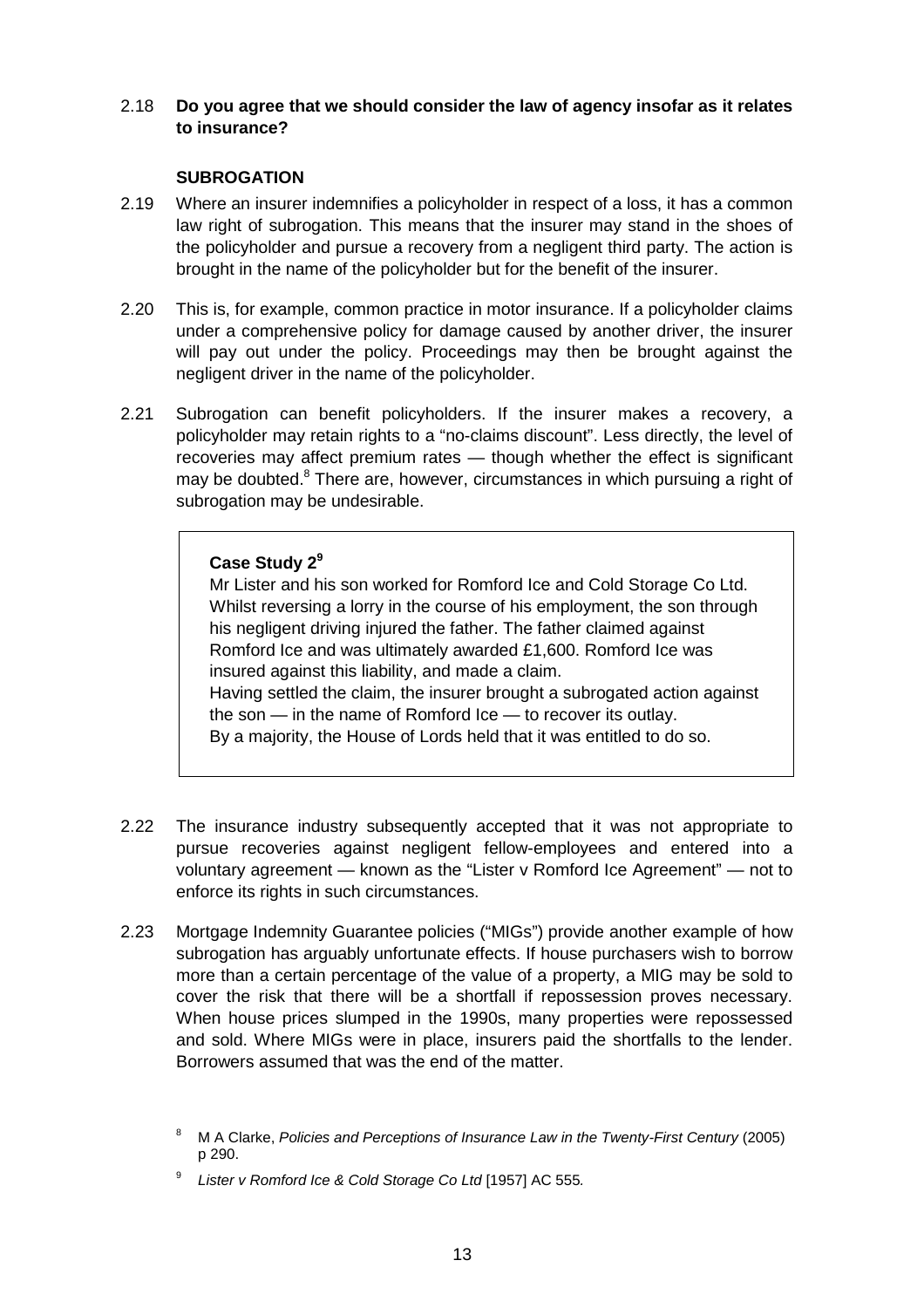2.24 In fact, although the premiums had been paid by the borrowers, the MIGs had apparently been written for the benefit of the lenders. The insurers were therefore able to stand in the shoes of the lenders and pursue recoveries from the borrowers. They had six years to do so.

#### **Case Study 3<sup>10</sup>**

Mr T's house was repossessed and sold by the building society which had granted him a mortgage to buy it. Five and a half years after it was sold he received a demand from the insurer which had underwritten the associated MIG. The insurer was claiming its outlay of £6,000 plus accumulated interest over the intervening period.

2.25 In 1997, the National Consumer Council suggested that there was also the potential for subrogation to operate unsatisfactorily in the family context:

> In theory a member of a policy holder's family, such as a teenager who negligently caused a fire by not putting out a cigarette properly, could be pursued by the insurer. $11$

It argued that there was a case for restricting rights of subrogation against family members and employees and — other than in certain circumstances — against anyone who had paid the premium for the policy in question.

#### 2.26 **Do you agree we should consider the law of subrogation?**

#### **"WORTHLESS" POLICIES**

- 2.27 Several consultees raised the issue of policies sold to policyholders who would never be able to make a claim. An example is unemployment cover sold to someone who was self-employed — even though the policy terms expressly excluded such risks. Many such cases may never come to light — the policyholder will not have cause to make a claim, and so will continue to pay premiums, oblivious to the fact that the cover is worthless.
- 2.28 An Ombudsman drew our attention to the work recently conducted by the FSA in relation to payment protection insurance. In a study of thirty firms, the FSA concluded that around half

failed to take reasonable steps to ensure that customers do not buy policies they cannot claim on or which provide only very limited cover.<sup>12</sup>

<sup>12</sup> Financial Services Authority, *The Sale of Payment Protection Insurance — Results of Thematic Work* (November 2005).

<sup>10</sup> National Consumer Council, *Insurance Law Reform: the consumer case for review of insurance law* (May 1997) p 69.

 $11$  Above, p 33.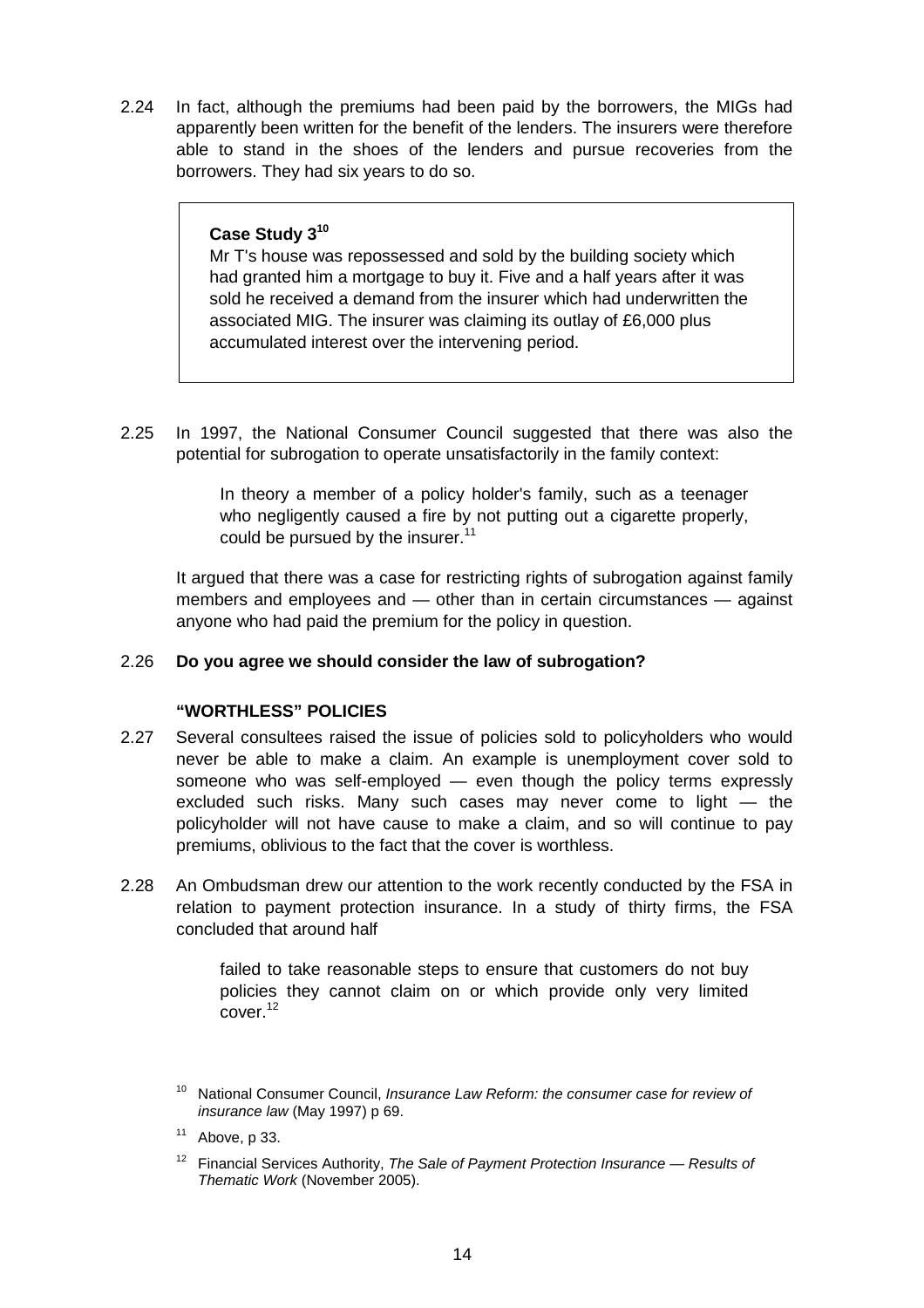One industry consultee argued that this finding was not indicative of the standards in the industry as a whole, and that current initiatives by the FSA, the Office of Fair Trading and the industry should be allowed to bed down before review was considered.

2.29 We suspect that it might be more appropriate for mis-selling of this nature to be addressed by general provisions against unfair commercial practices rather than insurance contract law. It may be that some clauses which have the effect of reducing the value of the policy to the policyholder will be susceptible to challenge under the Unfair Terms in Consumer Contracts Regulations 1999.<sup>13</sup> However, these are possibilities which could usefully be considered as part of a review.

#### 2.30 **Do you agree that we should review the issue of "worthless" policies?**

#### **JOINT POLICYHOLDERS**

2.31 It is common for policies to be effected by more than one policyholder. For example, a couple may effect a joint policy to insure the home in which they live, and its contents. Likewise, in English law the partners in a business partnership may effect joint policies to protect the business assets. In either case the omissions and acts of one policyholder — for example, in not disclosing material facts, in deliberately causing a loss or in making a fraudulent claim — may adversely affect the rights of others.

#### **Case Study 4<sup>14</sup>**

A married but separated couple were joint owners of a matrimonial home and its contents, all of which they had jointly insured. Distressed by what he viewed as his wife's desertion, the husband set fire to the house. The wife's subsequent claim was rejected by the insurer.

The Ombudsman accepted that the insurer might be correct in law though there was no judicial decision on the point. However, he concluded that the result was inequitable:

*For a wife's own claim to be defeated by her husband's default seemed to involve an uncalled for penalty. Certainly this result would have been out of touch with modern ideas of the independence of spouses — man and wife are no longer seen as one person. In our judgment, the just and reasonable outcome was that a joint policyholder, such as the wife, should be paid half the claim.*

- 2.32 We think there is a need to review the question of whether in some circumstances a policy should be construed as containing separate contracts between the insurer and each co-insured as distinct from a single indivisible policy.
	- <sup>13</sup> SI 1999 No 2083.
	- 14 Insurance Ombudsman, *Annual Report* (1989) paras 2.36 to 2.37.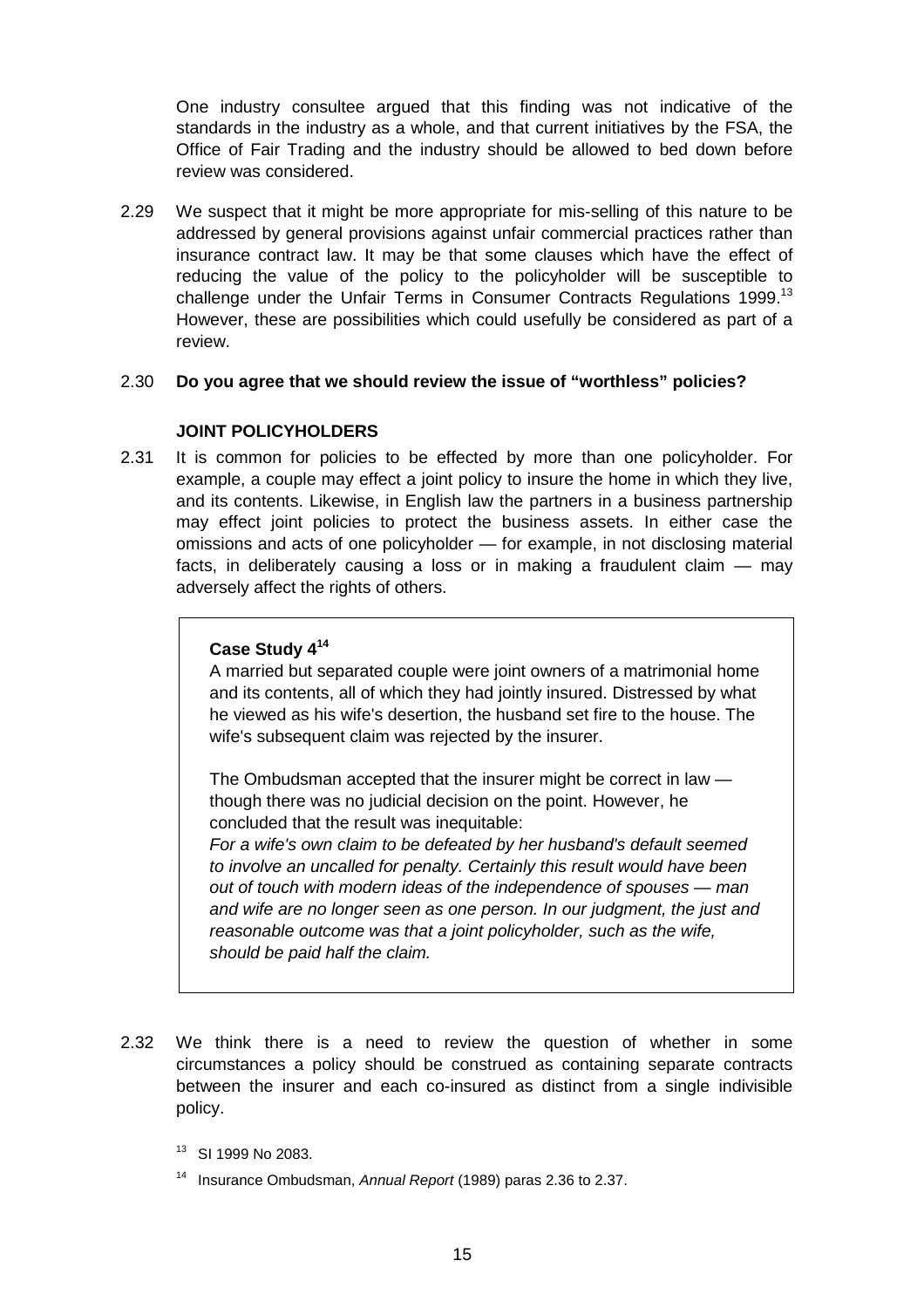#### 2.33 **Do you agree that we should consider the position of joint insureds?**

#### **"CONTRACT CERTAINTY"**

- 2.34 Problems can be caused where the terms of an insurance policy are not expressly settled at inception. The context can be as simple as a household policy arranged by a consumer over the telephone, or as complex as the cover effected on the World Trade Centre prior to the 9/11 terrorist attack. The FSA has identified three issues relating to what has become known as contract certainty. Where terms have not been settled:
	- (1) Policyholders do not have certainty as to the details of the cover they have bought.
	- (2) Brokers face considerable reconciliation issues and risks of errors and omissions.
	- (3) Insurers do not have an accurate view of the risks they write, so may not hold appropriate levels of capital.
- 2.35 It is clearly desirable for policy documents to be issued promptly, but this begs a number of questions. Should all the terms of the contract be included in a single document, or is it acceptable to refer to external sources? What is meant by "promptly", and what remedies or penalties should apply if the requirement is not met? Any review would also need to take into account the wide variety of means by which insurance is sold.
- 2.36 There was unanimity amongst early consultees that contract certainty is an issue which needs to be addressed. However, many felt that it could be tackled more effectively through market agreements than through law reform. We were given details of the work being conducted by the FSA in this area and encouraged to consider two existing codes of practice — one issued for London Market contracts by the Market Reform Group, and another issued jointly by the ABI, the British Insurance Brokers' Association and the Institute of Insurance Brokers.

#### 2.37 **Should we consider the issue of contract certainty?**

#### **POST-CONTRACTUAL GOOD FAITH**

2.38 Much attention has focussed on the extent to which the duty of utmost good faith extends beyond the formation of an insurance contract. On the face of it, section 17 of the Marine Insurance Act 1906 appears unlimited in its scope:

> A contract of marine insurance is a contract based upon the utmost good faith, and, if the utmost good faith be not observed by either party, the contract may be avoided by the other party.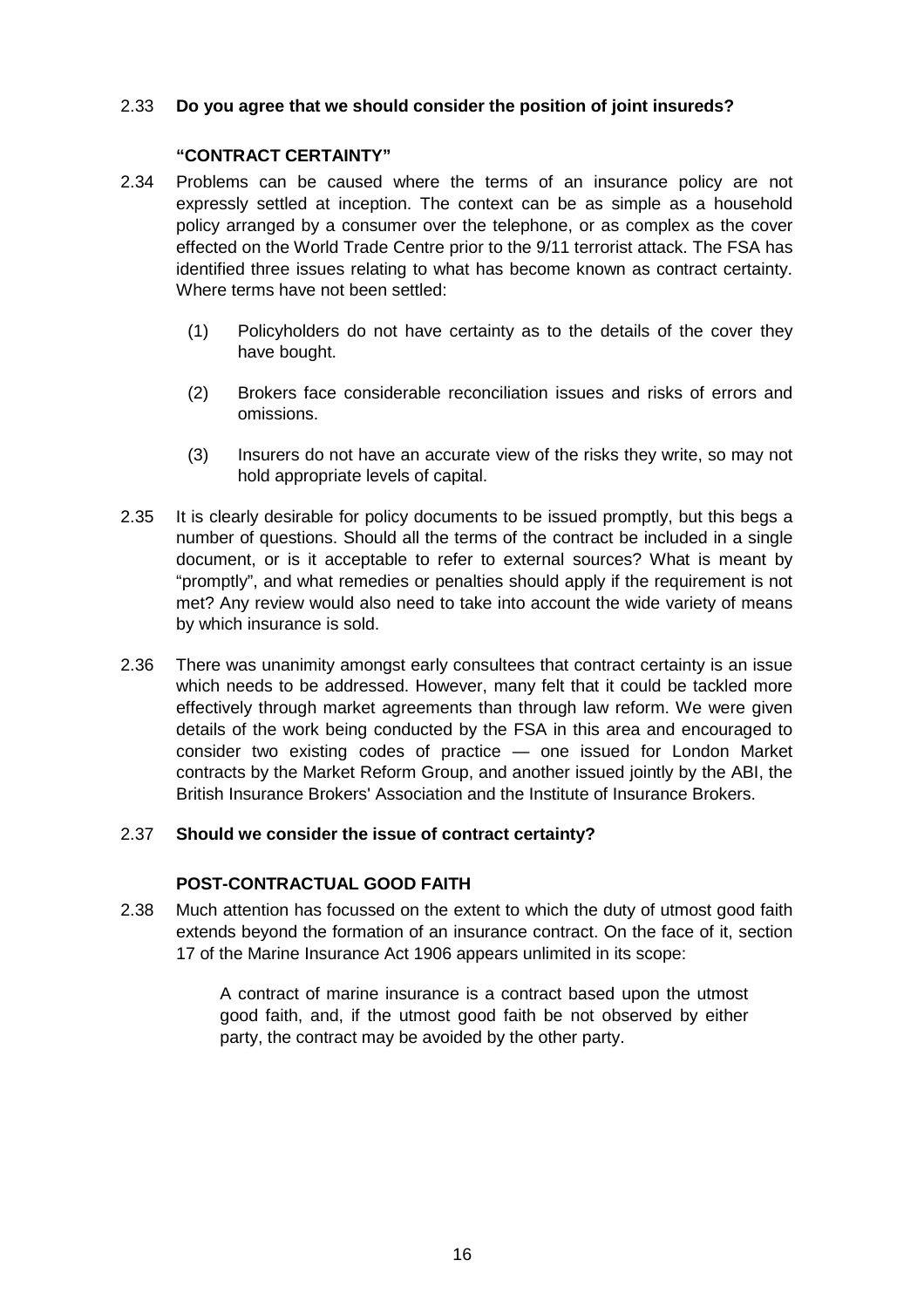In *The Star Sea<sup>15</sup>* it was held that this principle is not limited to marine insurance; it applies to all forms of insurance. Lord Clyde indicated that attempts to limit the duty to the pre-contractual stage appeared to be "past praying for". Instead, he suggested that the nature of the duty might vary in its content or substance depending on the stage in the contract:

It is reasonable to expect a very high degree of openness at the stage of the formation of the contract, but there is no justification for requiring that degree necessarily to continue once the contract has been made.

- 2.39 In *The Aegeon*16 Mance LJ accepted that the court should proceed on the basis that the duty applied post-contractually, whilst "expressing the hope that the House of Lords judicially or Parliament legislatively might one day look at the point again..."
- 2.40 Recent cases demonstrate the uncertainty in the law. The courts have had to consider the nature and extent of the duty, whether it extends into subsequent litigation, the impact of fraudulent devices and the issue of whether interim payments can be recovered on the basis of subsequent fraud.
- 2.41 There is broad agreement amongst those to whom we have spoken that this is an area which could usefully be reviewed. Our provisional view is that consideration of the post-contractual duty of good faith will inevitably require consideration of the broader issue of fraud, since the two areas are so closely related.

#### 2.42 **Do you agree that we should review the post-contractual duty of good faith?**

#### **FRAUD**

2.43 Policies frequently contain specific conditions addressing fraud at the claims stage. In addition, there is a common law rule on fraudulent claims. This rule provides that a policyholder who makes a fraudulent claim forfeits any lesser claim which could legitimately have been made:

> Suppose the insured made a claim for twice the amount insured and lost, thus seeking to put the office off its guard, and in the result to recover more than he is entitled to, that would be a wilful fraud, and the consequence is that he could not recover anything. $17$

- 2.44 We are told that fraudulent claims are still a major concern for insurers. In March 2005, the ABI indicated that the mean total value of dishonest claims detected each week was £3.5 million. Some claims represent one-off frauds by individuals, others involve criminal gangs engaged in activities such as the staging of motor accidents. Inevitably, honest policyholders face higher premiums because of the costs of dealing with fraud.
	- <sup>15</sup> *Manifest Shipping Co Ltd v Uni-Polaris Insurance Co Ltd* [2001] UKHL 1, [2003] 1 AC 469, 482.
	- <sup>16</sup> *Agapitos v Agnew* [2002] EWCA Civ 247, [2003] QB 556, 563.
	- <sup>17</sup> *Britton v Royal Insurance Co* (1866) 4 F & F 905, 909 by Willes J.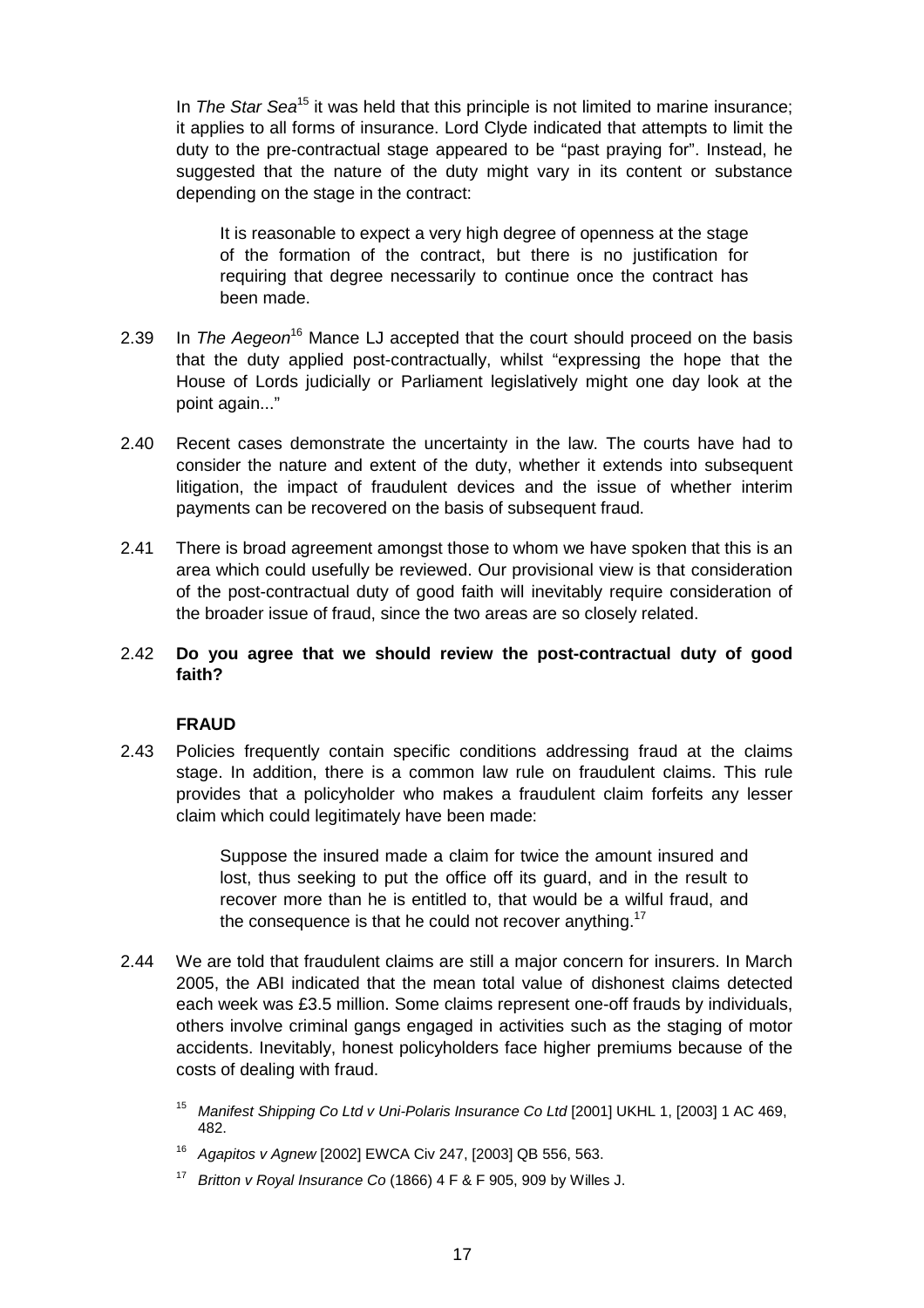2.45 One consultee expressed concern that it was hard to enlist the assistance of the police in securing a prosecution — he felt that finding a route to easier prosecutions would create a greater deterrent. Another observer argued that there was good reason for insurers to take an active role in our review:

> While the debate will cover far more than simply the impact of fraudulent claims, there can be no reason why any draft Insurance Law Review Bill produced by the Law Commission cannot include a statutory definition of fraudulent conduct consistent with the new Fraud Bill. The Act could set out the consequences of insurance fraud for all to recognise, thereby putting an end to ambiguous policy wordings and an unclear set of common law rules.<sup>18</sup>

- 2.46 Concerns were also raised with us from a policyholder's perspective. What is fraud, and how can it be distinguished from honest negotiations? What standard of proof should be required for allegations of fraud? To what extent does the duty of good faith apply to the insurer? Is it obliged to disclose to the policyholder any expert reports it obtains? Should it always make a fair settlement offer or is it entitled to negotiate to a lower figure?
- 2.47 Again, the solution to any problems may not lie wholly in insurance contract law, but there may be a case for us considering both what amounts to fraud in the insurance context, and what the consequences should be of any such fraud.

#### 2.48 **Do you agree we should review the law as it relates to fraud in the making of a claim, and the definition of fraud for this purpose?**

#### **REPEALS**

2.49 The long history of insurance in the UK, and the lack of recent reform, inevitably means that there are statutory provisions that may appear out-of-date and anomalous. Four specific examples have been raised with us. The text of these provisions is given in Appendix C.

#### **Marine Insurance Act 1906, section 22**

- 2.50 Section 22 provides that a contract of marine insurance is inadmissible in evidence unless it is "embodied in a marine policy". This appears to envisage a formal written record of the contract.
- 2.51 In 2001 the English Law Commission published an Advice on electronic commerce. It concluded that in the absence of reform of the 1906 Act, a marine policy cannot be an electronic document.<sup>19</sup> Subsequently, BILA, in its 2002 report, suggested that section 22 should be amended to deal explicitly with electronic trading. Other provisions of the 1906 Act identified by BILA as possibly benefiting from reform include sections 41 and 55(c).
	- <sup>18</sup> Nick Young, "Winning the war on fraud" [15 December 2005] *Insurance Times* 14.

<sup>&</sup>lt;sup>19</sup> Law Commission, Electronic Commerce: Formal Requirements in Commercial Transactions (19 December 2001) Part 7, available at http://www.lawcom.gov.uk/docs/e-commerce.pdf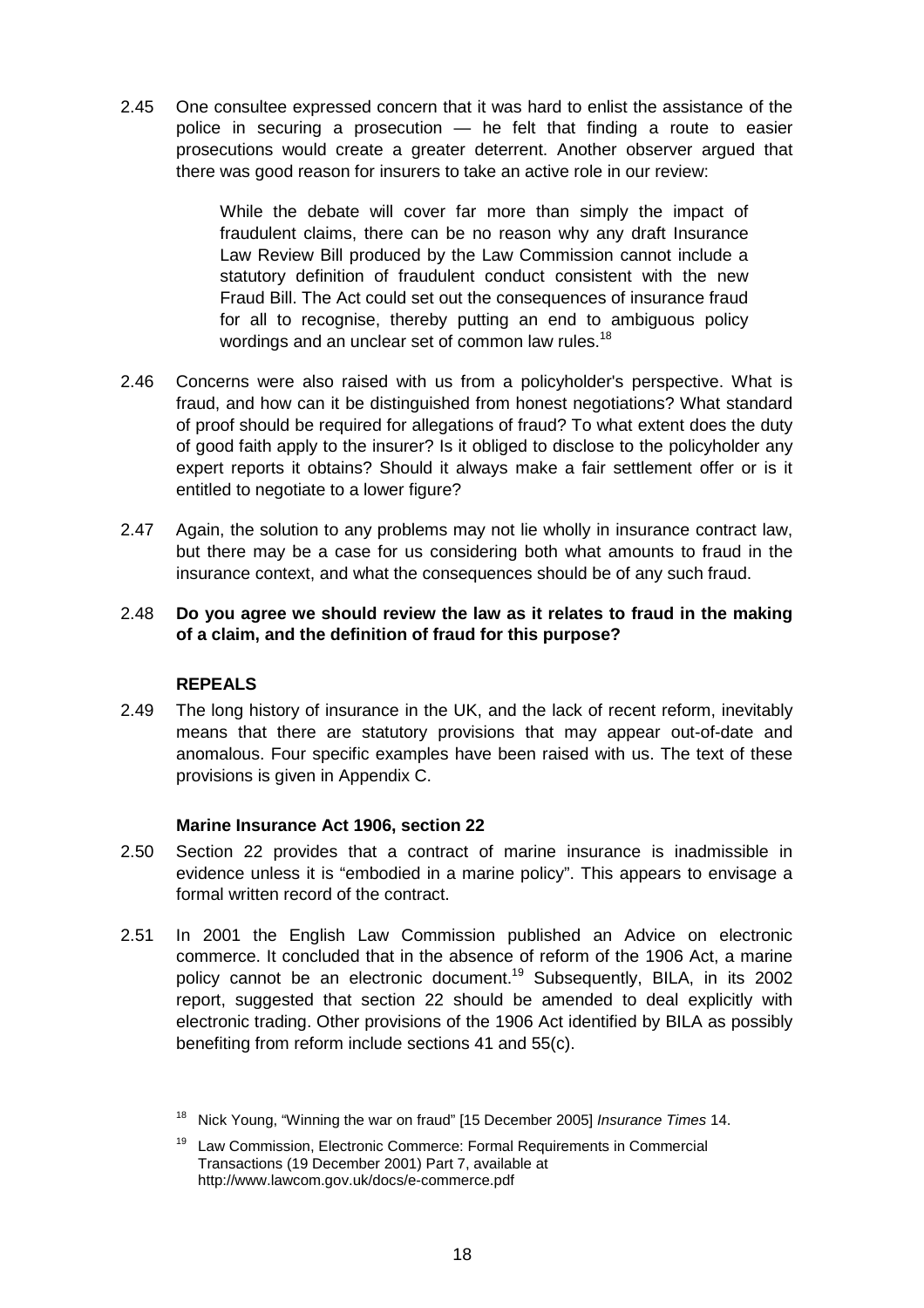#### 2.52 **Do you agree that section 22 of the Marine Insurance Act 1906 should be reviewed?**

#### **Marine Insurance Act 1906, section 53**

- 2.53 Where a policy is effected through a broker, section 53(1) makes the broker directly responsible to the insurer for the premium.
- 2.54 It has been suggested to us that this provision no longer reflects the realities of the insurance market place, and it should therefore be repealed or amended. We have not conducted the research necessary to establish whether there is consensus on this point.

#### 2.55 **Do you agree that section 53 of the Marine Insurance Act 1906 should be reviewed?**

#### **Marine Insurance Act 1788**

- 2.56 This Act originally required any policy of insurance on ships or "goods, merchandises, effects or other property" to contain the names of one or more interested parties. If the requirement is breached, the policy is rendered null and void. The Act was repealed by the Marine Insurance Act 1906 "so far as it relates to marine insurance". Consequently, it appears the 1788 Act only applies to nonmarine policies on goods.
- 2.57 It has been suggested that the 1788 Act is of little value, that its title is now very misleading and that it might therefore usefully be considered within a review of insurable interest.

#### 2.58 **Do you agree that the Marine Insurance Act 1788 should be reviewed?**

#### **Fires Prevention (Metropolis) Act 1774, section 83**

- 2.59 This provision is intended to deter property owners from setting fire to buildings to claim the insurance proceeds. It gives any "person interested" the right to insist on the insurer settling a claim by reinstating the buildings rather than by making a cash payment.
- 2.60 It has been suggested to us that this provision should be reviewed on five grounds:
	- (1) Its wording is archaic and obscure.
	- (2) It has in certain respects been rendered obsolete by sections 47 and 108 of the Law of Property Act 1925.
	- (3) It does not reflect the potential complexity of rival claims to any payment under a policy.
	- (4) Its stated purpose is the deterrence of arson, but it must be questioned whether it has any such effect - the vast majority of policyholders are unlikely to be aware of its existence.
	- (5) It is anomalous in that it probably does not apply to Lloyd's underwriters.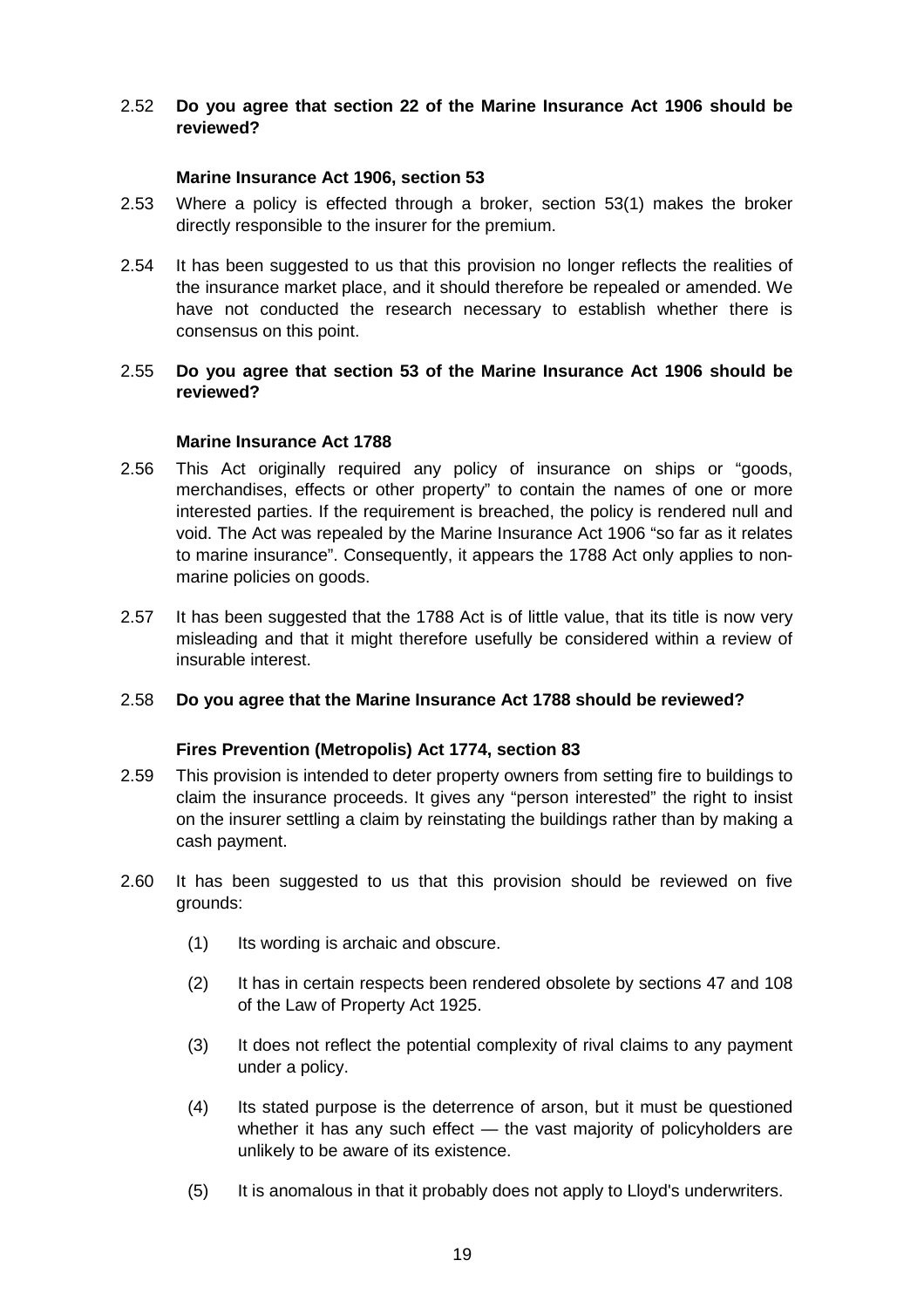In addition, our attention has been drawn to the fact that in Scotland the provision does not apply. If it is to be retained, it is suggested we should consider whether it should be extended to Scotland.

- 2.61 **Do you agree that section 83 of the Fires Prevention (Metropolis) Act 1774 should be reviewed?**
- 2.62 **Are there other existing statutory provisions which should be reviewed with a view to amendment or repeal? If so, please give details.**

#### **UNJUSTIFIABLE DELAY**

- 2.63 Delay in settling a claim can cause significant hardship for a policyholder. Where the insurer has unjustifiably caused the delay, it might be thought that the policyholder should have a right not just to have the claim settled but also to be compensated for any consequential losses.
- 2.64 However, in English law a claim under an insurance policy is, in current law, a claim for damages. There is no right to damages for late payment of damages.<sup>20</sup> In such circumstances the courts merely have a discretionary power to award interest. Often an award of interest will not reflect the policyholder's true loss.

 $20$  See J Lowry and P Rawlings, "Insurers, Claims and the Boundaries of Good Faith" (2005) 68 *Modern Law Review* 82.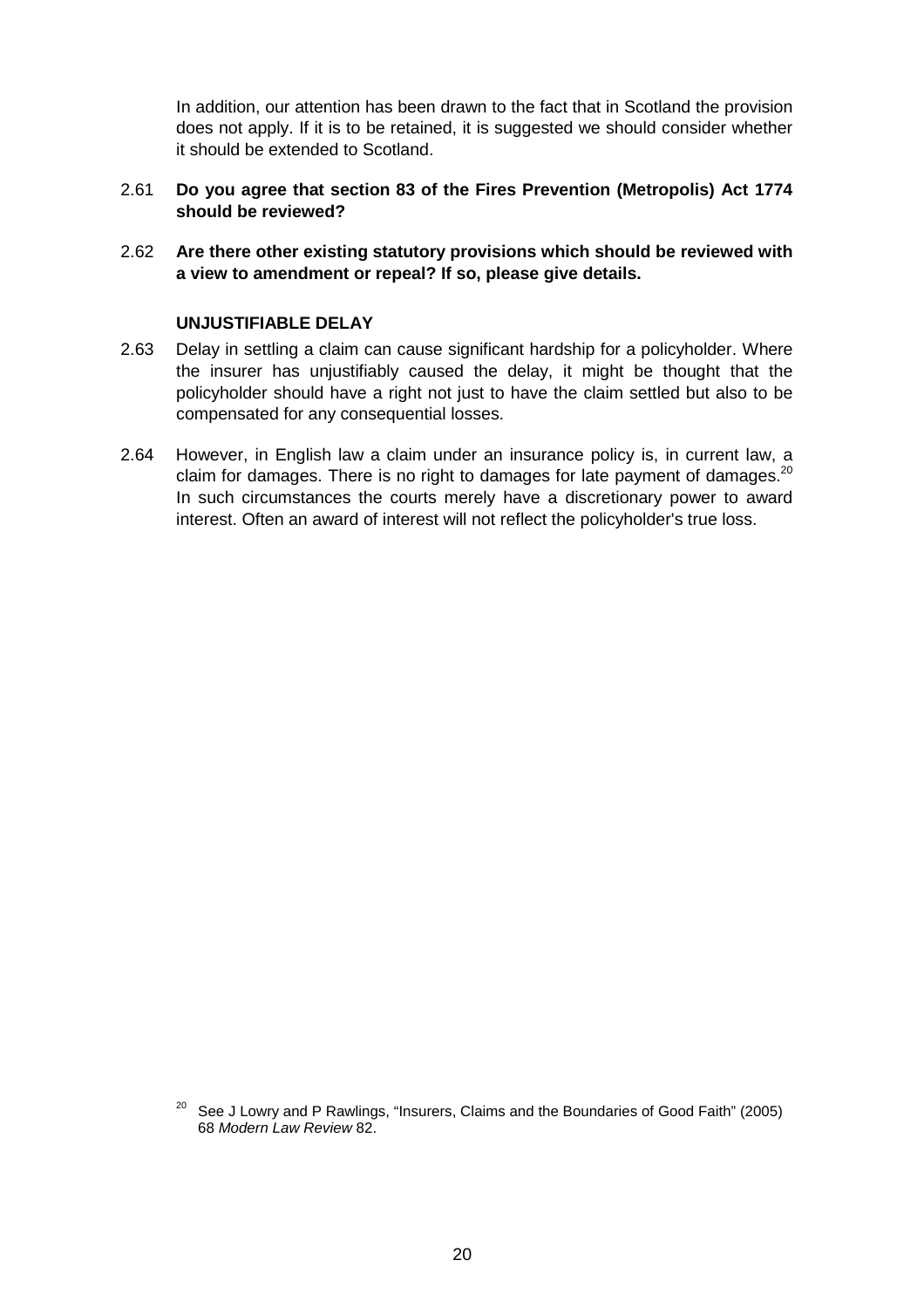#### **Case Study 5<sup>21</sup>**

Mr Sprung owned a small business. He had insured machinery against "sudden and unforeseen damage". There was a break-in at the premises, and the machinery was damaged beyond repair. The insurer denied liability on spurious grounds, and there was a delay of nearly four years before it settled the full claim under the policy with interest. In the meantime, the business had collapsed.

Mr Sprung claimed £75,000 for the losses caused by the insurer's initial refusal to indemnify him. The Court of Appeal reluctantly found that such losses were not recoverable. The award of interest was Mr Sprung's only remedy.

*I do not find the defendants' submissions at all attractive, either from a commercial or from a moral point of view.22* Evans LJ

*There will be many who share Mr Sprung's view that in cases such as this such an award is inadequate to compensate him or any other assured who may have to abandon his business as a result of insurers' failure to pay, and that early consideration should be given to reform of* the law in similar cases.<sup>23</sup> Beldam LJ

- 2.65 In contrast, Scots law treats the obligation of the insurer as a contractual obligation to pay a sum of money equivalent to the policyholder's loss.<sup>24</sup> There is no rule that the only remedy for failure to settle a claim promptly is an award of interest. In Margrie Holdings Ltd v City of Edinburgh District Council,<sup>25</sup> it was held that the test for the recovery of consequential losses is one of reasonable foreseeability within the general rules set out in *Hadley v Baxendale*. 26 Those rules provide that where one party to a contract breaches it, an innocent party who is affected is entitled to damages in respect of losses that either:
	- (1) may fairly and reasonably be considered as arising naturally from the breach – that is according to the usual course of things, or
	- (2) may reasonably be supposed to have been in the contemplation of both parties at the time they made the contract as a probable result if it were breached.
	- <sup>21</sup> *Sprung v Royal Insurance (UK) Ltd* [1997] CLC 70.
	- $22$  Above, p 79.
	- $23$  Above, p 80.
	- <sup>24</sup> *Lithgow Ltd v Secretary of Defence* 1989 SC (HL) 9, *Strachan v The Scottish Boatowners' Mutual Insurance Association* (unreported).
	- <sup>25</sup> *Margrie Holdings Ltd v City of Edinburgh District Council* 1994 SLT 971.
	- <sup>26</sup> *Hadley v Baxendale* (1854) 9 Exch 341.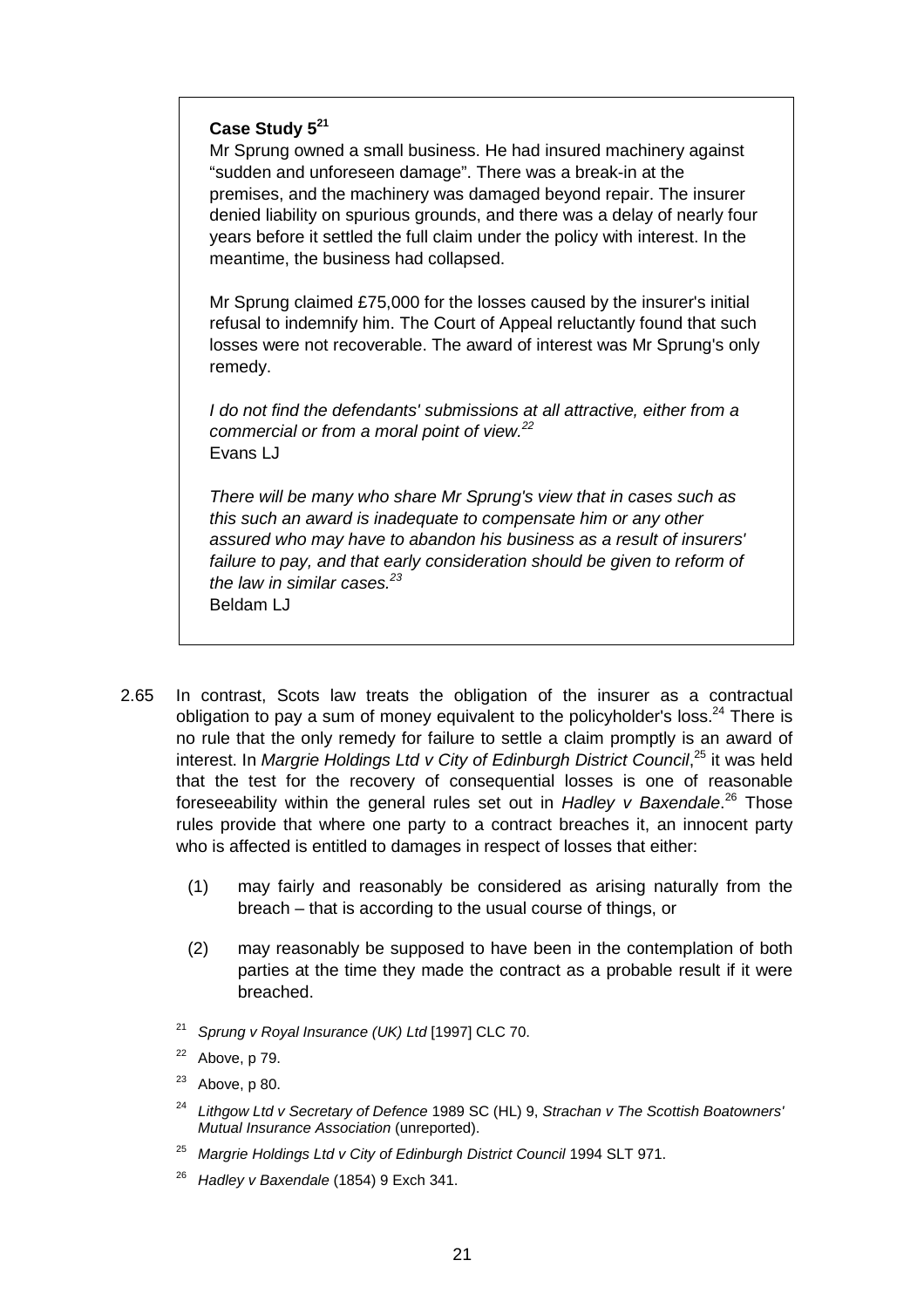2.66 We are aware that other jurisdictions take a different approach to such cases. Indeed, some allow not just the recovery of consequential losses, but also the possibility of punitive damages where an insurer has acted in bad faith.

#### **Case Study 6<sup>27</sup>**

Mr and Mrs Whiten owned a house in Ontario, Canada. A fire destroyed the house and all its contents. The property was insured by Pilot Insurance Company. After small initial payments, Pilot decided to decline the claim on the grounds of arson. This was despite the fact that the local fire chief, Pilot's own expert investigator, and its initial expert were all agreed that there was no evidence of arson. A Canadian jury awarded \$318,252.32 in compensatory damages and \$1 million in punitive damages. Although the award of punitive damages was reduced to \$100,000 by the Court of Appeal it was restored by the Supreme Court:

*The more devastating the loss, the more the insured may be at the financial mercy of the insurer, and the more difficult it may be to challenge a wrongful refusal to pay the claim. Deterrence is required. The obligation of good faith dealing means that the appellant's peace of mind should have been Pilot's objective, and her vulnerability ought not to have been aggravated as a negotiating tactic. It is this relationship of reliance and vulnerability that was outrageously exploited by Pilot in this case. The jury, it appears, decided a powerful message of retribution, deterrence and denunciation had to be sent to the respondent and they sent it.* Binnie J

- 2.67 Punitive damages are not generally available in UK law, and we doubt that an exception is either appropriate or likely to be introduced in this case. However, the present position does not seem satisfactory. It may be useful for us to review the area generally, and the issue of whether an insurance claim under English law should now be considered as a debt and the possibility of introducing compensatory damages in particular.
- 2.68 One industry consultee supported a review of this area, but felt that any right to compensatory damages should be limited to those cases where the consequences of the delay were grave for the policyholder — for example where the policyholder was forced into bankruptcy.
- 2.69 **Do you agree we should consider the remedies available to a policyholder when an insurer unreasonably delays the settlement of a claim?**

<sup>27</sup> *Whiten v Pilot Insurance Co* [2002] 1 SCR 595, para 129.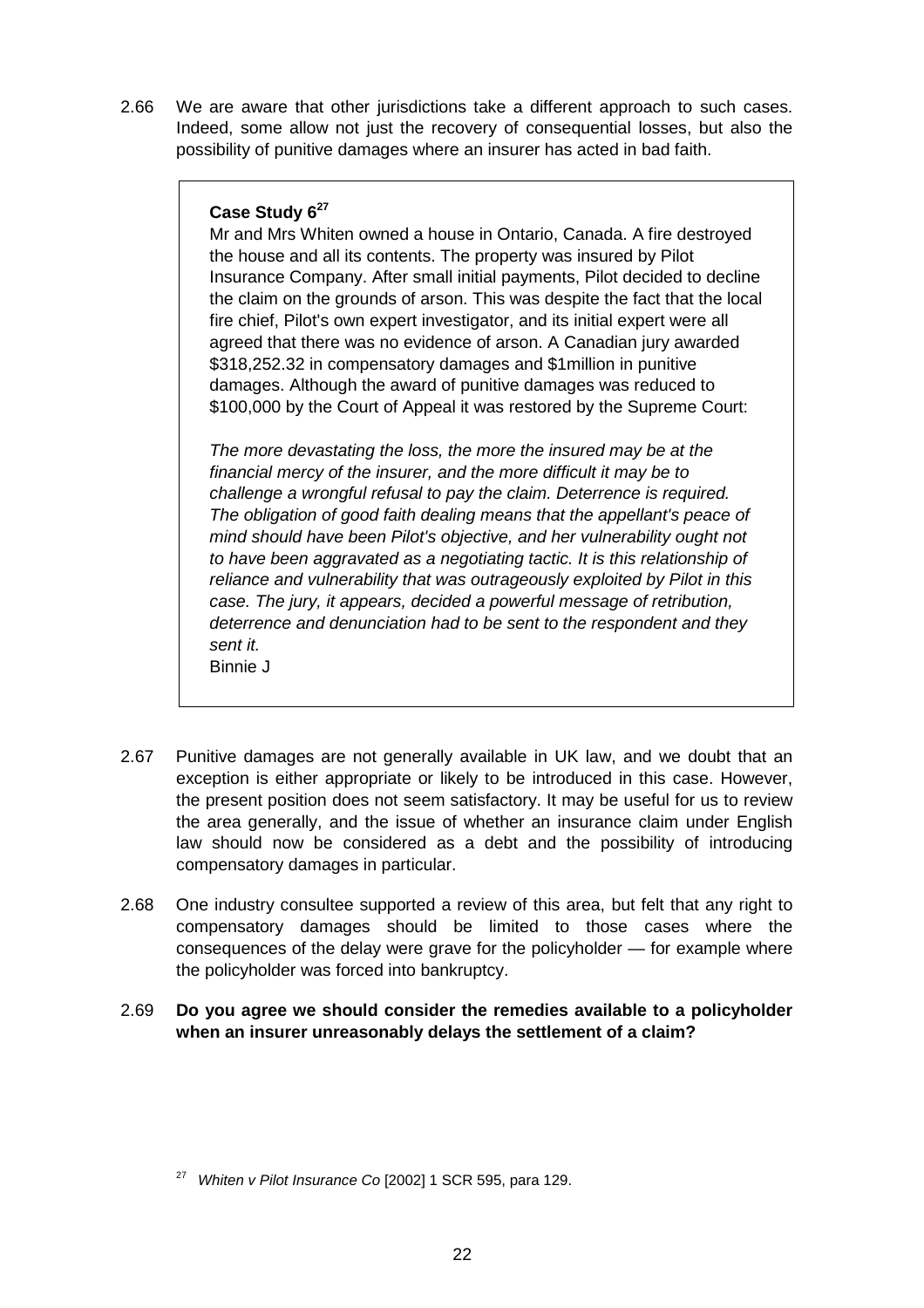#### **REINSURANCE**

2.70 An insurer will commonly purchase insurance itself — to transfer to other insurers part of the risks it has accepted. This type of arrangement is known as reinsurance. For the most part, the law applying to reinsurance policies is currently the same as that applying to insurance policies. Some consultees have suggested that confusion will result if reinsurance law does not remain broadly in line with insurance law.

#### 2.71 **Do you agree that the review of general principles of insurance law should include their application to reinsurance?**

#### **OTHER ISSUES**

- 2.72 We hope that this part of the paper has given you an idea of the wide range of issues which could be looked at within the review. Other possibilities mentioned to us in early discussions include:
	- (1) Waiver and estoppel.
	- (2) The form of policies notably the complexity of wordings and the amount of "small print".
	- (3) The burden and standard of proof in claims.
	- (4) Group policies.
	- (5) Renewals.

A non-exhaustive list of areas we might review can be found in the schedule in paragraph 3.4.

2.73 **What other areas of law would you like us to review? Please give brief reasons for your views.**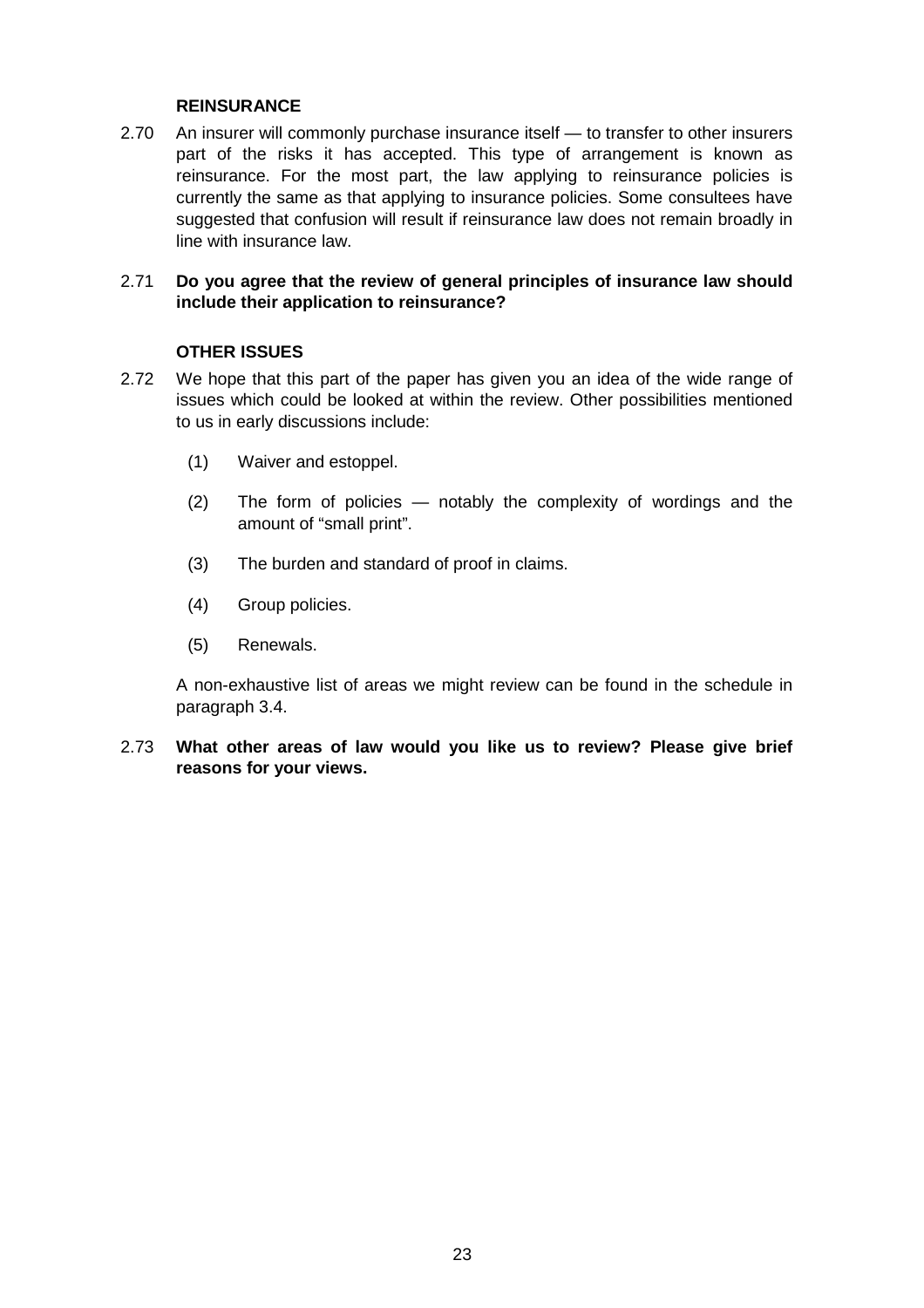### **PART 3 STATUTORY CODES**

- 3.1 We invite views as to whether we should address merely those areas of insurance contract law which have given rise to particular concerns, or whether it would be more satisfactory to attempt to encapsulate all the relevant law in a statutory code.
- 3.2 A potential major advantage of a code is that it should be comprehensive and accessible, giving a single source for the law. This may be attractive in an area like insurance, where the law is currently fragmented and to be found in an array of statutes and cases dating back almost 250 years. A code should also offer more coherent law. The alternative — piecemeal reform — could make the law even less accessible, as yet another statute would have to be consulted. It would also run the risk that changes in one area of law have an unexpected consequence in another. Additionally, a modern code might be useful not just for domestic purposes, but also to influence our European partners in any future harmonisation initiative.
- 3.3 There are, however, disadvantages to a code. It would be time-consuming to prepare, which would delay reform where it is most needed. Potentially, it could remove an element of flexibility from the law. A code would not cover every circumstance, and it would inevitably become out-of-date.<sup>1</sup>
- 3.4 In early consultations we have discussed what areas should be covered by a code. We list here the main suggestions that have been made, showing in italics the topics which may need review and which were dealt with in Part 2:

<sup>1</sup> A set of papers giving the arguments for and against codes can be found in [2001] *Journal of Business Law* 569-622.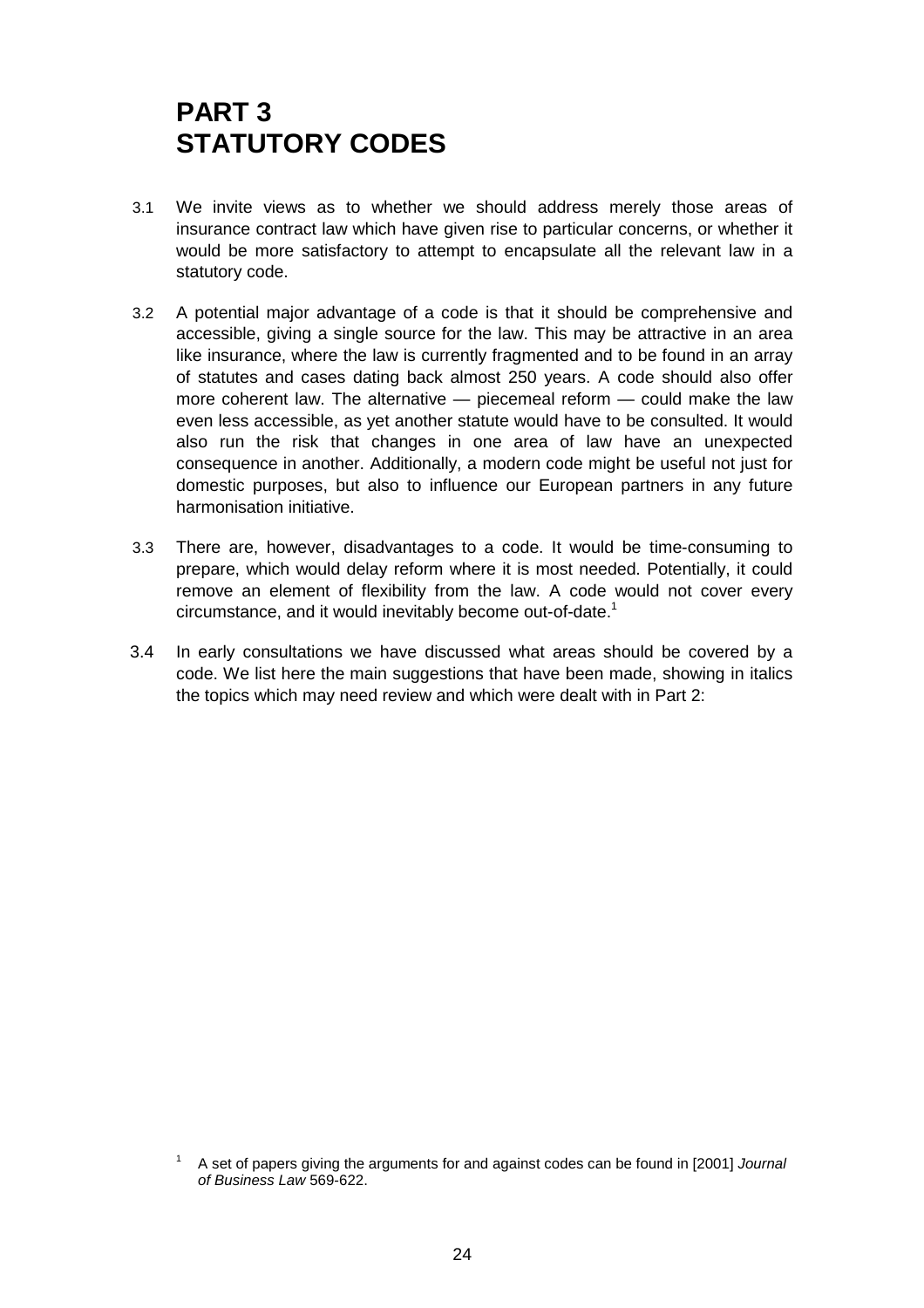| Definition of insurance           | Joint insureds                         |
|-----------------------------------|----------------------------------------|
|                                   | Claims                                 |
| Insurable interest                |                                        |
| Capacity                          | Notification conditions                |
| Non-disclosure                    | Burden and standard of proof           |
| <b>Misrepresentation</b>          | Indemnity                              |
| Questions on the proposal form    | Loss reduction measures                |
| Waiver and estoppel               | Proximate cause                        |
| Agency                            | Under-insurance                        |
| Form                              | Methods of settlement                  |
| Contract certainty                | Contribution                           |
| Payment of premiums               | Unjustifiable delay in settling claims |
| Interpretation                    | Subrogation                            |
| Incomplete or ambiguous terms     | Assignment                             |
| Unfair or unusually onerous terms | Cancellation                           |
| <b>Worthless policies</b>         | Renewals                               |
| Basis of the contract clauses     | Post-contractual utmost good faith     |
| <b>Promissory warranties</b>      | Fraud                                  |
| <b>Illegality</b>                 | Dispute resolution                     |
| Mistake                           | Group policies                         |
|                                   |                                        |

- 3.5 In our initial discussions there was some support for a CSB code, but little enthusiasm for such an approach being taken for MLBs. Accordingly, we have asked separate questions for the two categories of policyholders. We would be reluctant to undertake the preparation of either type of code if the result would be to delay reform of those aspects of the law where the need is most pressing. If there is to be a code, it will therefore be dealt with as a second phase to the project.
- 3.6 **Should we seek to produce a statutory code for insurance contract law as it applies to consumer and small business policyholders?**
- 3.7 **Should we seek to produce a statutory code for insurance contract law as it applies to medium and large business policyholders?**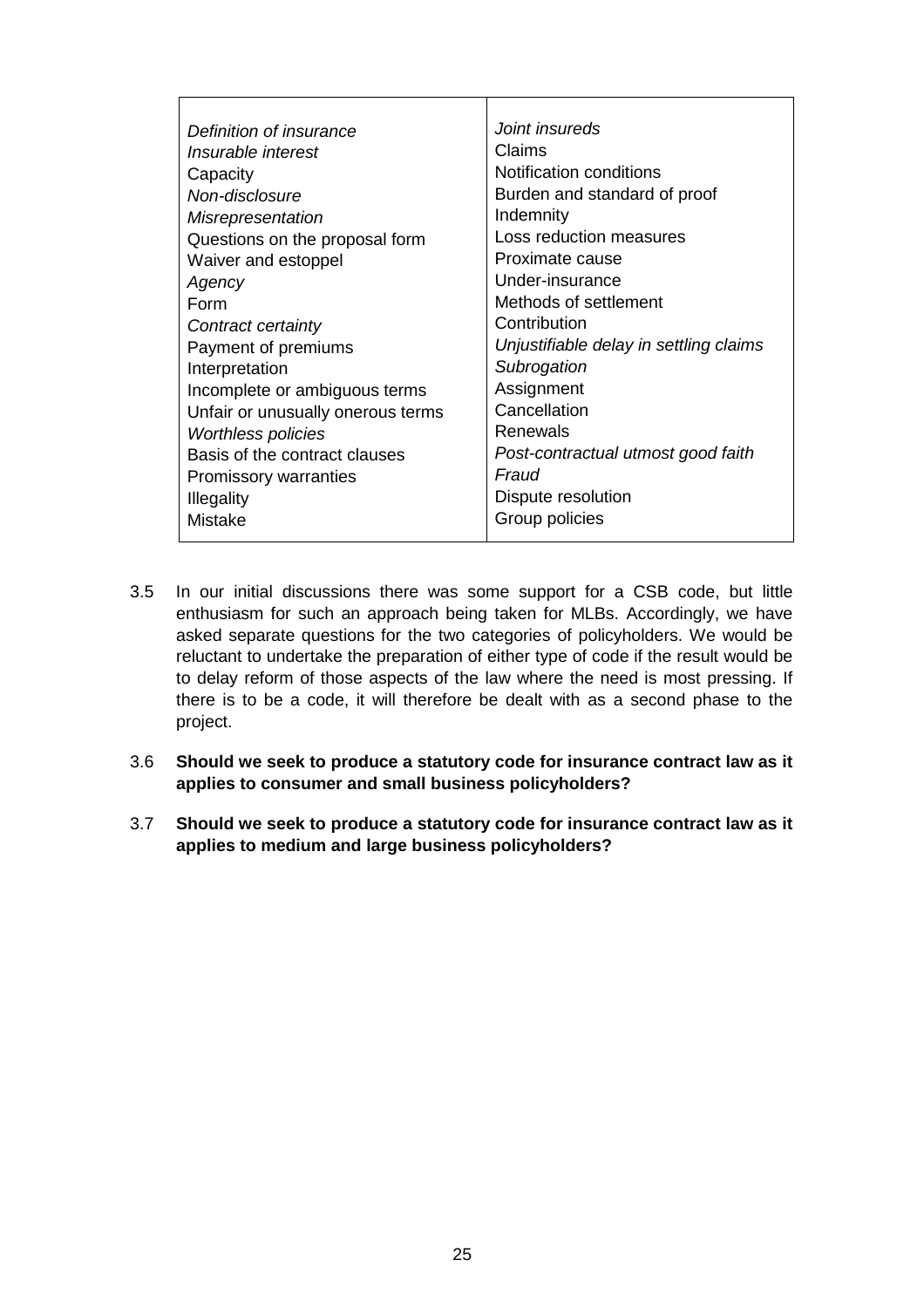### **PART 4 QUESTIONS**

- 4.1 In this section we list the questions we have asked. You may find it convenient to photocopy the list or to download a response form from our website at http://www.lawcom.gov.uk/insurance\_contract.htm.
- 4.2 For each area you feel should be reviewed, please indicate whether review is in your view a high, medium or low priority. Please feel free to give details of the reasoning behind your answers, using either the spaces provided or a separate sheet.
	- (1) Do you agree that insurable interest should be included in the review?

Yes/No/Don't Know High/Medium/Low Priority

Your comments:

(2) Should we consider introducing a statutory definition of insurance? Your comments:

Yes/No/Don't Know High/Medium/Low Priority

(3) Do you agree we should consider the law of agency insofar as it relates to insurance? Yes/No/Don't Know High/Medium/Low Priority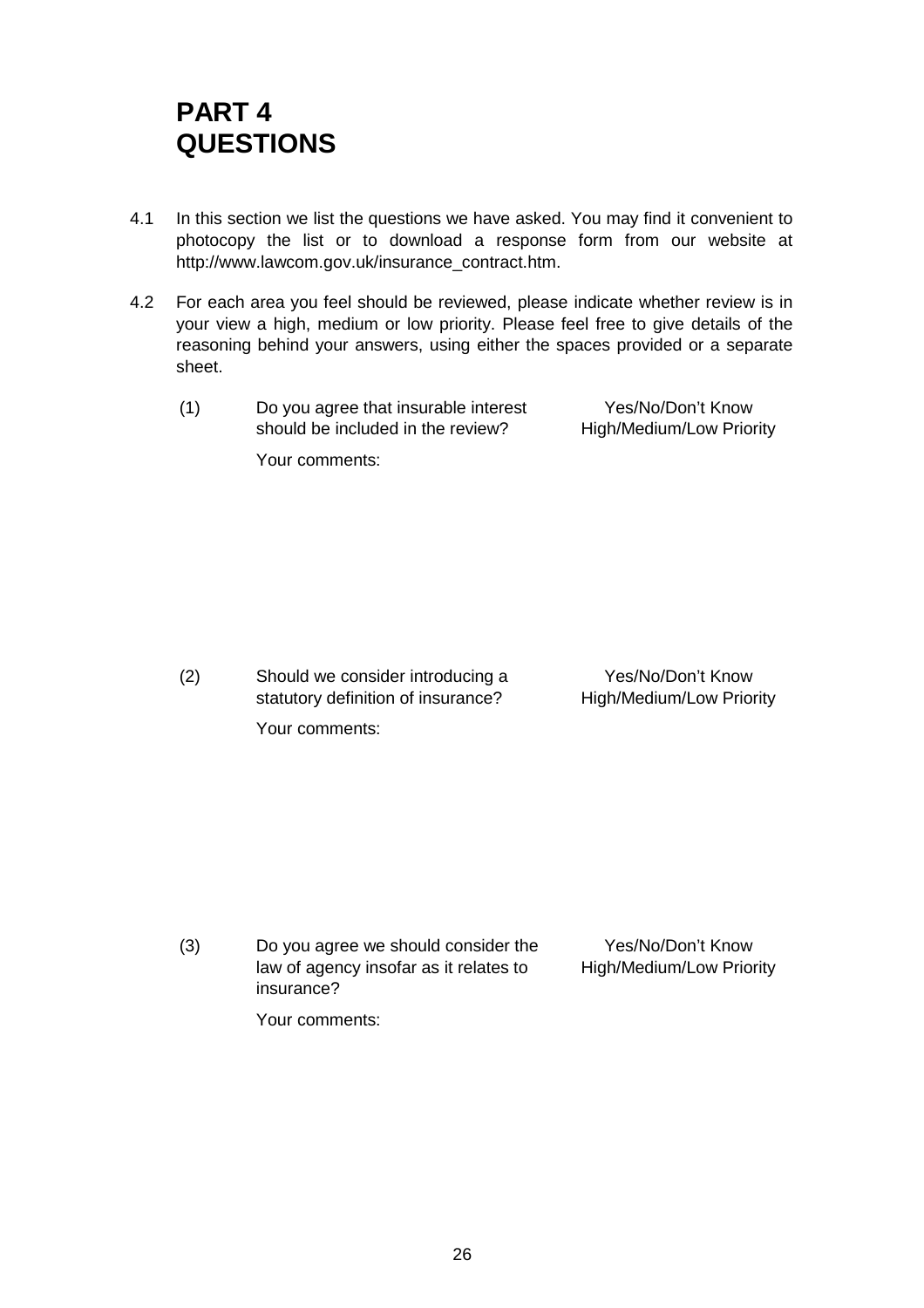(4) Do you agree we should consider the law of subrogation?

Yes/No/Don't Know High/Medium/Low Priority

Your comments:

(5) Do you agree we should consider the issue of "worthless" policies? Yes/No/Don't Know High/Medium/Low Priority Your comments:

(6) Do you agree that we should consider the position of joint insureds? Yes/No/Don't Know High/Medium/Low Priority

Your comments:

Yes/No/Don't Know

(7) Should we consider the issue of contract certainty?

High/Medium/Low Priority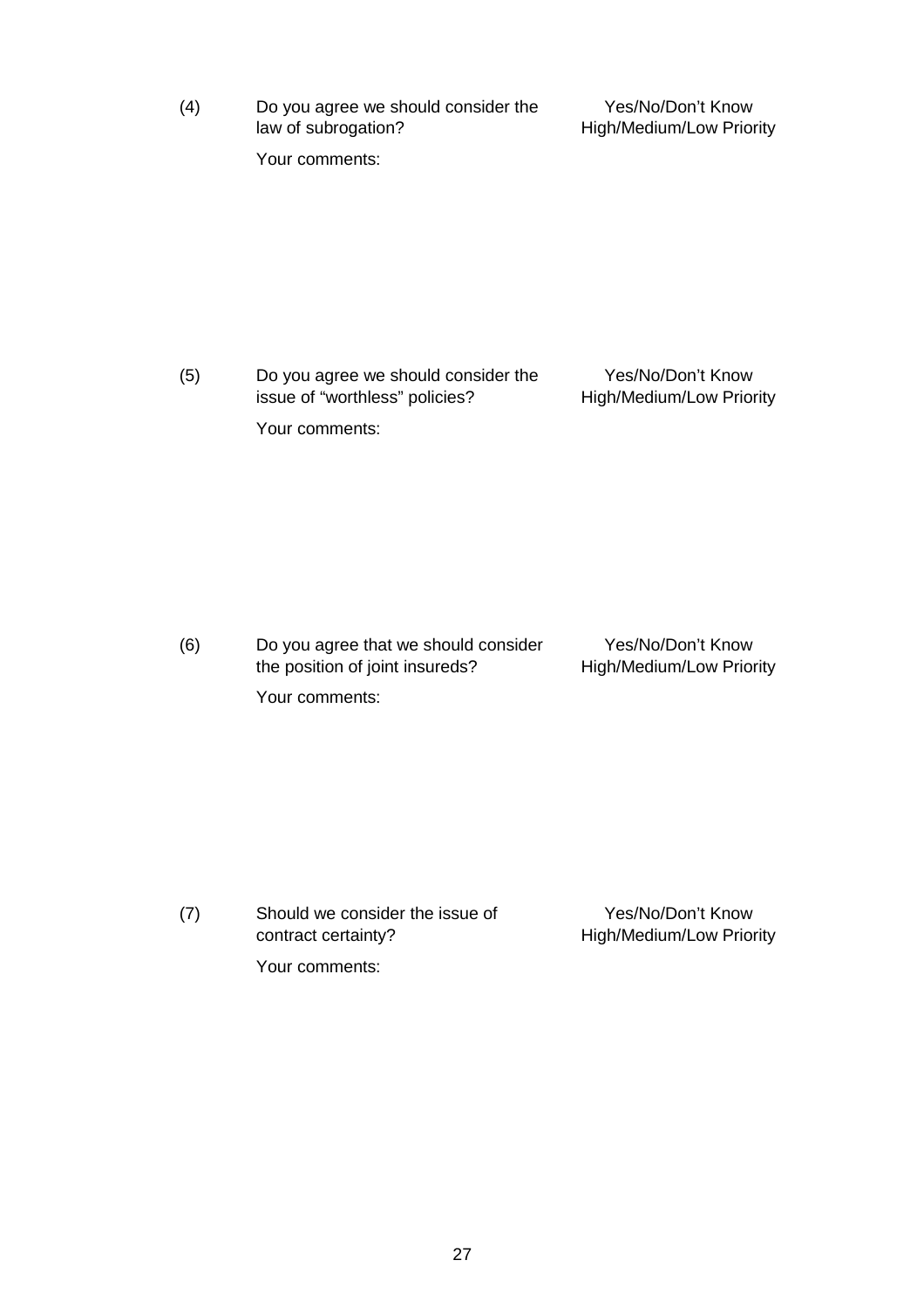(8) Do you agree that we should review the post-contractual duty of good faith?

Yes/No/Don't Know High/Medium/Low Priority

Your comments:

(9) Do you agree we should review the law as it relates to fraud in the making of a claim, and the definition of fraud for this purpose? Yes/No/Don't Know High/Medium/Low Priority

Your comments:

(10) Do you agree that section 22 of the Marine Insurance Act 1906 should be reviewed? Yes/No/Don't Know High/Medium/Low Priority

Your comments:

(11) Do you agree that section 53 of the Marine Insurance Act 1906 should be reviewed? Yes/No/Don't Know High/Medium/Low Priority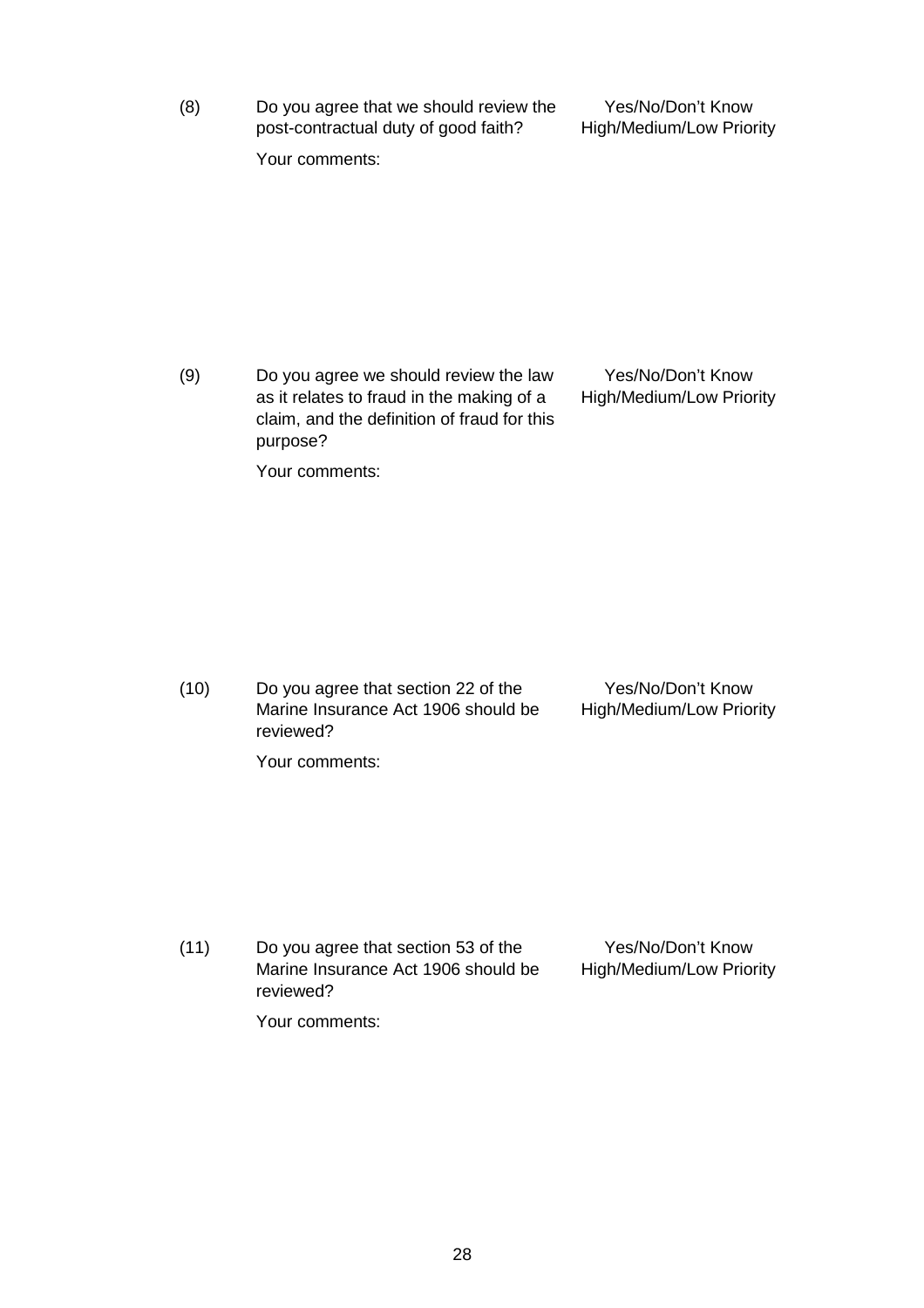(12) Do you agree that the Marine Insurance Act 1788 should be reviewed?

Yes/No/Don't Know High/Medium/Low Priority

Your comments:

(13) Do you agree that section 83 of the Fires Prevention (Metropolis) Act 1774 should be reviewed?

Your comments:

Yes/No/Don't Know High/Medium/Low Priority

(14) Are there other existing statutory provisions which should be reviewed with a view to amendment or repeal? If so, please give details.

Yes/No/Don't Know High/Medium/Low Priority

Your comments:

(15) Do you agree we should we consider the remedies available to a policyholder when an insurer unjustifiably delays the settlement of a claim?

Yes/No/Don't Know High/Medium/Low Priority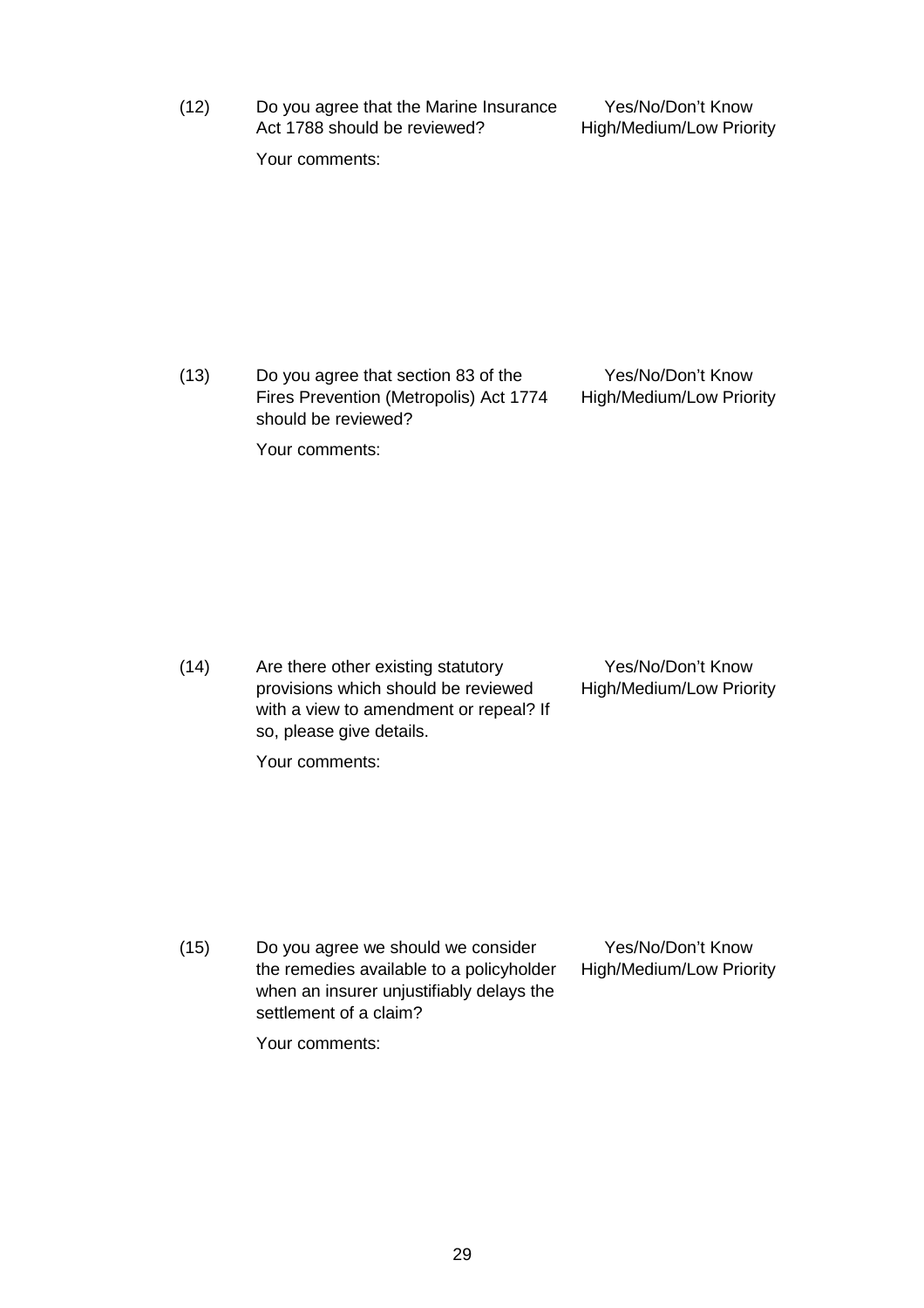(16) Do you agree that the review of general principles of insurance law should include their application to reinsurance?

Yes/No/Don't Know High/Medium/Low Priority

Your comments:

(17) What other areas of law would you like us to review? Please give brief reasons for your views. Yes/No/Don't Know High/Medium/Low Priority

Your comments:

(18) Should we seek to produce a statutory code for insurance contract law as it applies to consumers and small business policyholders? Yes/No/Don't Know High/Medium/Low Priority

Your comments:

30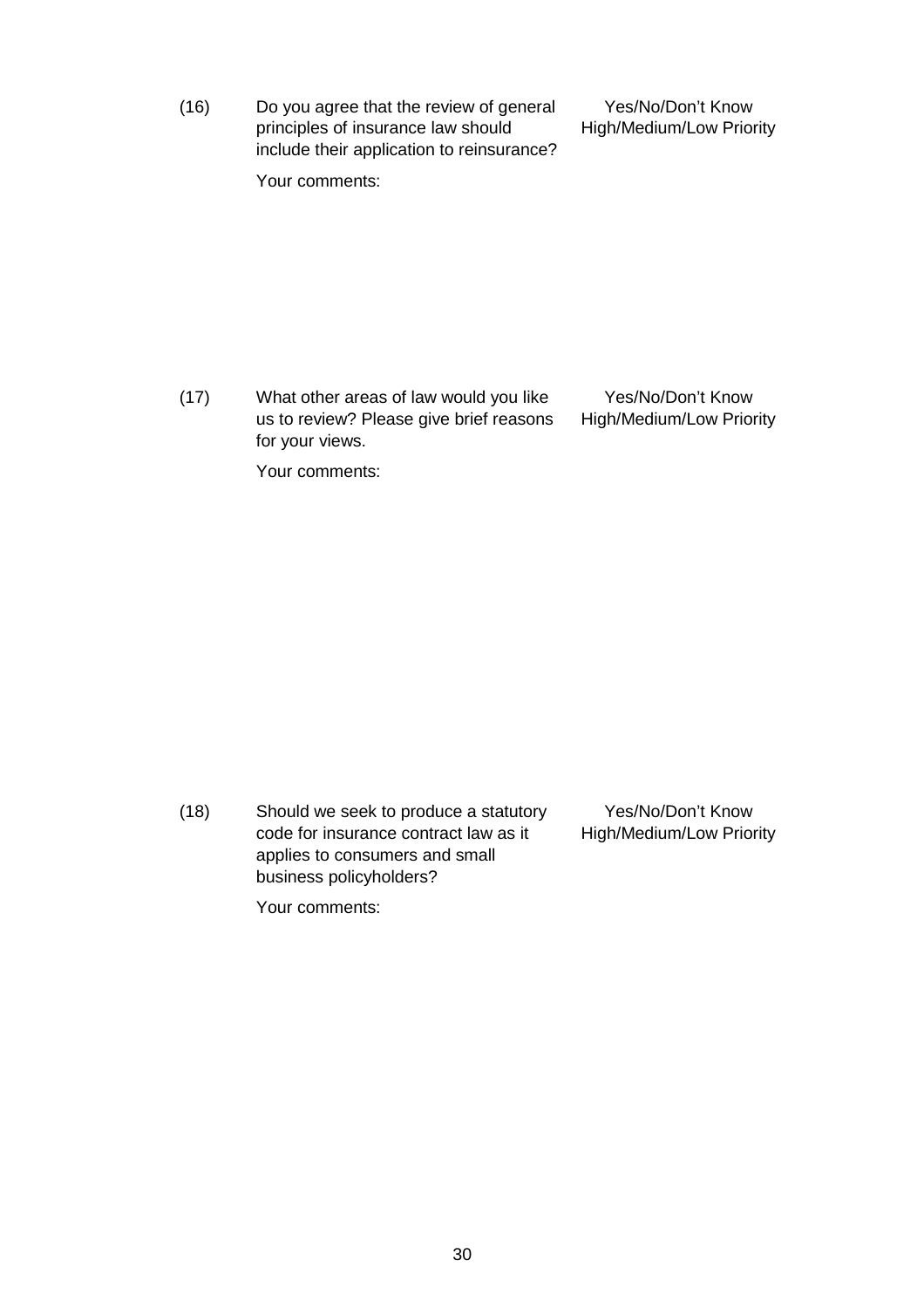(19) Should we seek to produce a statutory code for insurance contract law as it applies to medium and large business policyholders?

Yes/No/Don't Know High/Medium/Low Priority

Your comments:

4.3 When responding it would be helpful if you would let us have your contact details, and some indication of the nature of your interest in insurance contract law.

Your name:

Email address:

Address:

Telephone number:

Nature of your interest in insurance contract law:

Organisation:

4.4 Responses may be sent:

#### **By post to:**

Peter Tyldesley Law Commission Conquest House 37-38 John Street Theobalds Road London WC1N 2BQ

**By email to:** peter.tyldesley@lawcommission.gsi.gov.uk

Tel: 020 7453 1201

It would be helpful if, where possible, comments sent by post could also be sent on disk, or by email to the above address, in any commonly used format.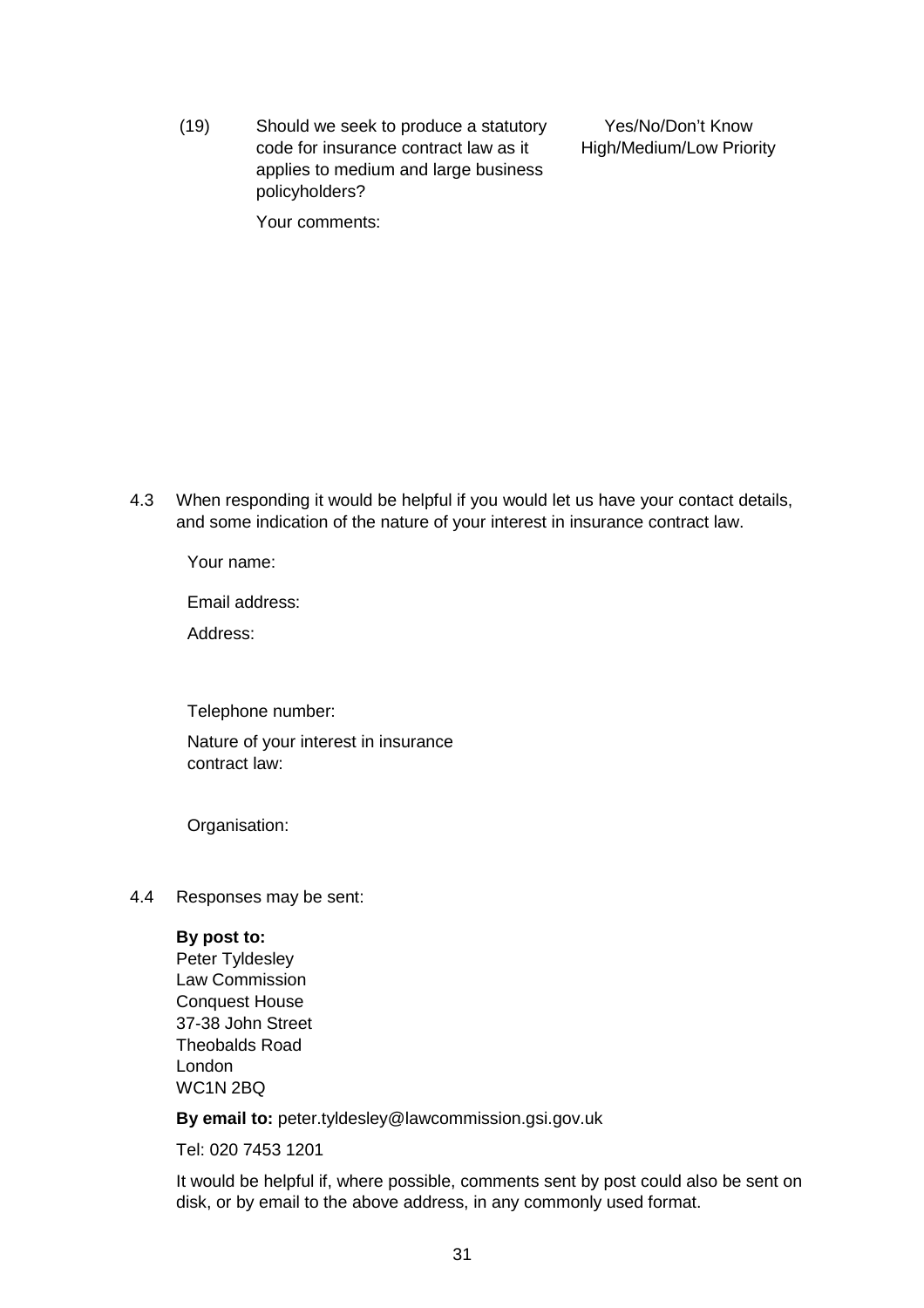### **APPENDIX A NON-DISCLOSURE, MISREPRESENTATION AND BREACH OF WARRANTY**

A.1 In this part of the paper we give brief reasons why we have already decided to consider non-disclosure and breach of warranty.

#### **NON-DISCLOSURE**

- A.2 Policies of insurance are within a special class of contracts known as contracts of the utmost good faith. As a result, when a policy of insurance is being negotiated, there is a duty on the applicant and the insurer to disclose — each to the other all material facts. If either fails to disclose a material fact, and that failure induces the contract, the innocent party may on discovery of the non-disclosure avoid the policy — that is, set it aside from the outset. The duty of disclosure arises again when a policy is renewed, since in law a new contract is formed.
- A.3 Behind the duty of disclosure lies the presumption that there is an inequality of knowledge as between insurer and applicant. The traditional view is that this imbalance is most likely to be significant in terms of the information that the applicant alone holds.
- A.4 We have concluded that there is a sound case for including pre-contractual disclosure within the scope of the review. Six aspects of the law in this area cause us particular concern:
	- (1) The relative knowledge of insurer and applicant in modern circumstances.
	- (2) The test of materiality.
	- (3) The lack of obligation to ask questions.
	- (4) The "all-or-nothing" remedy.
	- (5) The lack of significant distinction in the consequences of innocent, negligent and fraudulent non-disclosure.
	- (6) The absence of a requirement of a causal link between any nondisclosure and a loss which occurs.

Further details of each of these issues are given below.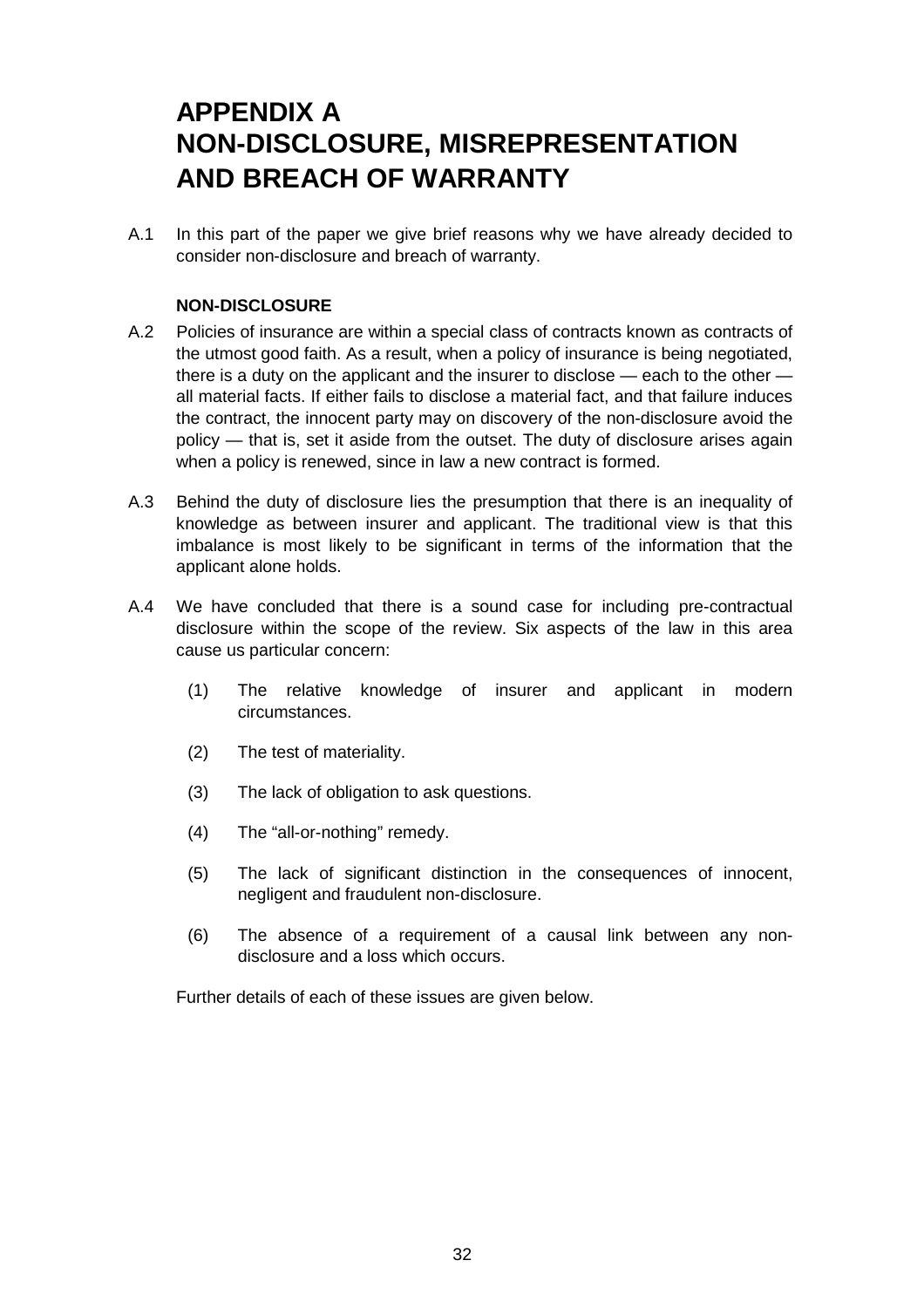#### **Inequality of knowledge**

A.5 The original rationale behind the duty of disclosure is apparent from the early leading case of *Carter v Boehm*. **1**

#### **Case Study 7**

Carter, the Governor of Fort Marlborough on Sumatra, sent instructions to his brother in London to arrange insurance for him against the loss of this trading post. The instructions were dated 22 September 1759, but did not reach London until May 1760. A policy was issued for one year, commencing on 16 October 1759. Unknown to either Carter's brother or the underwriter, Boehm, Fort Marlborough had in fact fallen to the French on 1 April 1760. A dispute arose as to whether Carter should have disclosed his concerns regarding the state of Fort Marlborough, the likelihood of an attack from the French, and a letter warning of previous French designs on the location.

Though finding that there had been disclosure, Lord Mansfield delivered a classic exposition of the duty of disclosure: *Insurance is a contract upon speculation. The special facts, upon which the contingent chance is to be computed, lie most commonly in the knowledge of the insured only: the underwriter trusts to his representation, and proceeds upon confidence that he does not keep back any circumstance in his knowledge, to mislead the under-writer into a belief that the circumstance does not exist, and to induce him to estimate the risque, as if it did not exist.*

- A.6 In 1760, there was no swift means for Boehm to establish the current state of affairs in Sumatra. Modern means of communication — telephones, fax machines, email and the like — did not exist. It was a matter of months before written reports of events in Sumatra were received in London. An underwriter in the position of Boehm therefore had to rely to a significant degree on full disclosure by the applicant for insurance.
- A.7 It is notable that Carter was found to have made full disclosure. The law has subsequently hardened in favour of insurers, and there must be some question as to whether the same decision would be reached today.
- A.8 There is, of course, no doubt that some facts remain solely in the knowledge of applicants. However, it has been suggested that there is no longer such an imbalance of knowledge, especially where consumers are concerned. For example, an insurer may have a better knowledge of the incidence of burglary or flooding in an area than a consumer who has only recently moved there.

<sup>1</sup> *Carter v Boehm* (1766) 3 Burr 1905, 1909.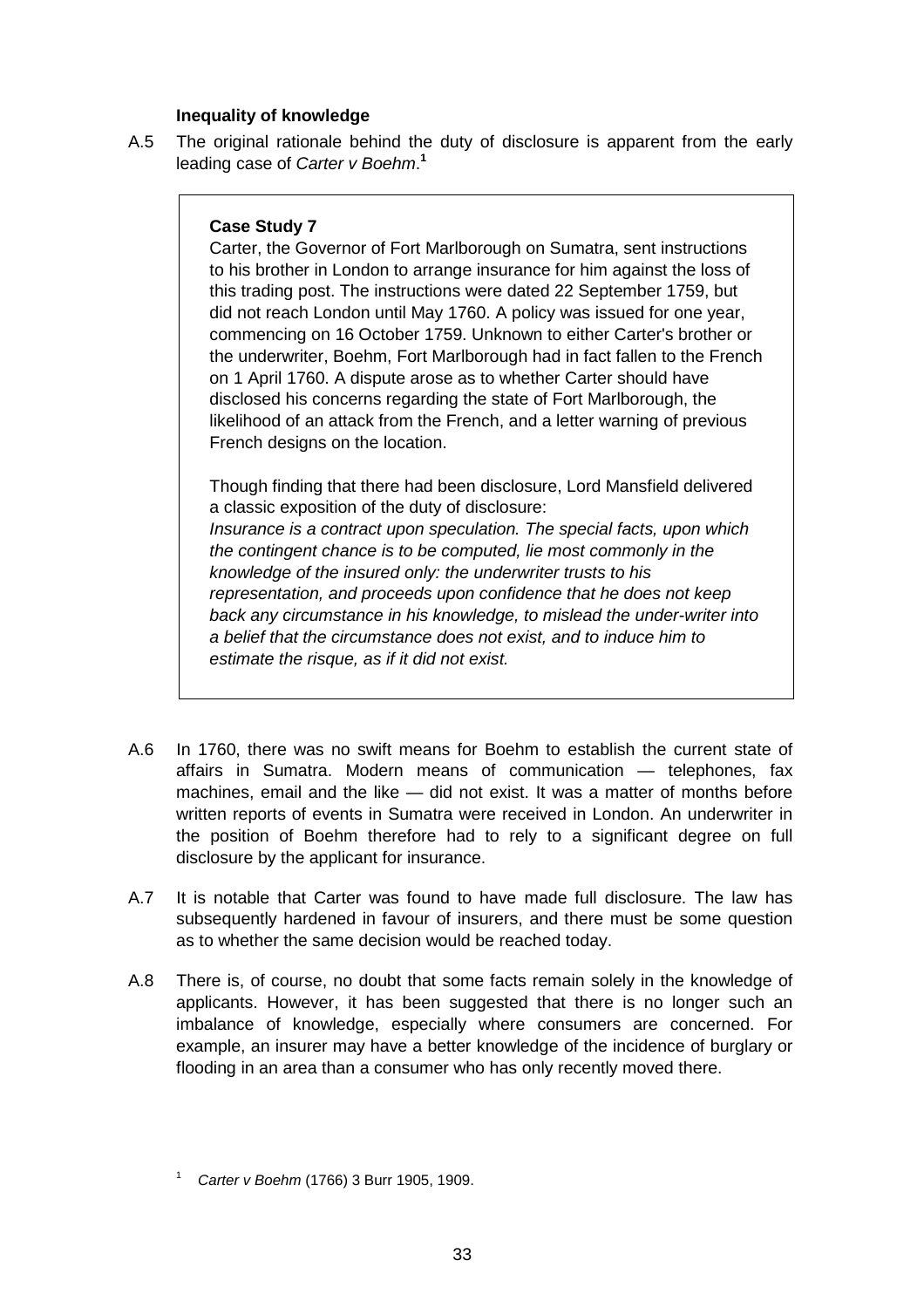- A.9 One consultee expressed particular concern that insurers may rely on the information provided by consumers when they know that potentially more accurate information is available elsewhere. For example, a life insurer may rely solely on the medical information provided by an applicant, rather than also obtaining a report from the applicant's general practitioner. Our consultee accepted that costs might be incurred in obtaining information, and that these costs would, at least in part, be passed on to policyholders generally. However, he suggested that such costs had to be balanced against the potential loss to a policyholder if the information was not obtained.
- A.10 Particular mention was made of the Claims and Underwriting Exchange ("CUE"). CUE is a database of incidents reported to subscribing insurers by their policyholders, whether or not such incidents resulted in a claim. It includes details relating to various types of cover including motor and household insurance. Subscribing insurers can access the information held in CUE. In doing so, an insurer may be able to access a more accurate record than the applicant is able to provide from his memory. However, our consultee told us that some insurers consult CUE only when a claim is made. Issues of non-disclosure may then be raised. He criticised this approach as "underwriting at the claims stage".

#### **Test of materiality**

- A.11 It was established in *Pan Atlantic v Pine Top*<sup>2</sup> that an applicant for insurance is obliged to disclose all facts that would have an effect — not necessarily decisive — on the mind of a prudent insurer in assessing the risk. We are concerned that this test is capable of giving rise to unfairness, particularly in the consumer context. A consumer is unlikely to have any knowledge of the requirements of a prudent underwriter. It is therefore possible for an applicant to act reasonably and honestly, yet still fail to meet the duty of disclosure.
- A.12 Significantly, an exception to this rule exists. In Scotland, for life assurance only, the test of materiality is whether a reasonable man in the position of the assured, and with knowledge of the facts in dispute, should have realised they were  $m$ aterial. $3<sup>3</sup>$

#### **No need to ask questions**

A.13 The position is exacerbated by the fact that there is no obligation on an insurer to ask questions — even about matters which have been generally found to be material. There has been no change in the law since these issues were aired in the case of *Lambert v Co-operative Insurance* in 1975.

<sup>&</sup>lt;sup>2</sup> Pan Atlantic Insurance Co Ltd v Pine Top Insurance Co Ltd [1995] AC 501.

<sup>3</sup> *Life Association of Scotland v Foster* (1873) 11 M 351.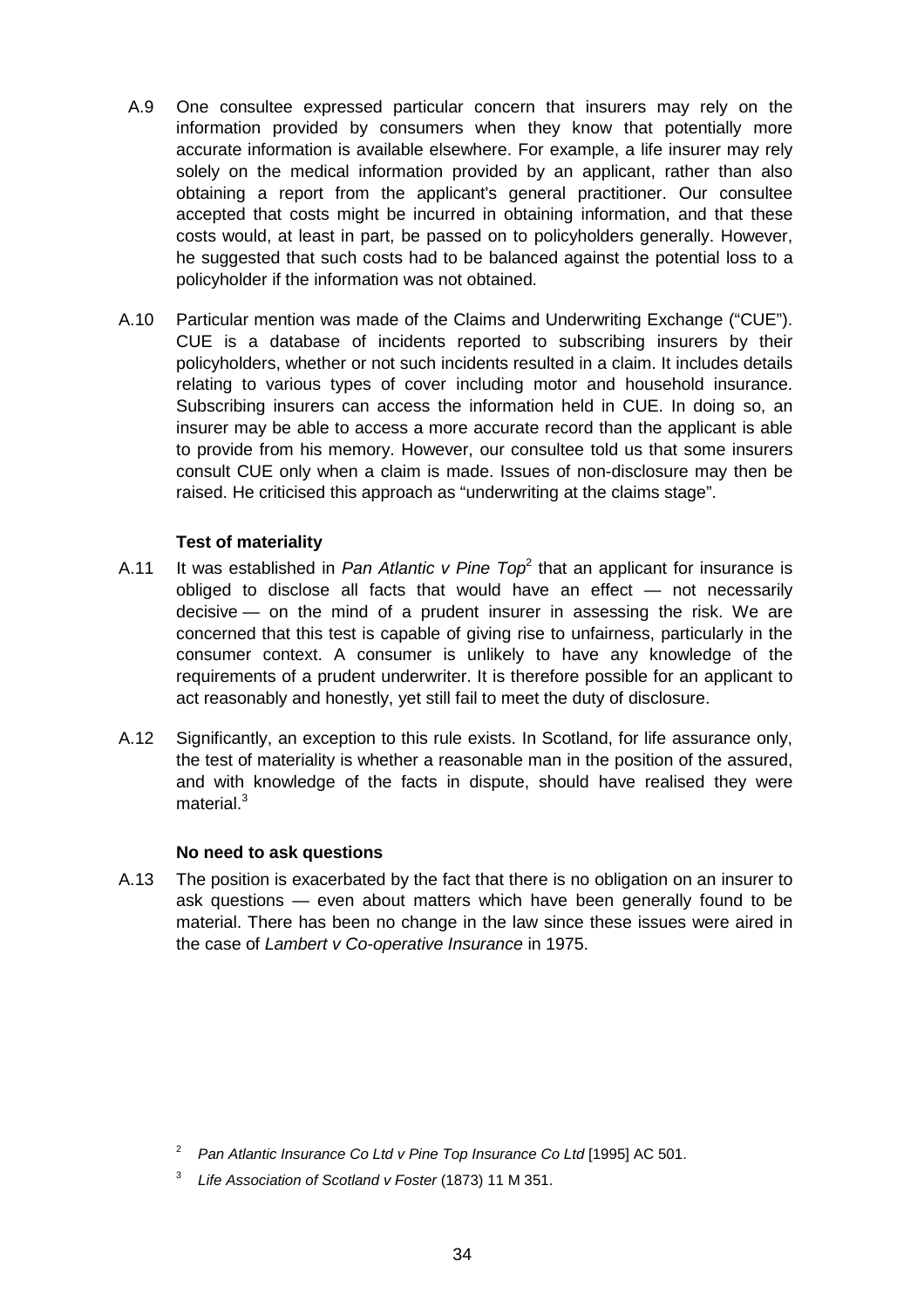#### **Case Study 8<sup>4</sup>**

Mrs Lambert made a claim under a household policy that she and her husband had held for nine years. At the commencement of the policy and at each subsequent renewal, the insurer failed to ask whether Mr or Mrs Lambert had any criminal convictions. Nevertheless, when the claim was made, the insurer set the policy aside on the grounds that there had been a non-disclosure of convictions imposed on Mr Lambert.

Reluctantly, the Court of Appeal held that the insurer was entitled to act in this way:

*The present case shows the unsatisfactory nature of the law. Mrs Lambert is unlikely to have thought that it was necessary to disclose the distressing fact of her husband's recent conviction when she was renewing the policy on her little store of jewellery. She is not an underwriter and has presumably no experience in these matters. The defendant company would act decently if, having established the point of principle, they were to pay her. It might be thought a heartless thing if they did not, but that is their business, not mine.* MacKenna J.

#### **All-or-nothing remedy**

- A.14 Issues of non-disclosure are most commonly raised after a claim has been made. If the insurer is able to prove non-disclosure, its remedy is to avoid the policy from outset. Avoidance has serious consequences for the policyholder. Cover under the policy is lost, and the claim will be declined. Additionally, in future applications for insurance, the policyholder will have to disclose the fact that the policy was avoided. This may make it more difficult to obtain cover, or lead to higher premiums being charged.
- A.15 In jurisdictions such as France the principle of proportionality may be applied. In simple terms, if a non-disclosure has led to a policyholder paying, say, fifty percent of the correct premium, then only fifty percent of the claim will be paid. The English Law Commission concluded in 1980 that such an approach would be unworkable. However, we believe that this conclusion needs to be reconsidered in light of the experience of the Ombudsmen. Since 1981, the Ombudsmen have successfully applied proportionality in appropriate cases.

<sup>4</sup> *Lambert v Co-operative Insurance Society Limited* [1975] 2 Lloyd's Rep 485, 491.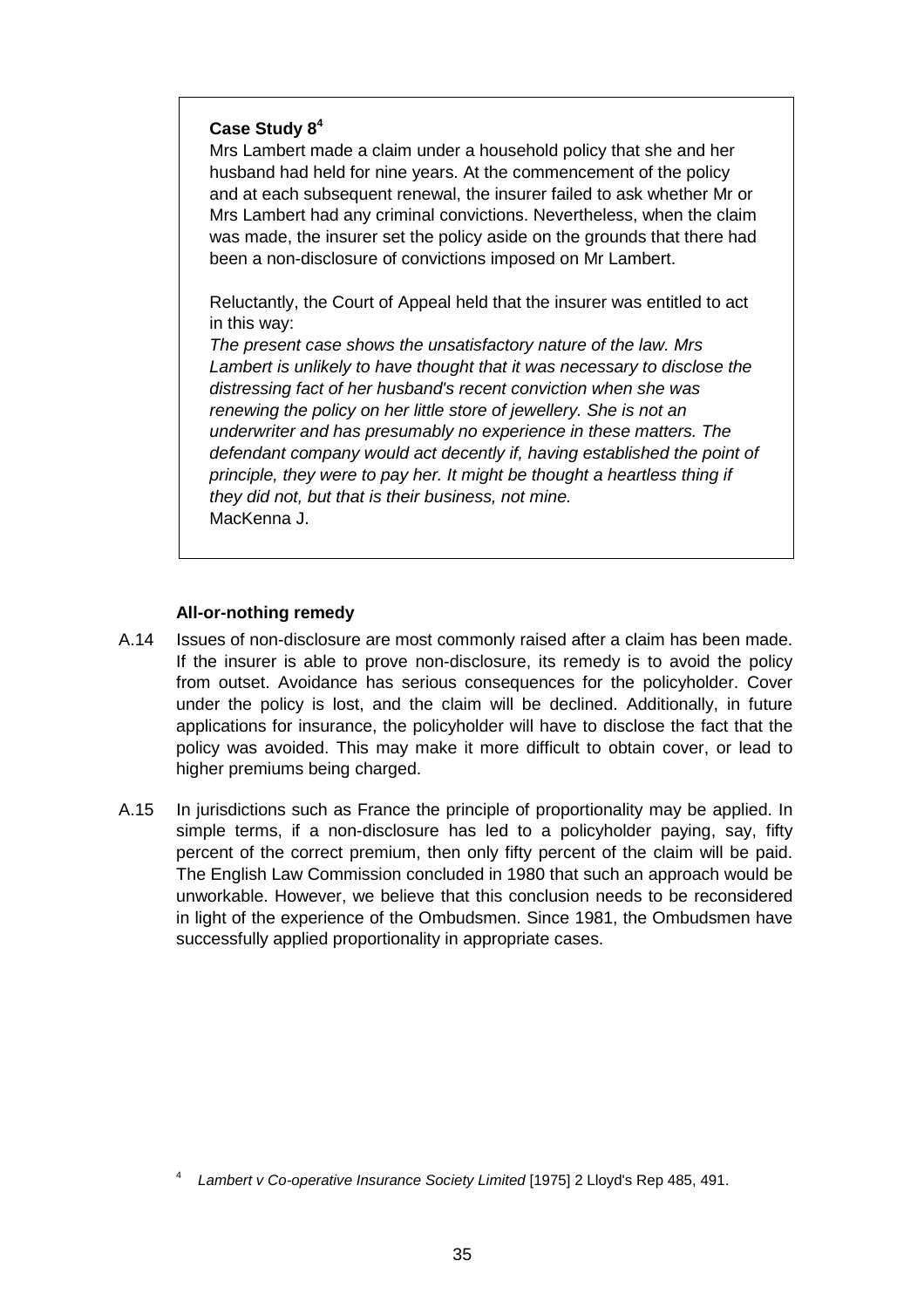#### **Innocence, negligence or fraud**

A.16 An insurer is entitled to avoid a policy for non-disclosure regardless of whether the non-disclosure was fraudulent, negligent or innocent. We believe that it is appropriate to consider whether avoidance is a suitable remedy in all cases. In particular, we are concerned about innocent non-disclosure. As demonstrated by *Lambert v Co-operative Insurance Society Limited* it is possible for a policyholder to act reasonably and honestly, and yet still find the insurer has the right to avoid the policy. The risk faced by those completing application forms for insurance is well described by one academic:

> Applicants in England may complete the form with scrupulous care, but still find that there was something else material to prudent insurers which, apparently, the particular insurer did not think to ask about but which, nonetheless, the applicant was expected to think of and disclose.<sup>5</sup>

#### **Causal link not required**

A.17 An insurer also has the right in law to avoid a policy even if there is no link between the non-disclosure and any loss that has occurred. In such circumstances, avoidance may well appear a disproportionate response particularly if the non-disclosure is innocent.

#### **Case Study 9<sup>6</sup>**

Mr and Mrs C held a critical illness insurance policy. When he arranged the policy, Mr C had failed to disclose that Mrs C had suffered a series of ear infections, leaving her with some loss of hearing. Just over a year after the policy was issued, Mrs C was diagnosed with leukaemia. Sadly, she died shortly after this diagnosis.

When Mr C made a claim under the policy, the insurer discovered the non-disclosure. There was clearly no link between the fact that had not been disclosed, and the loss that had occurred. If the insurer had known of Mrs C's ear problems, it would merely have insisted on an exclusion relating to her hearing. Nevertheless, it avoided the policy from outset, relying on the fact that the non-disclosure had induced it to issue a policy without such an exclusion.

The Ombudsman instructed the insurer to meet the claim in full. He concluded that the non-disclosure was innocent. Given that an exclusion relating to hearing would not have been relevant in a claim for leukaemia, he regarded the insurer's actions as unreasonable and disproportionate.

<sup>5</sup> M A Clarke, *Policies and Perceptions of Insurance Law in the Twenty-First Century* (2005) p 103.

<sup>6</sup> Financial Ombudsman Service, *Ombudsman News* (April 2003) Case 27/5.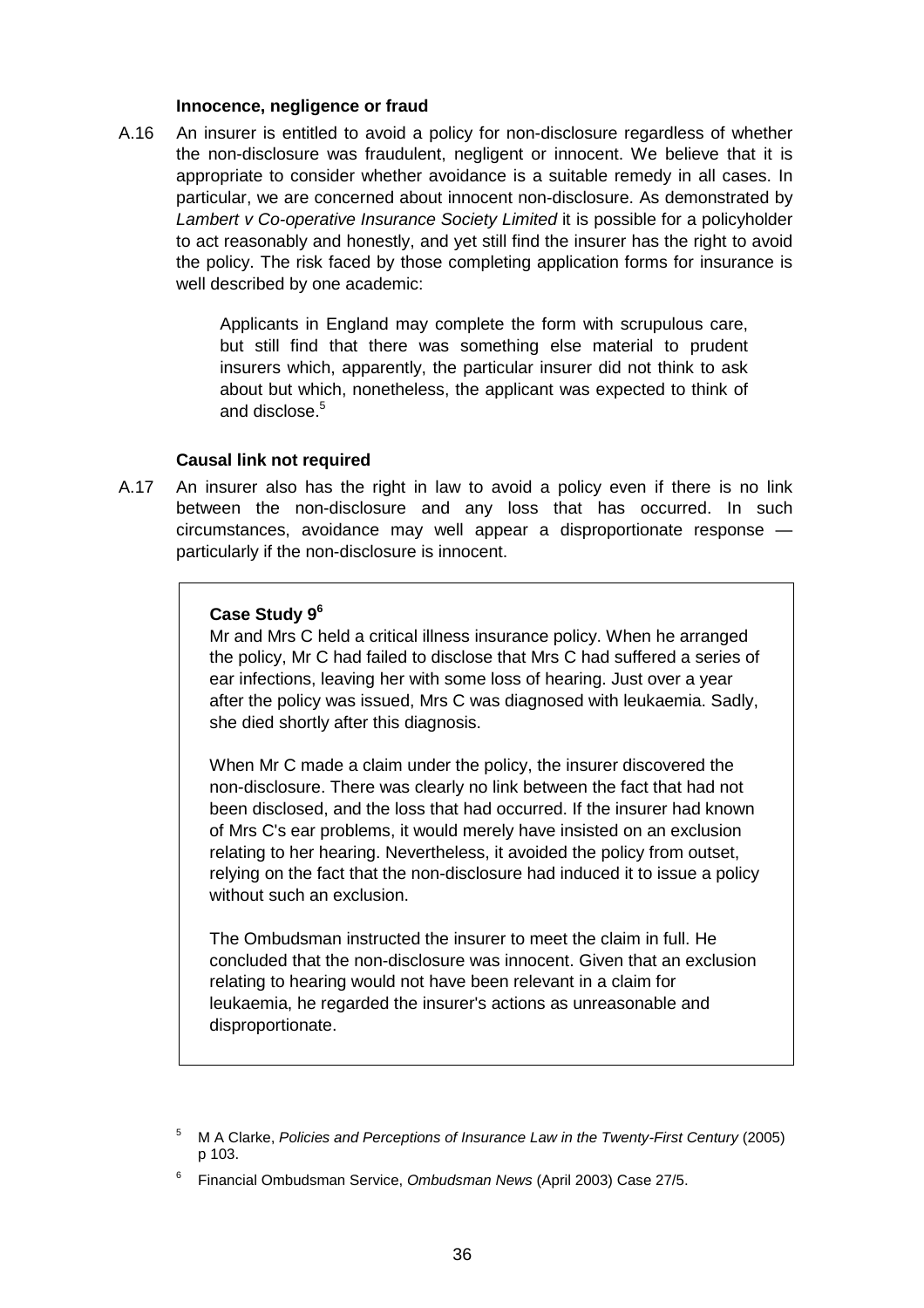#### **Reciprocity**

- A.18 The duty of disclosure applies to the insurer as well as to the applicant for insurance. However, the potential benefit to the applicant is limited by two factors:
	- (1) The disclosure required from an insurer appears to be limited to facts which are material to the risk to be covered or to the recoverability of any claim. What would be required for true reciprocity? For example, an insurer is entitled to details of an applicant's claims history and criminal record. Should the applicant be entitled to the insurer's complaints record, or details of any regulatory intervention it has experienced?
	- (2) In most cases of non-disclosure by an insurer, a policyholder will not wish to avoid the policy. It is likely that the matter will have come to light following a loss suffered by the policyholder, and in those circumstances a mere return of premiums is unlikely to be adequate compensation.
- A.19 Steyn J, as he then was, addressed both these factors in *Banque Financiere de* la Cite SA v Westgate Insurance Co Ltd.<sup>7</sup> He decided that the test that should be applied was whether "good faith and fair dealing require disclosure", and that a policyholder could claim damages. However, his decision on both points was reversed by the Court of Appeal. $8$  In our view, it is now time to revisit this issue.

#### **MISREPRESENTATION**

- A.20 Misrepresentation occurs where one of the parties provides false information to the other. It may be, for example, that an applicant for insurance answers a question on the application form incorrectly. At present, the distinction between misrepresentation and non-disclosure is not of general importance. The duty of disclosure is sufficiently wide that a misrepresentation will usually also amount in law to a non-disclosure. The two defences are therefore frequently raised together by insurers.
- A.21 However, in English law there is potentially a difference in the remedies that can be granted by a court. Under section 2(2) of the Misrepresentation Act 1967, a court has a discretion to award damages in place of avoidance. There is some authority that this discretion will not be exercised in commercial cases:

<sup>7</sup> *Banque Financiere de la Cite SA v Westgate Insurance Co Ltd* [1987] 2 WLR 1300, 1330.

<sup>8</sup> *Banque Financiere de la Cite SA v Westgate Insurance Co Ltd* [1990] 1 QB 665.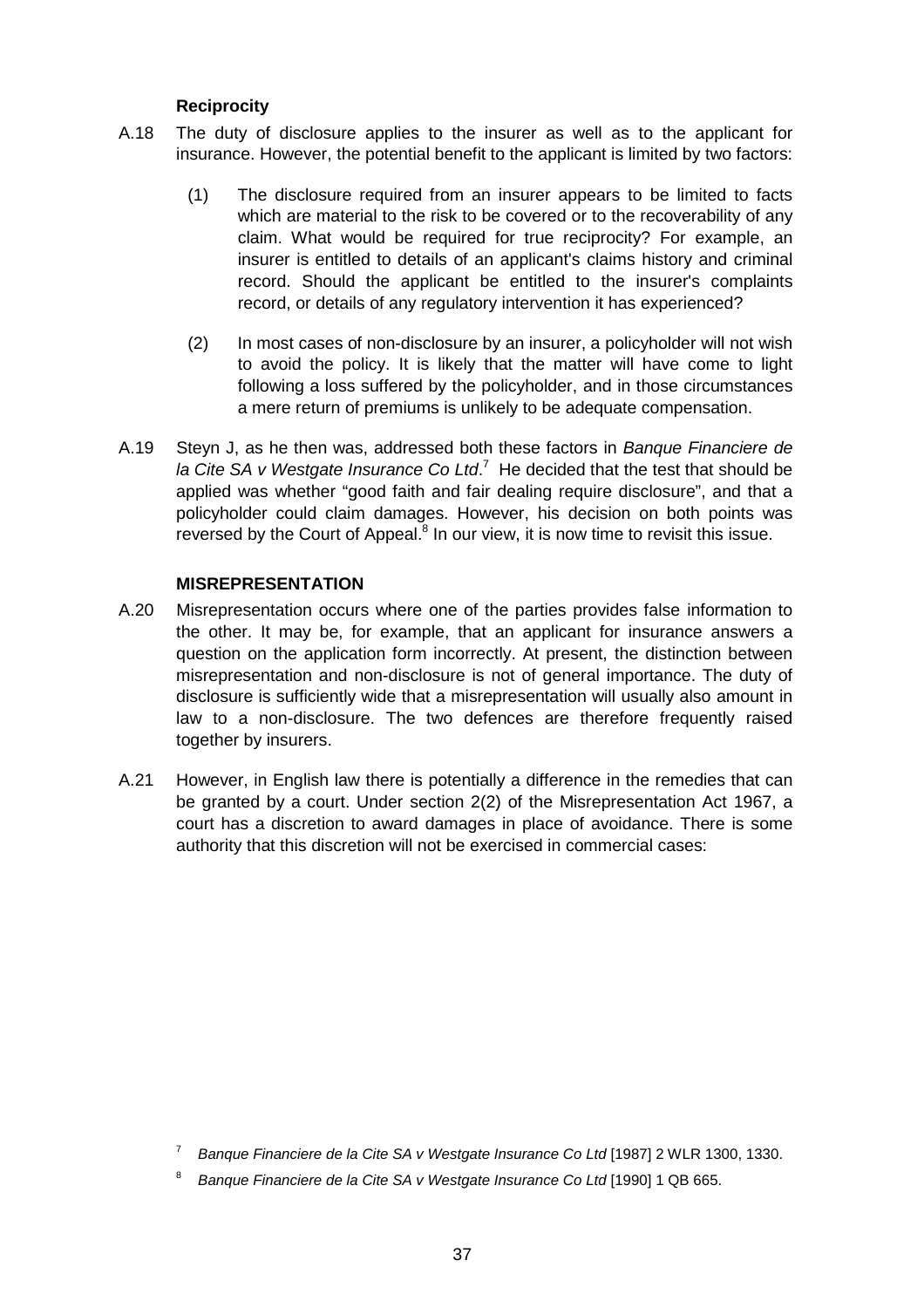Where a contract of reinsurance has been validly avoided on the grounds of a material misrepresentation, it is difficult to conceive of circumstances in which it would be equitable within the meaning of s.2(2) to grant relief from such avoidance…. The rules governing material misrepresentation fulfil an important "policing" function in ensuring that the brokers make a fair representation to underwriters. If s.2(2) were to be regarded as conferring a discretion to grant relief on grounds of material misrepresentation the efficacy of those rules will be eroded. This policy consideration must militate against granting relief under s2(2) from an avoidance on the grounds of material misrepresentation in the case of commercial contracts of insurance.<sup>9</sup>

This seems to leave the door open to the discretion being exercised in consumer cases.

A.22 We have not yet reached any view as to how the law on non-disclosure should be reformed. The options will be discussed in our next consultation paper. It is, however, clear that some options might lead to greater significance attaching to the discretion to award damages for misrepresentation. For example, one suggestion already made to us is that in consumer cases the duty of disclosure should be abolished. A consumer's duties would be limited to answering honestly and carefully any questions asked by the insurer. The insurer might then find that even if there had been misrepresentation, a court would in appropriate circumstances award damages rather than allowing avoidance.

#### **BREACH OF WARRANTY**

- A.23 Warranties are the most fundamental terms found in an insurance policy. They are in essence promises of past, present or future facts or of opinion. For example, a theft policy on commercial premises may include a warranty stating that an intruder alarm will be put into operation whenever the premises are closed for business. A breach of a warranty discharges the insurer from all liability from the time of the breach.
- A.24 We have decided to include warranties within the scope of the review. Two aspects of the law in this area cause us particular concern — the lack of need for a causal connection between breach and any loss that has occurred, and the impact of "basis of the contract" clauses.

#### **No need for a causal connection**

A.25 An insurer is entitled to reject a claim for any loss suffered after a breach of warranty. There is, in law, no requirement for the insurer to show a connection between the breach and any loss that has occurred. Since cover ceases at the point of breach, the claim for any subsequent loss may be rejected, even where no causal link exists.

<sup>9</sup> *Highlands Insurance Co v Continental Insurance Co* [1987] 1 Lloyd's Rep 109, 118 by Steyn J.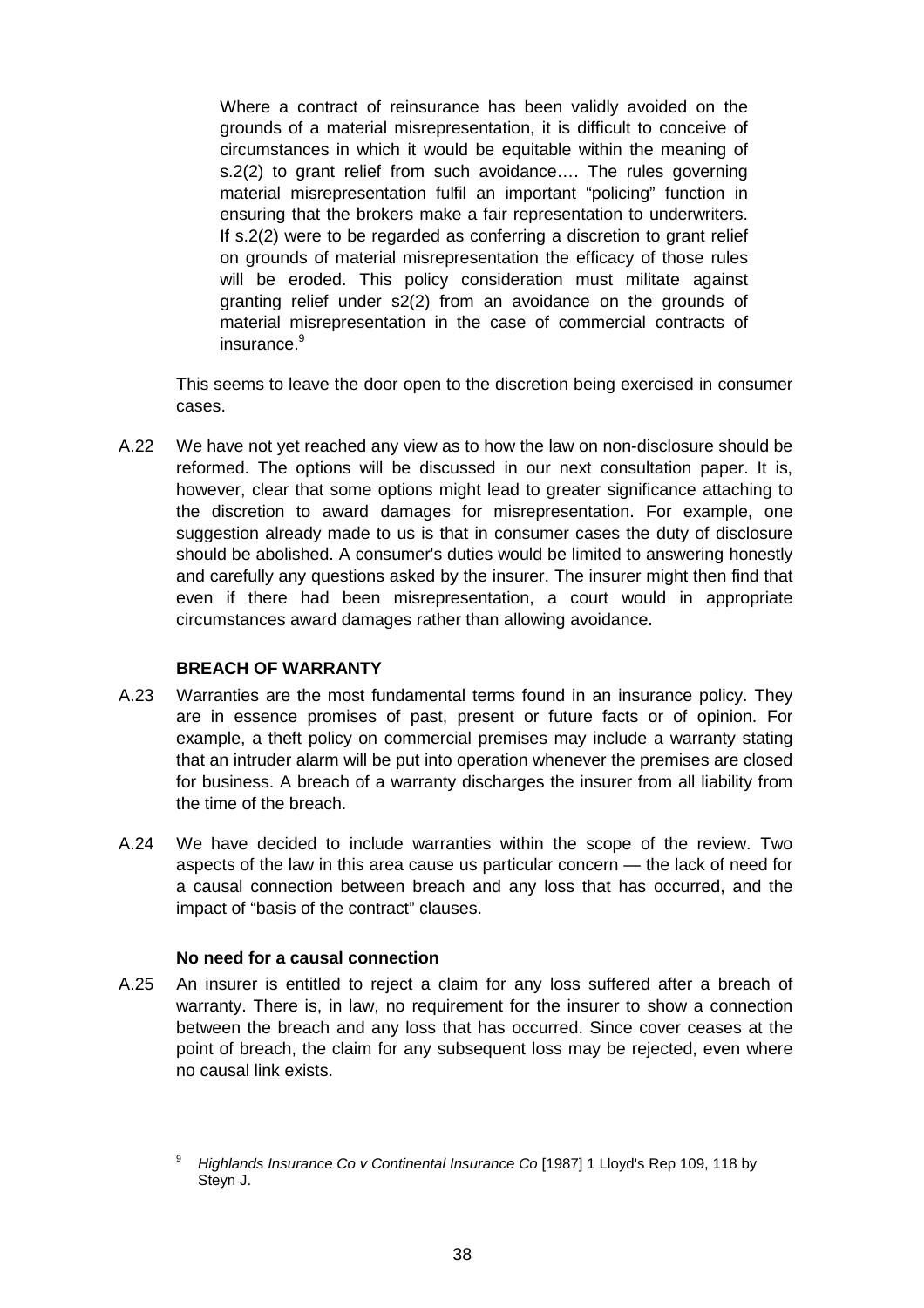#### **Case Study 10<sup>10</sup>**

Mr C had public liability insurance covering him for his work as a selfemployed forestry consultant. His policy contained a warranty requiring him to notify the insurer immediately — in writing — of "any occurrence which may give rise to a claim". While Mr C was working on a large estate, a tree fell down and injured a third party. A few days later, Mr C heard that the third party was planning to claim against the estate owner for his injuries. Nearly 18 months after that, the estate owner's insurer told Mr C that it would be passing on to him the third party's injury claim. Mr C contacted his insurer immediately. The insurer refused to meet Mr C's claim on the grounds that he had breached the warranty.

Mr C referred the matter to the FOS. The Ombudsman concluded that the insurer's actions had not been fair or reasonable. It should not have expected Mr C to have realised at the time of the original incident that he was potentially liable. Given that Mr C was self-employed, and had no employees, the Ombudsman decided to apply the terms of the statement of general insurance practice, even though this was intended for use only in consumer cases. The statement of practice barred the insurer from rejecting a claim where the loss would still have occurred even if the warranty had been complied with, or where its position had not been prejudiced by the failure to comply. The insurer was therefore asked to deal with Mr C's claim.

#### **Basis of the contract clauses**

- A.26 It is possible for an insurer to convert all the answers given on an application form into warranties. All that is required to achieve this result is the use of a particular form of words — such as a statement that the answers given will "form the basis of the contract".
- A.27 The significance of such a statement is unlikely to be apparent to most CSBs. In fact, if an answer is incorrect, the applicant is effectively never insured — the breach of warranty brings the cover to an end immediately. The matter will frequently come to light when a claim is made. As a matter of law, the insurer is entitled to reject such a claim, even if there is no link between breach and loss.
- A.28 In 1980, the English Law Commission drew attention to the scathing responses that the use of such clauses has drawn from the judiciary:

<sup>10</sup> Financial Ombudsman Service, *Ombudsman News* (August 2004) Case 39/2.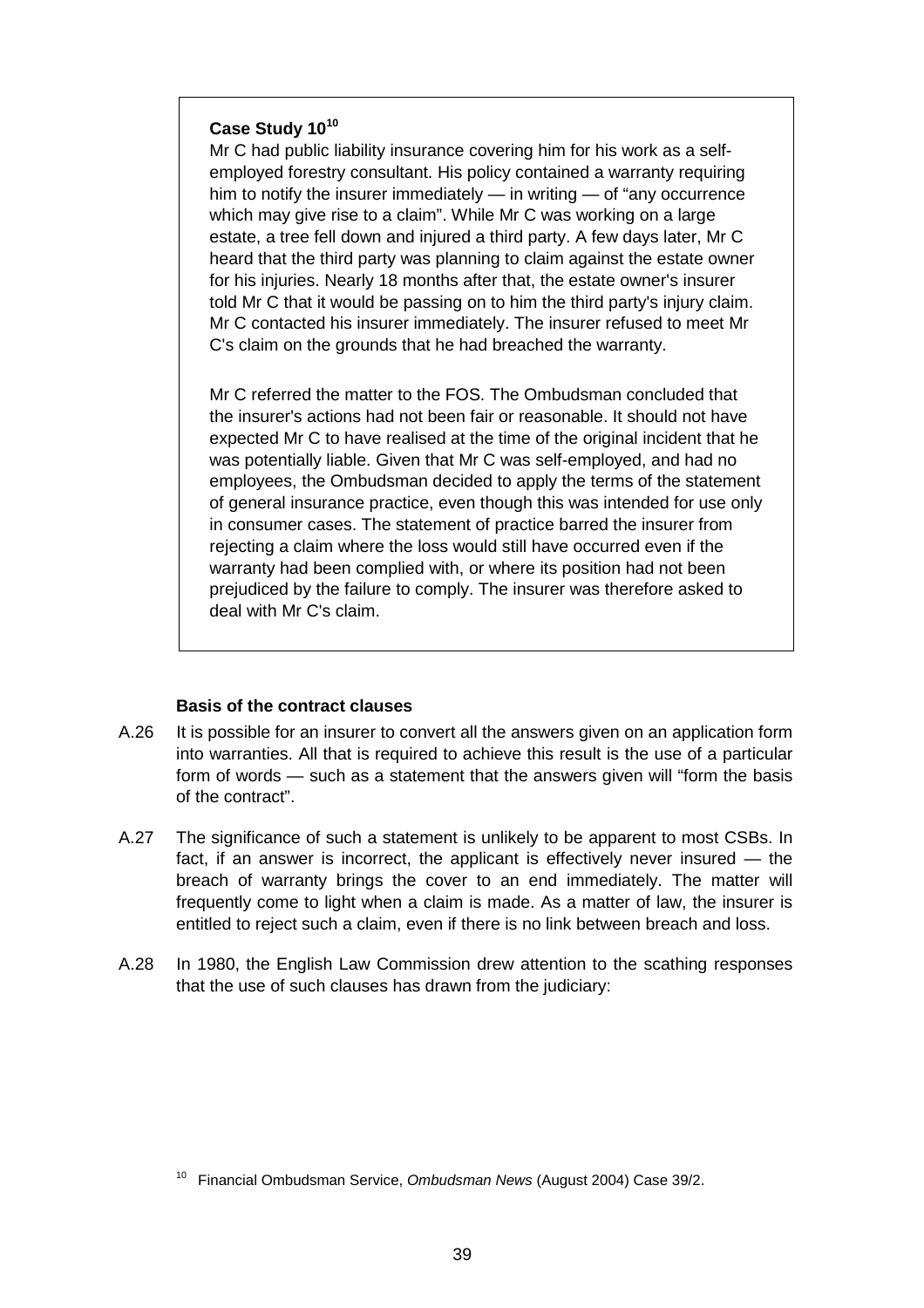I think it a mean and contemptible policy on the part of an insurance company that it should take the premiums and then refuse to pay upon a ground which no one says was really material. Here upon purely technical grounds, they, having in point of fact not been deceived in any material particular, avail themselves of what seems to me the contemptible defence that although they have taken the premiums, they are protected from paying.<sup>11</sup>

A.29 We believe that such criticism is still justified today, and that the use of such clauses should be reviewed. It is of particular concern that such clauses can currently be used in CSB contracts.

#### **MARINE, AVIATION AND TRANSPORT**

- A.30 In 1980, the English Law Commission excluded marine, aviation and transport risks ("MAT") from the scope of its report. The reasons it gave for this decision were that the law was operating satisfactorily, and that it would be undesirable to disturb legal certainty in what is a very competitive international market.
- A.31 The current review will include MAT. Criticism of some areas of the law notably non-disclosure and breach of warranty — seems to us to be sufficiently fundamental to warrant review regardless of the type of risk. Furthermore, there is significant uncertainty around some of the most fundamental concepts in insurance contract law, as witnessed by the costly litigation that has occurred since 1980.

<sup>11</sup> *Glicksman v Lancashire & General Insurance Co* [1927] AC 139, 144 by Lord Wrenbury.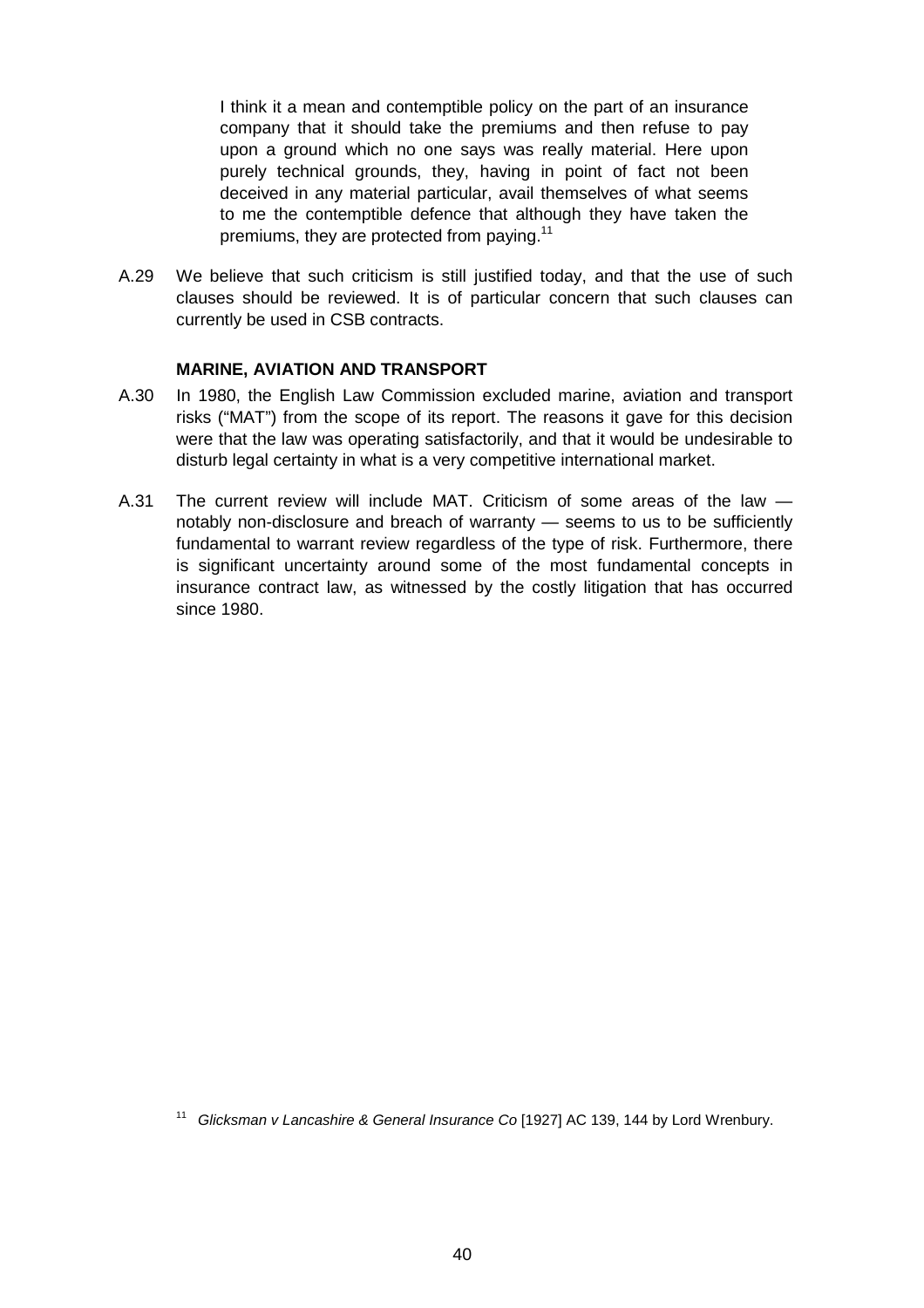## **APPENDIX B INSURABLE INTEREST**

#### **LIFE INSURANCE**

- B.1 The primary source of law is the Life Assurance Act 1774. Section 1 of the Act bans the making of insurances where there is no interest, and renders any policy issued in such circumstances null and void. It is clear from subsequent case law that such a policy is therefore illegal. Case law has also established that the interest need exist only at the time the policy is effected.
- B.2 There are three classes of interest which satisfy the requirements of section 1 of the Act:
	- (1) Natural affection. One has an unlimited insurable interest in one's own life and that of one's spouse.
	- (2) Potential financial loss. There is an open class where one can insure a life in which one has a pecuniary interest, provided (in England and Wales) that one also has a legal or equitable interest.
	- (3) Statutory interest. Section 253 of the Civil Partnership Act 2004 gives each person in a civil partnership an insurable interest in the life of the other, and section 11 of the Married Women's Property Act 1882 confirms the right of a woman to insure her own life or that of her husband.
- B.3 It has been suggested to us that the class of natural affection is too restricted. For example, the mere fact of cohabitation does not give cohabitees the right to insure the lives of their partners. Similarly, consultees felt that the test of potential loss was too demanding — in particular that unlike some other jurisdictions "a mere chance or expectation" is not sufficient.

#### **MARINE INSURANCE**

- B.4 Under section 4 of the Marine Insurance Act 1906, a marine insurance policy is deemed to be a gaming contract and void unless it is entered into with an insurable interest or an expectation of acquiring such an interest. Section 5 of the Act provides that an insurable interest exists when a person "stands in any legal or equitable relation to the adventure or to any insurable property at risk therein". Policies effected without such interest are illegal under the Marine Insurance Act 1909.
- B.5 Our attention has been drawn to the law in Bermuda, which we are told allows a variety of arrangements which would not be permissible in the UK. One example given was the "tonner" policy. The cover under a "tonner" relates to the tonnage of shipping losses in the policy year, rather than any loss directly suffered by the insured. Some consultees were in favour of relaxing the current law in the UK to allow such insurances; others felt very strongly that this would be undesirable.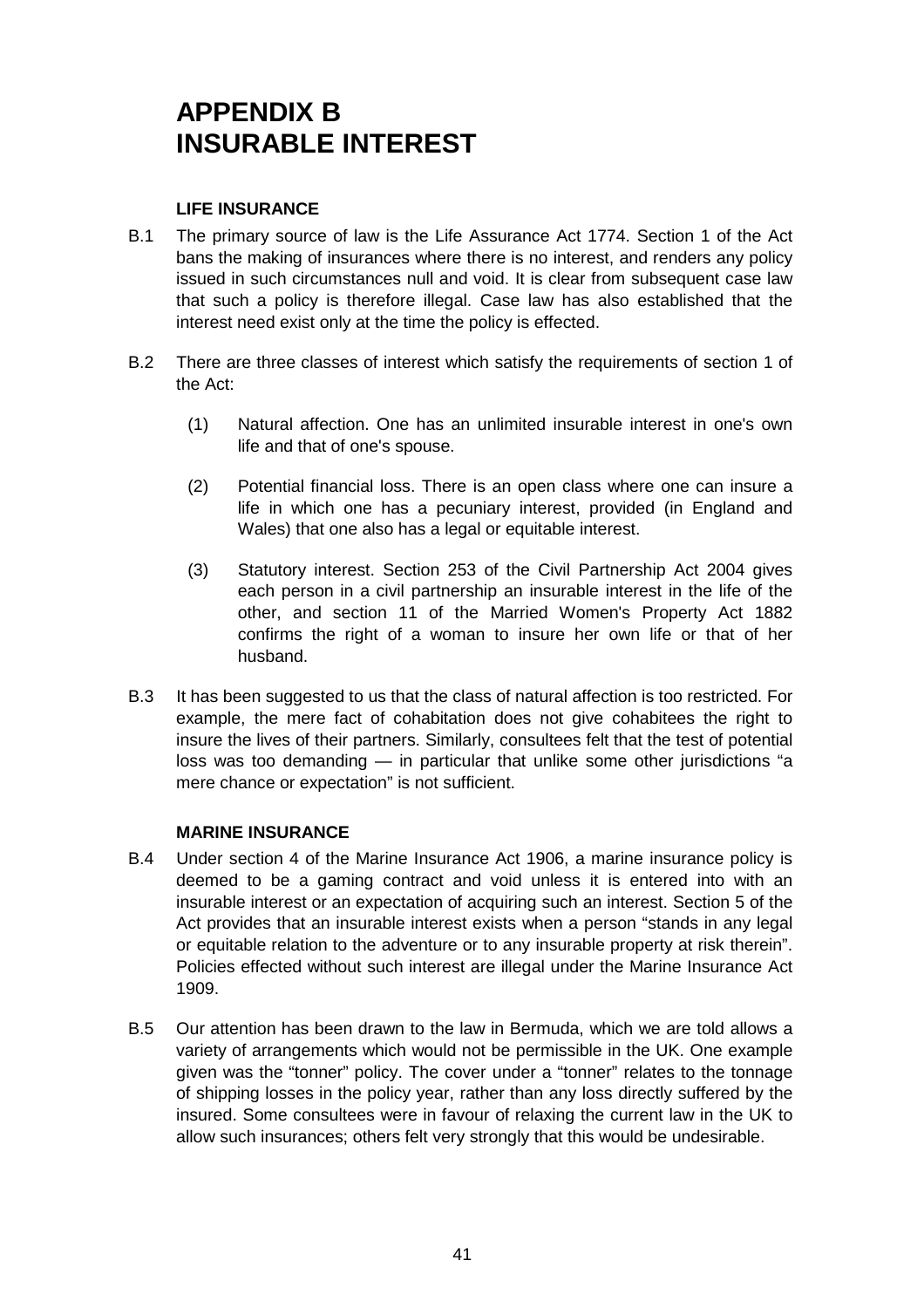#### **BUILDINGS INSURANCE**

B.6 For many years, it was believed that the Life Assurance Act 1774 applied not just to life insurance but to all insurances other than those excluded by section 4. For example, writing in 1885, Bunyon stated

> It has never been doubted but that this Act applies to fire insurance policies.<sup>1</sup>

This view continued even after the Act was given its short name in 1896. $^2$  As recently as 1963 the Court of Appeal suggested that the 1774 Act applied to fire insurance, though not as a binding part of its decision. $3$ 

B.7 Scots law may still take the view that the 1774 Act applies to buildings insurance. See, for example, *Arif v Excess Insurance Group*. 4 English law, in contrast, seems to be moving away from this stance. In 1985, the Court of Appeal accepted a submission that:

> This ancient statute was not intended to apply, and does not apply, to indemnity insurance, but only to insurances which provide for the payment of a specified sum on the happening of an insured event.<sup>5</sup>

This approach, which limits the impact of the Act to contingency insurances, was followed by the Privy Council in 1994 in a case involving employers' liability insurance. One key factor in the Privy Council's decision was that indemnity insurances appeared to be outside the mischief aimed at by the Act:

By no stretch of the imagination could indemnity insurance be described as "a mischievous kind of gaming".<sup>6</sup>

However, the position is still far from certain. One academic suggests that these decisions are "not wholly convincing", and puts forward a strong argument that buildings insurance should still be regarded as within the 1774 Act.<sup>7</sup>

B.8 If buildings insurance is outside the terms of the 1774 Act, a requirement of insurable interest may nevertheless be imposed by common law. An early English decision is that of *The Sadlers' Co v Badcock*, where the Lord Chancellor held:

> It is necessary the party insured, should have an interest or property at the time of insuring, and at the time the fire happens. $8<sup>8</sup>$

- 1 C J Bunyon, *The Law of Fire Insurance* (3rd ed 1885) p 7.
- 2 Short Titles Act 1896.
- <sup>3</sup> *Re King* [1963] 1 Ch 459, 485 by Lord Denning.
- <sup>4</sup> 1987 SLT 473.

<sup>5</sup> *Mark Rowlands Ltd v Berni Inns Ltd* [1986] 1 QB 211, 227, by Kerr LJ.

- <sup>6</sup> *Siu Yin Kwan and another v Eastern Insurance Co Ltd* [1994] 2 AC 119, 211, by Lord Lloyd.
- <sup>7</sup> J Birds, *Bird's Modern Insurance Law* (6th ed 2004) p 50.
- <sup>8</sup> *Sadlers' Co v Badcock* (1743) 2 Atk 554.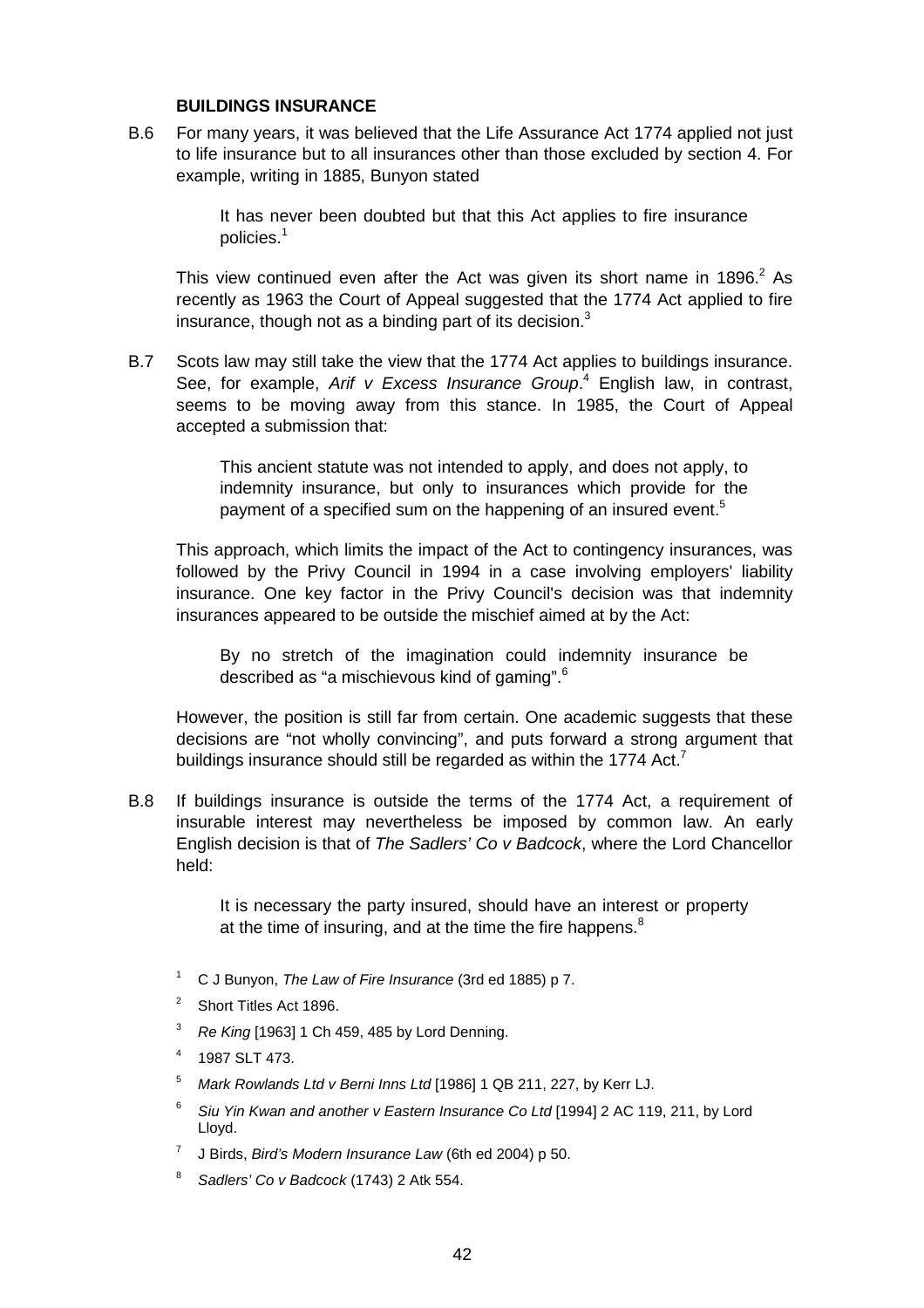Likewise, in Scotland the common law, as enunciated by Bell, would be sufficient authority for the need to show insurable interest.<sup>9</sup>

B.9 In England, writers commonly also refer to section 18 of the Gaming Act 1845, under which policies effected without a recognised interest are unenforceable as wagering contracts. Within the next two years, it is anticipated that section 18 of the Gaming Act 1845 will be repealed by the Gambling Act 2005.<sup>10</sup> It has been suggested that there is no evidence that the insurance implications of the repeal of the 1845 Act were intended or even foreseen, and that this provides a further reason for us to review the area.

<sup>9</sup> Bell, *Principles*, s 457.

<sup>10</sup> See J Davey, "The reform of gambling and the future of insurance law" [2004] *Legal Studies* 507.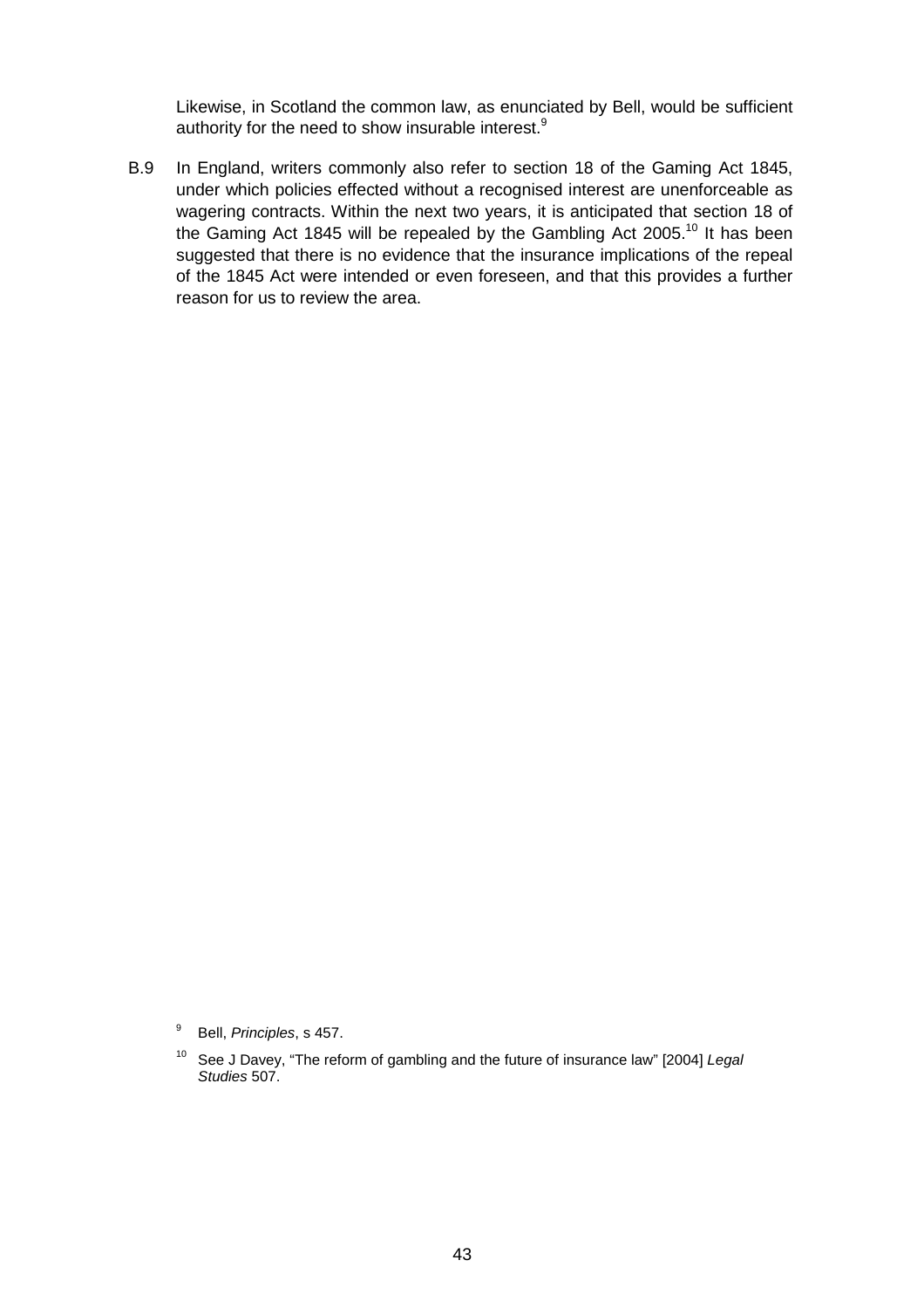## **APPENDIX C POSSIBLE REPEALS**

#### **MARINE INSURANCE ACT 1906, SECTION 22**

C.1 Subject to the provisions of any statute, a contract of marine insurance is inadmissible in evidence unless it is embodied in a marine policy in accordance with this Act. The policy may be executed and issued either at the time when the contract is concluded, or afterwards.

#### **MARINE INSURANCE ACT 1906, SECTION 53**

C.2 (1) Unless otherwise agreed, where a marine policy is effected on behalf of the assured by a broker, the broker is directly responsible to the insurer for the premium, and the insurer is directly responsible to the assured for the amount which may be payable in respect of losses, or in respect of returnable premium. (2) Unless otherwise agreed, the broker has, as against the assured, a lien upon the policy for the amount of the premium and his charges in respect of effecting the policy; and, where he has dealt with the person who employs him as a principal, he has also a lien on the policy in respect of any balance on any insurance account which may be due to him from such person, unless when the debt was incurred he had reason to believe that such person was only an agent.

#### **MARINE INSURANCE ACT 1788**

C.3 It shall not be lawful for any Person or Persons to make or effect, or cause to be made or effected, any Policy or Policies of Assurance upon any Ship or Ships, Vessel or Vessels, or upon any Goods, Merchandises, Effects, or other Property whatsoever, without first inserting, or causing to be inserted, in such Policy or Policies of Assurance, the Name or Names of the usual Stile and Firm of Dealing of one or more of the Persons interested in such Assurance; or without, instead thereof, first inserting, or causing to be inserted in such Policy or Policies of Assurance, the Name or Names, or the usual Stile and Firm of Dealing of the Consignor or Consignors, Consignee or Consignees of the Goods, Merchandises Effects or Property so to be insured; or the Name or Names, or the usual Stile and Firm of Dealing of the Person or Persons residing in Great Britain, who shall receive the Order for and effect such Policy or Policies of Assurance or of the Person or Persons who shall give the Order or Direction to the Agent or Agents immediately employed to negotiate or effect such Policy or Policies of Assurance. And be it further enacted by the Authority aforesaid, That every Policy and Policies of Assurance, made or underwrote contrary to the true Intent and Meaning of this Act, shall be null and void to all Intents and Purposes whatsover.